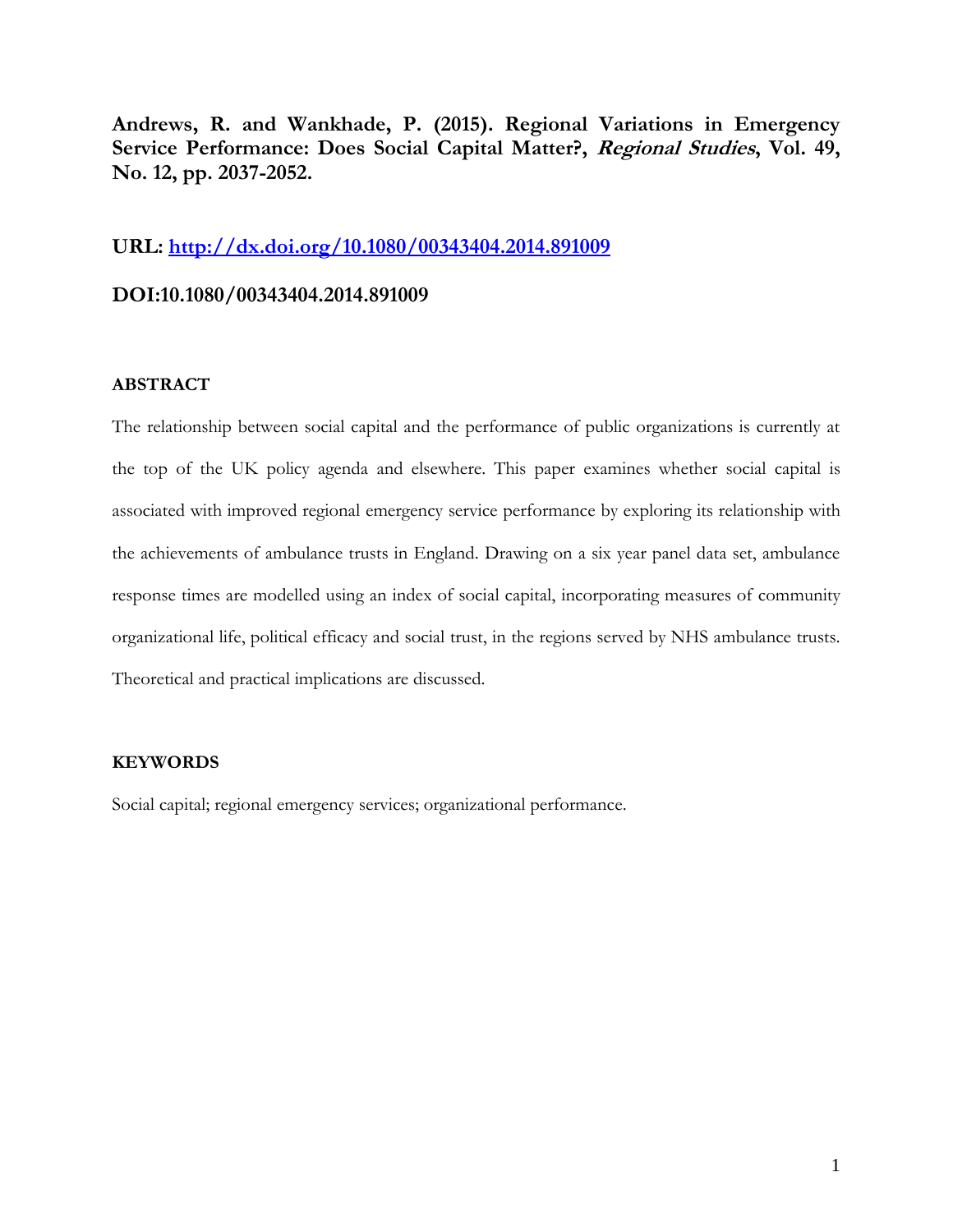# **INTRODUCTION**

The concept of social capital is increasingly deployed in a host of important areas of public policy (see HALPERN, 2004). Structural, attitudinal and cognitive components of social capital, such as community organizational life, political efficacy and social trust, constitute resources that can potentially be mobilised for public purposes, including the delivery of public services. Whether by supplementing the efforts of public service providers, pushing them to be more responsive to citizens' needs and demands, or reducing the transaction costs associated with successful policy implementation, the different dimensions of social capital may be likely to have a positive influence on public service outcomes. Since the publication of Robert Putnam's *Bowling Alone* interest in the relationship between social capital and the performance of public services has grown rapidly. Most empirical studies of this relationship have focused on the achievements of regional and local governments or schools and school districts (see ANDREWS, 2012). Rather less attention has been paid to the connection between social capital and the performance of regionally-organized service providers often responsible for responding to emergencies. In particular, although researchers have devoted attention to role social capital may play in enabling emergency services to deal with natural disasters (MURPHY, 2007; YAMAMURA, 2010), few have theorised its connection with the performance of ambulance services, and fewer still have empirically analysed this relationship. This paper will build on the growing interest in these issues by theorising an empirical model of the social capital-emergency services performance relationship and applying it to the response times of regional ambulance services in England.

Institutionalist approaches to the geography of public policy suggest that spatial variations in social and human resources are likely to influence the behaviour of public organizations (SCOTT, 2001). Such variations have been observed to influence the achievements of regional service providers in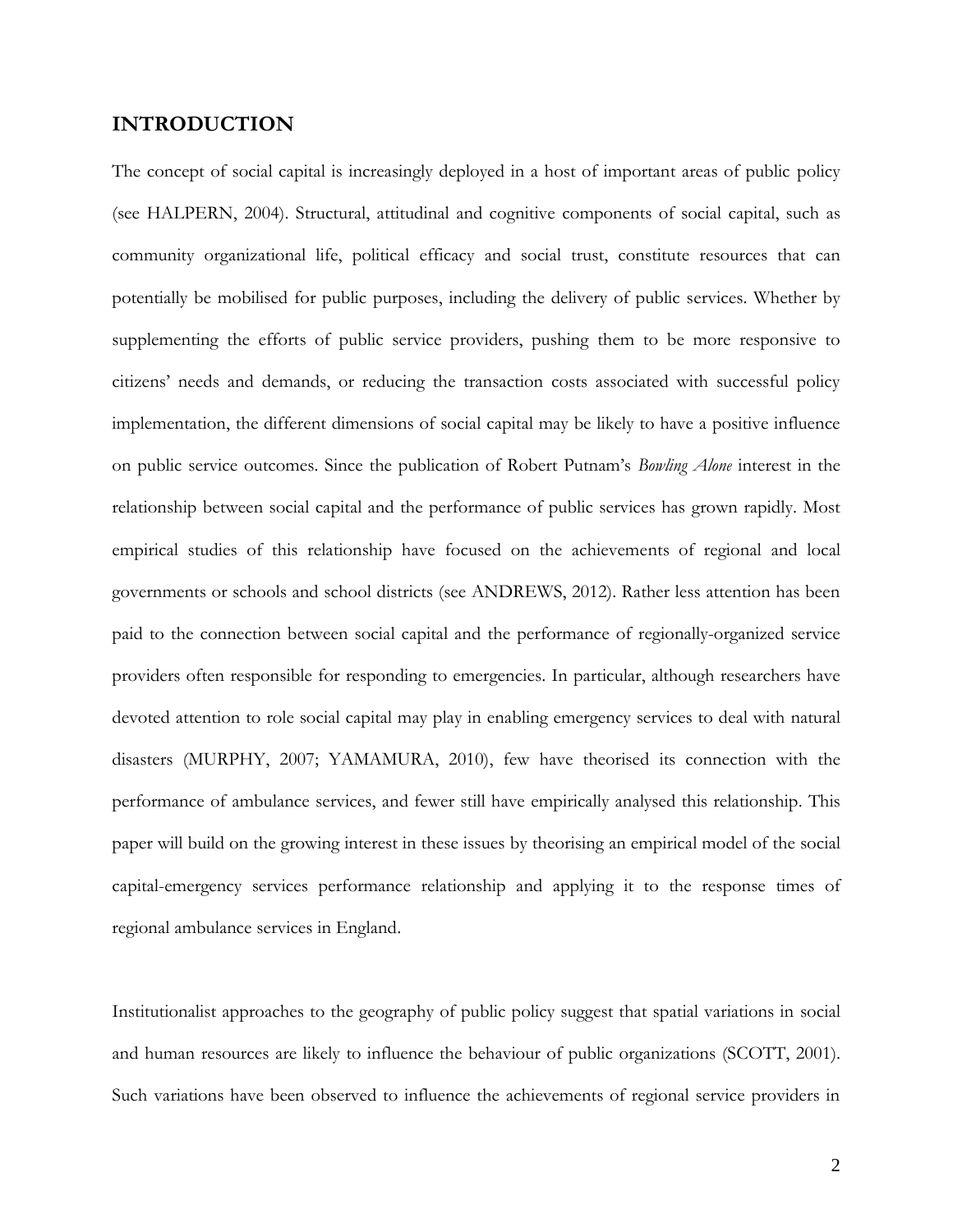previous studies (BRASINGTON, 2002; THOMAS, 2001). In particular, the normative institutions associated with a civic culture, such as a politically engaged citizenry, are a potent source of path dependency for the public service operating within a region, which can potentially 'support and empower activities and actors' (SCOTT, 2001: 50). Where the civic norms of the population are positively orientated towards state involvement in the economy there is greater potential for developing effective public policy solutions. By contrast, if the normative expectations of local people are hostile or indifferent to the provision of services by public organizations, those organizations are likely to face considerable challenges in their attempts to distribute services effectively and equitably. For example, PUTNAM (1993: 120) famously argued that the relative 'civicness' of Italian regions was 'the most important factor in explaining good government' within their boundaries.

Although aspects of the institutionalist approach to geography are hotly contested (see CUMBERS et al., 2003), it is nonetheless widely accepted that 'institutions constrain and regularize behaviour' (SCOTT, 2001: 51; see also MACLEOD, 2001). To what extent might the achievements of regional emergency service providers be attributable to aspects of social capital such as community organizational life, political efficacy and social trust? This is a timely and extremely pertinent subject for investigation. A commitment to increasing citizen participation in public service provision is evident in countries across the globe. For example, voluntary contributions to the delivery of public services are at the heart of the UK coalition government's attempt to build a 'Big Society' (JORDAN, 2010). At the same time, in the wake of the global financial crisis, the social capital found within local communities is regarded (rightly or wrongly) as a panacea for budget cutbacks (ASSOCIATION OF COUNTY CHIEF EXECUTIVES, 2009).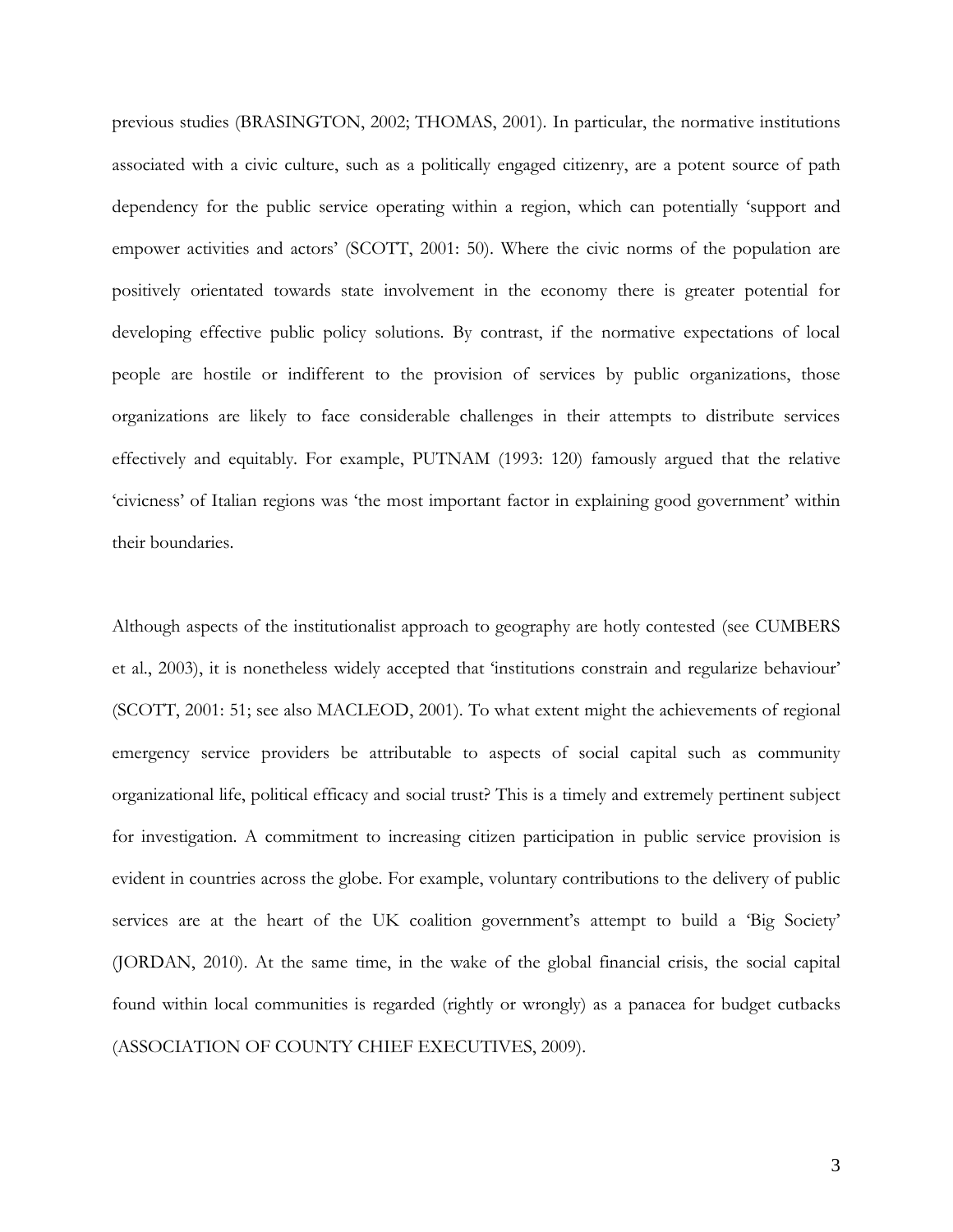The analysis of the relationship between social capital and emergency service performance presented in this paper draws on the idea that the production of public services incorporates the efforts of the citizens who receive services as well as the organizations with formal responsibility for their provision (WHITAKER, 1980). A sharp distinction between the consumers and producers of services is especially difficult to maintain within the public sector because production outputs are in many respects beyond the control of the service provider. For example, students (and parents) actively contribute to the provision of schooling by completing homework and participating in extra-curricular activities, patients choose (not) to follow the advice of healthcare professionals, and citizens' willingness to report crimes and testify in court are integral to the criminal justice system (PARKS et al., 1981). To correctly specify the production function for public services it is therefore necessary to incorporate measures of co-productive activity or capacity within the estimation procedure (DE WITTE and GEYS, 2013; RUGGERIO, 1996).

Much public service provision is already strongly characterised by the contribution of citizens to the production of the goods and services that they consume (BOYLE and HARRIS, 2009). And in recent times, there have been increasing calls for emergency service providers, in particular, to draw upon co-production as means for enhancing responsiveness and building community resilience (AMBULANCE SERVICE NETWORK, 2008). Citizen involvement in the decision-making process of ambulance service delivery can potentially lead to more contextually appropriate decisions towards the service users (NIMEGEER ET Al. (2011). For example, in areas where more people in the community volunteer to respond to emergency calls, the pressure on ambulance trusts may be reduced since locally-based call-handlers are likely to respond quicker and may also know the caller. This can also further help to improve community resilience, as volunteers bring local knowledge about the requirements for effective co-production of emergency services (JACKSON, 2011).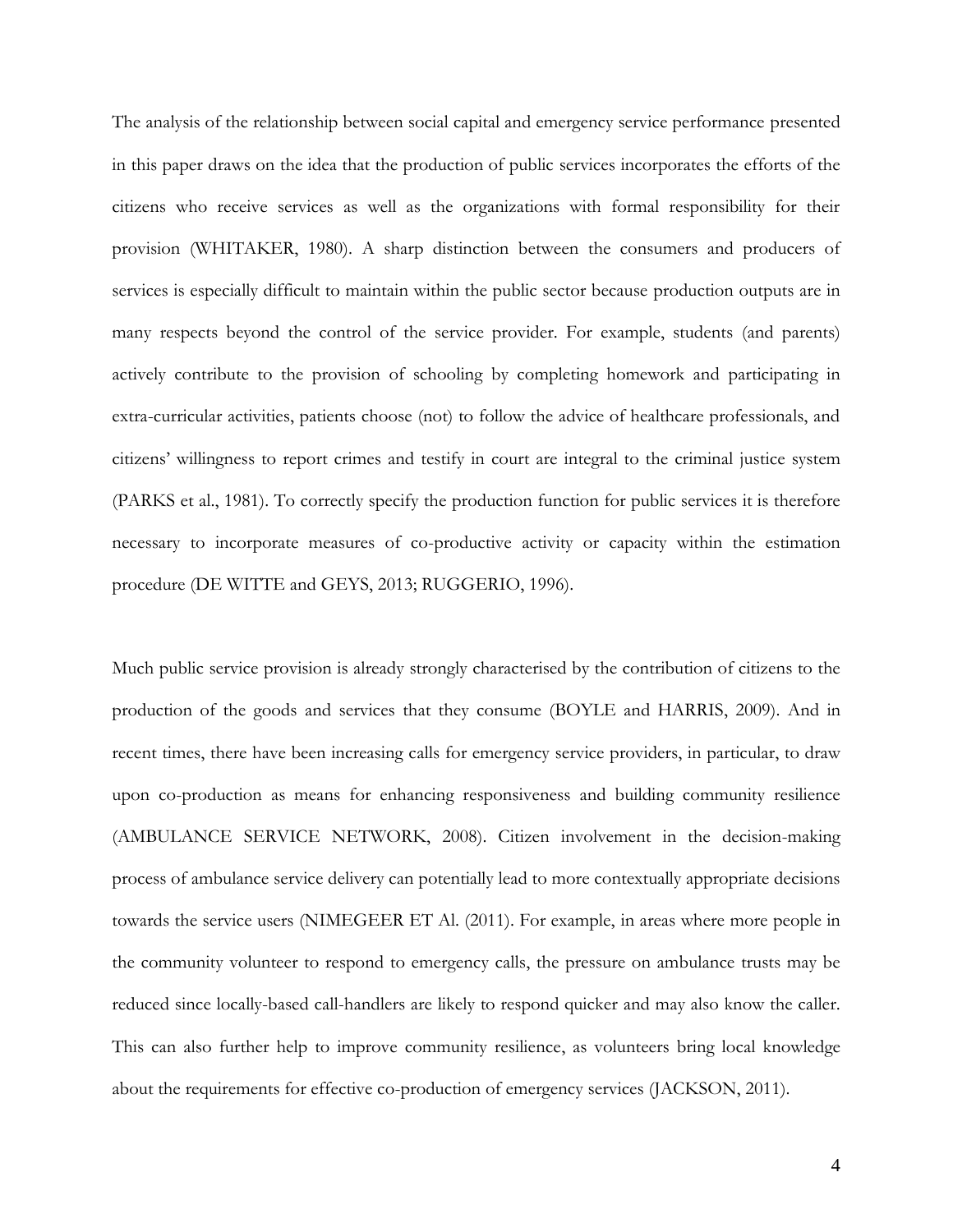Social capital theories have long suggested that the mixing of the productive efforts of service providers and service users in education, healthcare and criminal justice may be more likely to succeed where there is a greater stock of social resources that can be brought to bear on coproduction. By extension, emergency service providers too may benefit from greater public spiritedness as they seek to elicit citizens' support for their attempts to respond to emergencies as efficiently and effectively as possible. In fact, the notion of co-production in emergency services offers a useful remedy for the dominant command and control perspective found in the literature on emergency planning (LINDELL and PARRY, 1992). So to build on and extend the study of the social capital- performance relationship to a new policy area with some theoretically interesting characteristics, we present an exploratory examination of the relationship between social capital and the responsiveness of a set of important regional emergency service providers - English ambulance trusts - using a six-year panel data set.

In the first part of the paper, the concept of social capital will be introduced, and then its potential relationship with regional variations in ambulance performance explored. In the second part, the data and the empirical methods used to evaluate the influence of social capital on ambulance response times are described, before the empirical results of the statistical modelling are presented and interpreted in the third part of the paper. Finally, the implications of the findings are discussed.

# **SOCIAL CAPITAL AND EMERGENCY SERVICES PERFORMANCE**

The concept of social capital has been conceptualized and operationalized in myriad alternative ways (see PORTES, 1998). According to Robert Putnam (2000), it comprises "connections among individuals – social networks and the norms of reciprocity and trustworthiness that arise from them"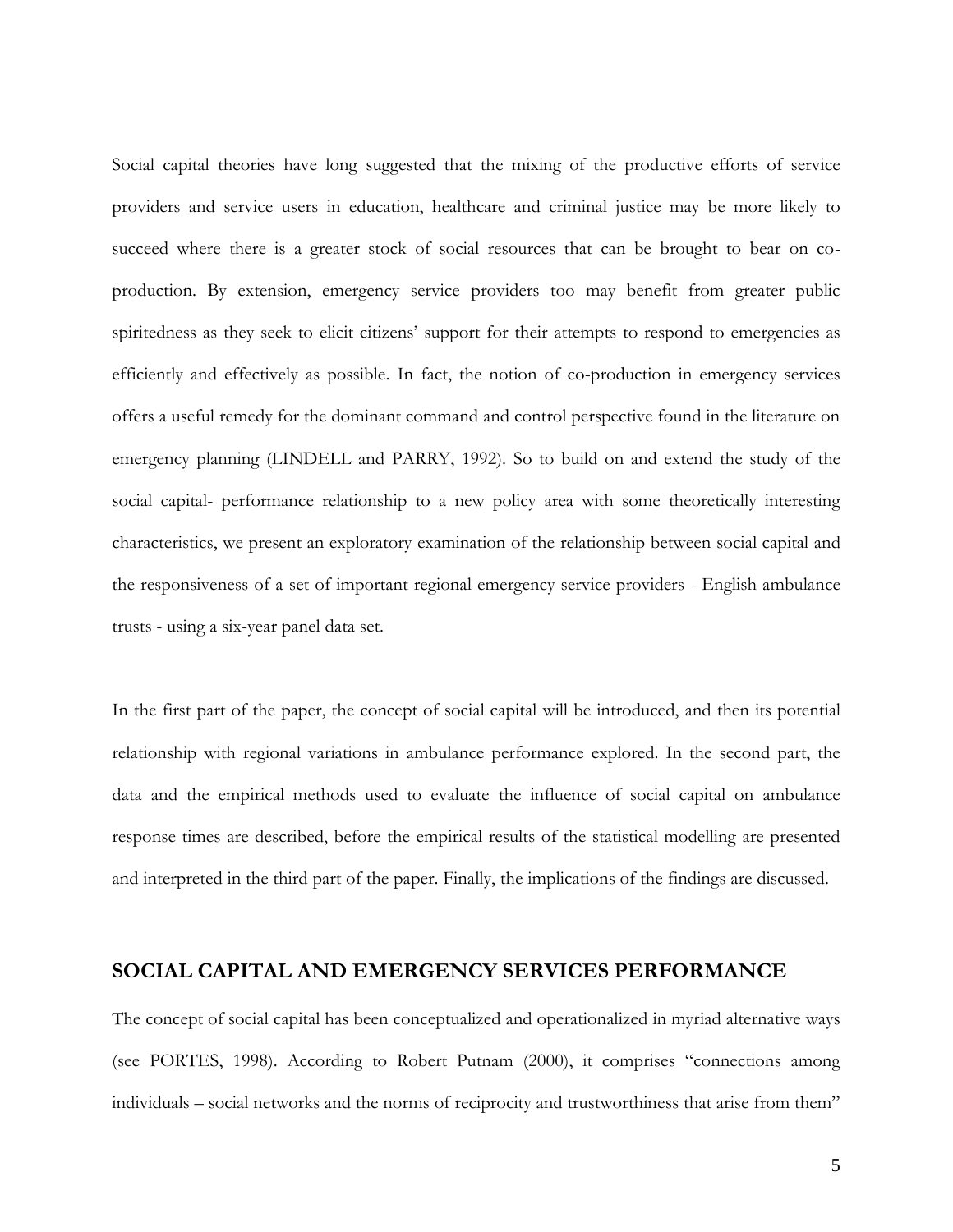(PUTNAM, 2000, p.19). This implies that social capital is a *structural* (networks) and *attitudinal* (norms) phenomenon that is the property of communities rather than individuals. While the concept of social capital is often highly contested and controversial (see NAVARRO, 2002; FINE, 2001), it remains a useful heuristic for exploring the salience of social relationships in the field of public policy because of its facility for bridging the worlds of academia and practice (WOOLCOCK, 2010). Hence, it offers a helpful way for thinking through how regional variations in emergency services performance might be, at least partly, attributable to the appetite for co-production within a region.

Generally speaking, social capital is conceptualised in the empirical literature as a latent construct that cannot be directly observed, but rather is composed of separate though inter-related dimensions that are susceptible to observation. Although each of these dimensions may have an independent life of their own, taken together they constitute a theoretically coherent representation of an underlying concept. On the basis of extensive longitudinal research, PUTNAM identified three key dimensions of social capital that have played a central role in maintaining the quality of government performance in both Italian regions (1993) and the US states (2000): community organizational life, engagement with public affairs and interpersonal trust. Taken together, these separate dimensions arguably capture the stock of social resources which can be mobilised for public purposes (good or bad) within a region.

Community organizational life reflects the formal organizational resources present within communities, such as sports clubs, arts societies and social support groups. In theory, such organizations build networks and shared values and norms amongst citizens (VAN DETH, 1997). While the social capital created by associational activity may result in greater competition between social groups (BERMAN, 1997), it is also a potentially rich source of co-productive capacity.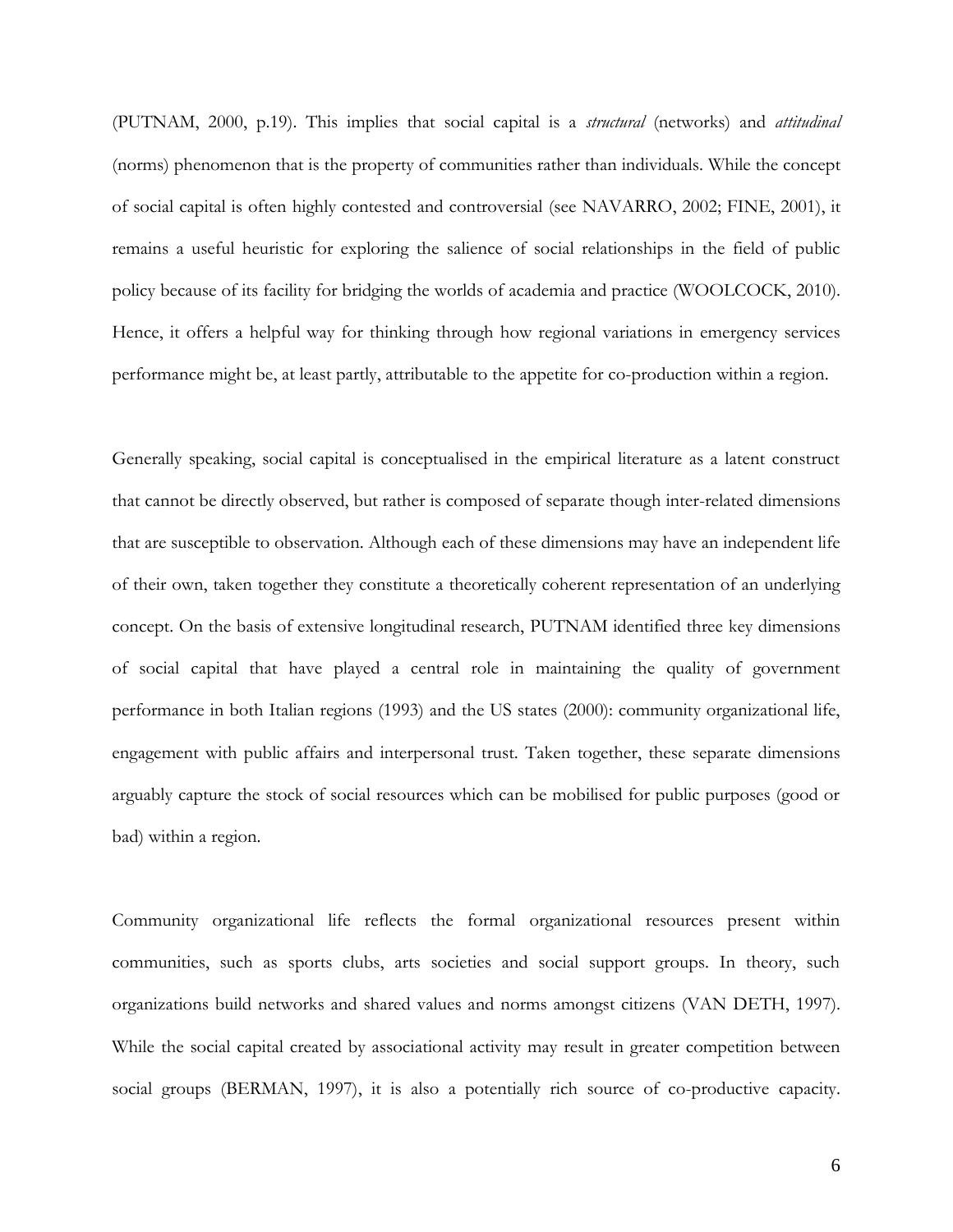ANDREWS (2012) identifies several studies that report a positive connection between community groups and neighbourhood level outcomes. NEUGELSDIJK and SMULDERS (2003) find a connection between associational activity and economic growth in the European regions. That said, at a higher spatial scale, BJØRNSKOV (2006) fails to uncover a connection between community organizational life and good governance internationally.

Engagement in public affairs is constituted by participation in democratic politics, especially through voting in elections and attendance at public meetings. Evidence suggests that there are important links between political participation and a pro-social attitude (SULLIVAN and TRANSUE, 1999), which may thereby underpin positive contributions to the production of public services. Although public organizations operating in politically active areas sometimes have to overcome greater resistance to unwanted policy change (ALDRICH and CROOK, 2008), empirical studies do suggest that a more engaged citizenry can prompt improvements in public service production (see ANDREWS, 2012).

Social trust refers to the generalized reciprocity that guides exchanges between community members. Trust can foster collaborative action in the absence of formal mechanisms for that purpose (COLEMAN, 1994). Trust can be an indicator of insularity and closed-mindedness within some communities (SUTTLES, 1972), but can also underpin the sense of obligation and reciprocity characteristic of a positive attitude towards service co-production. Several studies identify the benefits of trust for public service outcomes. For example, at the national level, LA PORTA et al. (1997) find that social trust is linked to the efficiency of the judiciary, bureaucratic quality in government, school performance and lower levels of government corruption in economically advanced nations – findings mirrored in BJØRNSKOV's (2010) updated replication study.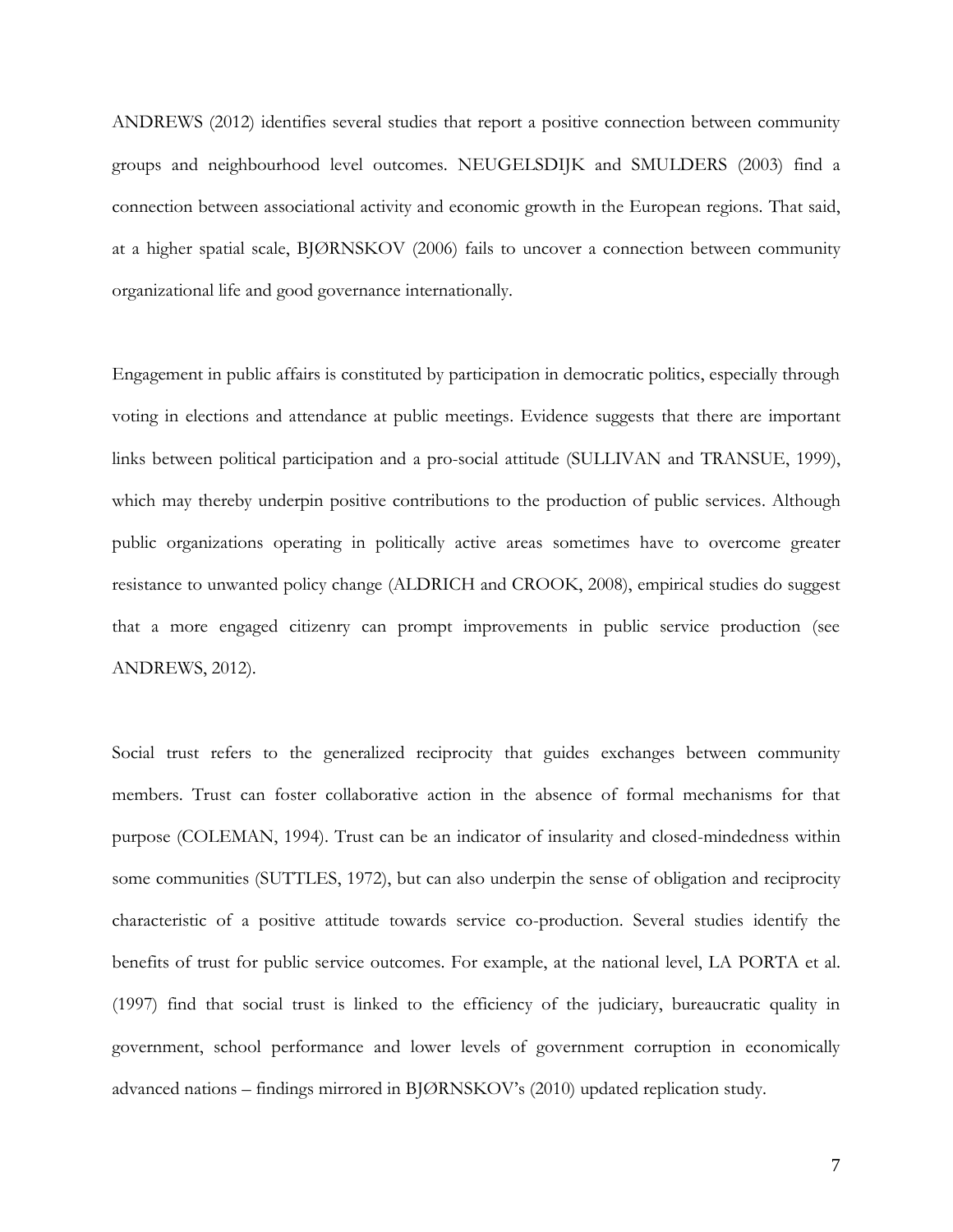Each of these key dimensions of social capital may have important effects on the structural and attitudinal resources available within communities for emergency services to harness in the pursuit of better performance. Community organisational life may build shared values about public life, enabling citizens to prompt emergency service providers to meet their needs more effectively. A more active and empowered citizenry too may dictate agenda-setting to policy-makers (ELKINS and SIMEON, 1979; HIRSCHMAN, 1970), which, in turn, forces emergency services to perform at a higher level. At the same time, participation in community organizational life and public affairs is also arguably an educative experience, which may therefore lead citizens to have more realistic expectations about public service performance, and to potentially become less likely to misuse the ready availability of costly emergency services.

Similar arguments can be applied to areas with higher levels of social trust. In addition, it is also possible that public-spiritedness in areas with high social capital is reflected in various forms of "protective neighbouring" that assist emergency service providers in their work (SCHNEIDER, 1987). For example, in areas with vibrant community organizational life, more electoral participation and greater propensity toward social trust, ambulance crews may be especially likely to benefit from the work of Community First Responders (CFRs) – local volunteers trained to receive emergency calls and provide care to patients until an ambulance arrives (TIMMONS AND VERNON-EVANS, 2013). At the same time, it is possible that vehicle drivers in areas of higher social capital may be more disposed to move aside for emergency rescue vehicles, and pedestrians more inclined to assist first responders and ambulance crews by providing them with local knowledge that can help them to reach incidents more quickly.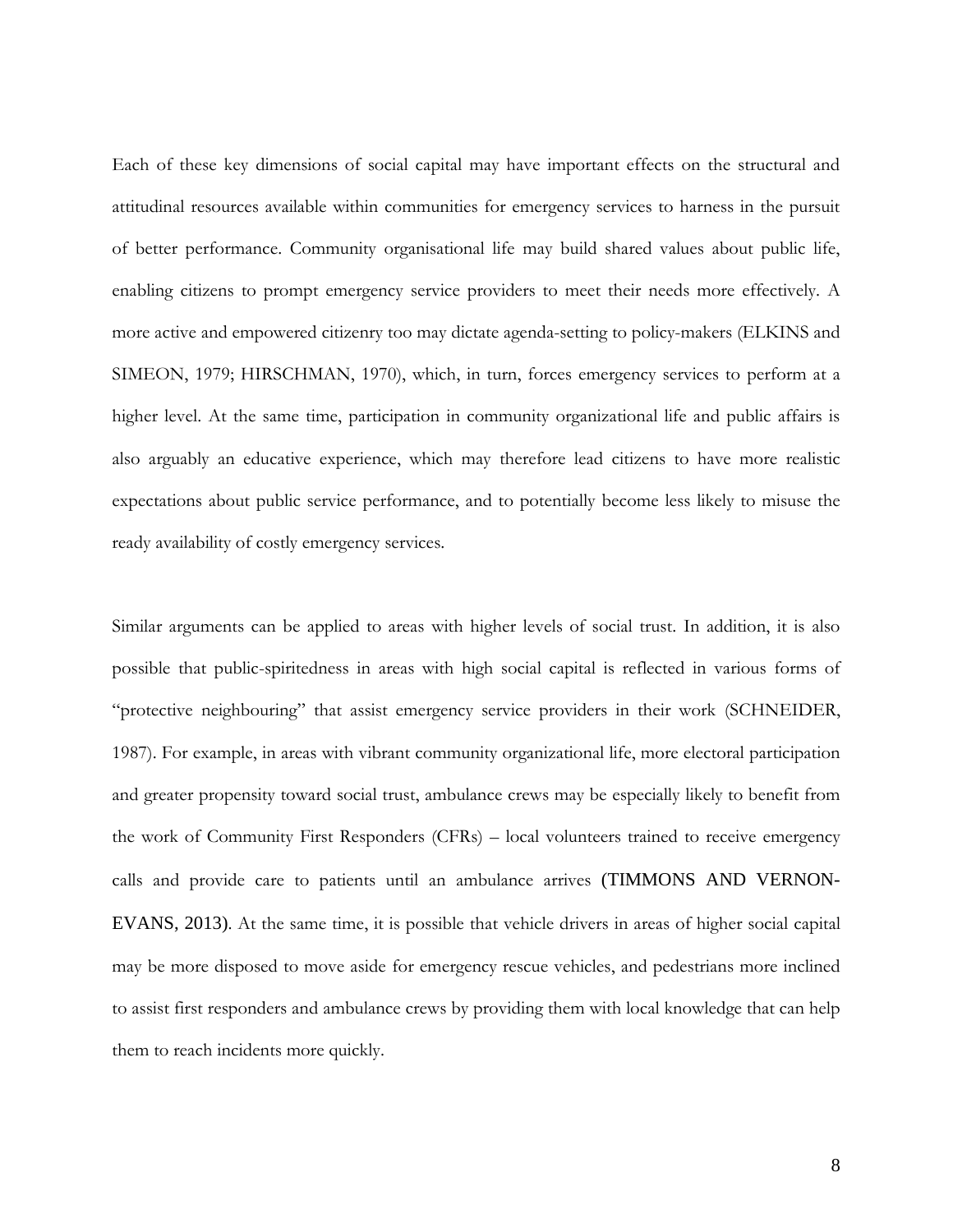The plausibility of these arguments notwithstanding, it is also conceivable that the potentially positive effects of social capital for public organizations will not emerge for emergency service providers due to the very distinctive characteristics of the service. In particular, it would seem likely that social capital might matter more for distributive public services, such as education and social care, which rely to a greater extent on close relational exchanges between service providers and users, than for emergency services, such as ambulance and fire and rescue, which, on the face of it, may be less reliant on such exchanges (HORNE and SHIRLEY, 2009). The highly technical challenge of providing first response services might simply be much less dependent upon the coproductive capabilities of citizens than most other public services. The CFRs who volunteer with the ambulance service, for example, require considerable training and support to be able to carry out their role effectively (TIMMONS AND VERNON-EVANS, 2013).

Despite these complexities, emergency services are an interesting test case for examining the potential for social capital to influence regional performance variations because the degree of openness to co-production varies considerably by task. In responding to and dealing with lifethreatening emergencies, ambulance trusts may have little discretion over how much they seek to involve citizens in the production process; and any discretion that exists in this area would be unlikely to vary much from one trust to another. In contrast, trusts will have considerably more discretion in their efforts to respond to less urgent incidents and to enlist citizens in their efforts to address these emergencies. In these circumstances, ambulance trusts will be better able to determine which groups to interact with, for what types of response services and in what circumstances they will draw upon the social resources extant within their jurisdiction. Thus, the less critical emergencies are where one would expect to see trusts operating in areas with high social capital to perform better.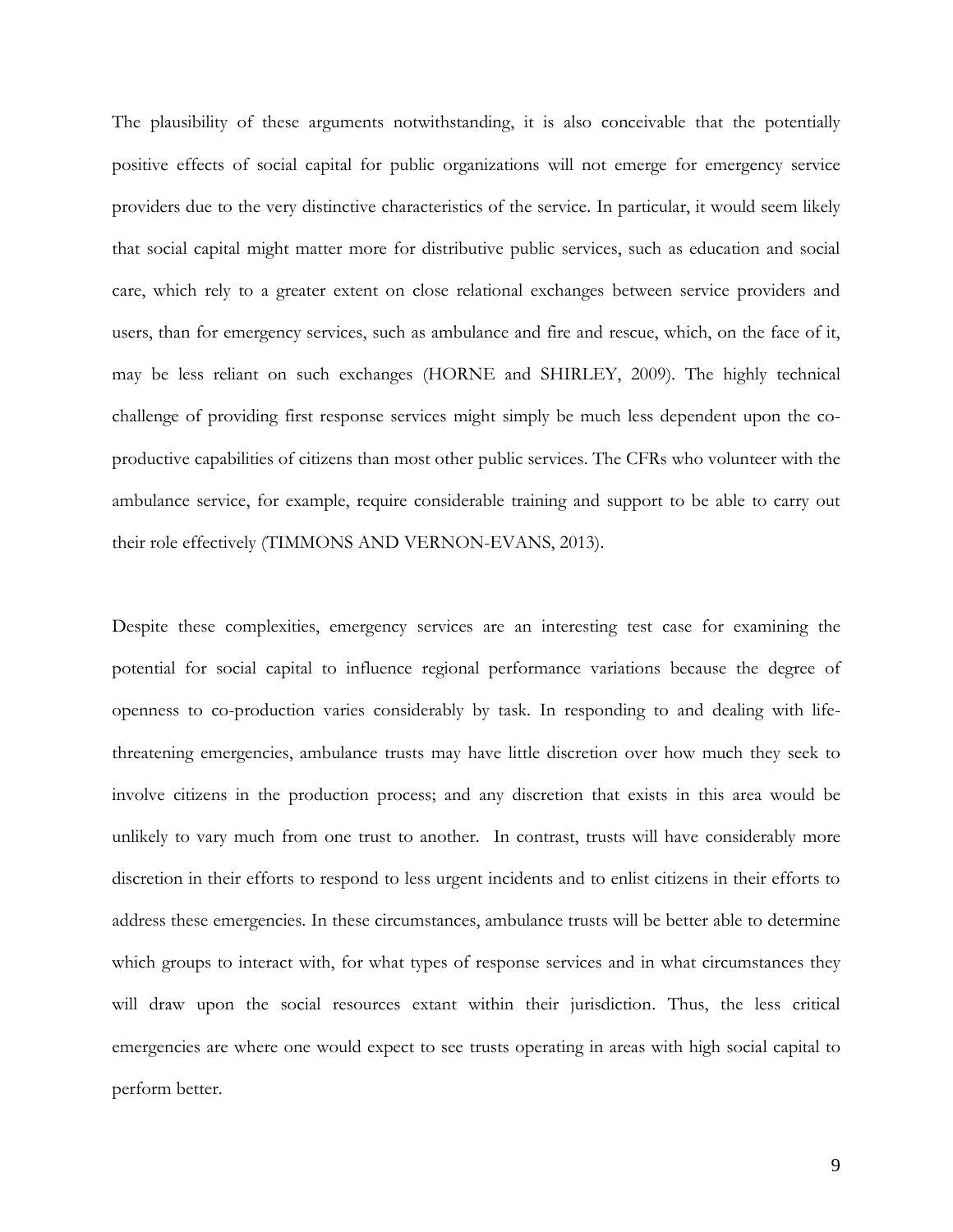## **DATA AND METHODS**

The data set for our study draws upon measures that were collected annually between 2004 and 2009. The unit of analysis is the area served by the 12 NHS ambulance trusts in England that were operational in 2009. These organizations were created on a regional basis through the merger of 31 ambulance trusts in 2006 (DEPARTMENT OF HEALTH, DH, 2005, p.10). To develop a set of measures that correspond to the boundaries of the regional trusts in the period preceding the consolidations that took place in 2006, the statistics for the reformed trusts were therefore aggregated to the new regional level for the years 2004 to 2006. For our study period (2004-09), this provides a total of 72 units of analysis for the investigation of the effects of social capital and emergency services performance.

Our evaluation of social capital and the performance of English regional ambulance trusts examines the average emergency attendance times of these organizations. The ambulance service is the first point of access in the NHS for a wide variety of health problems, and ambulance trusts provide both emergency and non-emergency services. Emergency transport is provided by individual ambulance trusts in response to 999 calls and urgent requests from general practitioners and clinicians including inter-hospital transfers using an emergency vehicle. The Patient Transport Service (PTS) provides transport from/to hospitals for outpatient appointments and to day care centres. During the study period, individual ambulance trusts were responsible for setting the budgets in consultation with the Primary Care Trusts (PCTs) in commissioning their services – a role now undertaken by Clinical Commissioning Groups.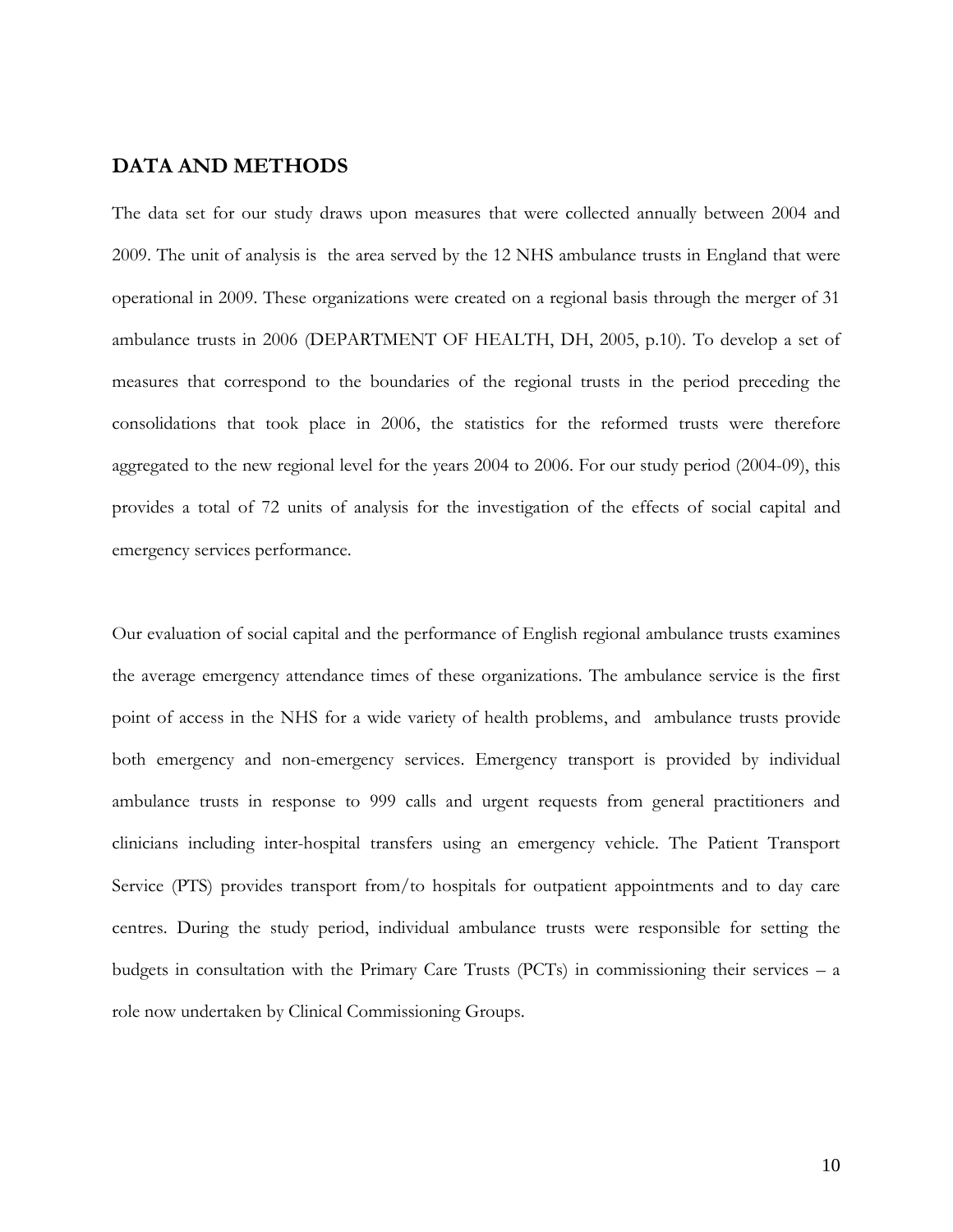Until very recently, response time targets based on 999 call prioritisation have been used as the main indicator of ambulance trust performance in England by the UK central government. Two response time standards were in use in England during the study period. First, the stipulation that category A calls should be attended within 8 minutes for conditions which may be urgent and immediately life threatening. These calls are attended first by rapid response vehicles manned by paramedics who administer emergency medical assistance and decide on the most appropriate course of action at the scene of an emergency. During the study period, the national target was to respond to such calls within the target time irrespective of location in 75% of cases. The second standard was the stipulation that category B calls should be attended within 19 minute in cases which are serious but not immediately life threatening. These calls are attended by full-size ambulances, which are able to provide initial acute care when in transit from the scene of the emergency call to hospital admission. The national target is to respond to 95% of all such cases**.** Data on the response times of ambulance trusts is made publicly available on an annual basis. Table 1 shows the average response times for each ambulance trust during the study period.

## [INSERT TABLE 1 HERE]

Typically, emergency ambulance response to 999 calls is necessitated by both clinical emergencies such as cardiac arrest, stroke, road traffic collision or social causes such as domestic violence, urgent care for older people who have fallen in their homes and patients with long-term conditions, such as diabetes and heart problems. During the 2000s, ambulance service demand rose by around 6-7% aannually equating to around 250,000 more responses per year in England (DH, 2005a). Statistics further reveal that only 10% of the callers who call 999 have life threatening conditions and many callers suffer from mental health problems or have social care needs. About 77% of emergency calls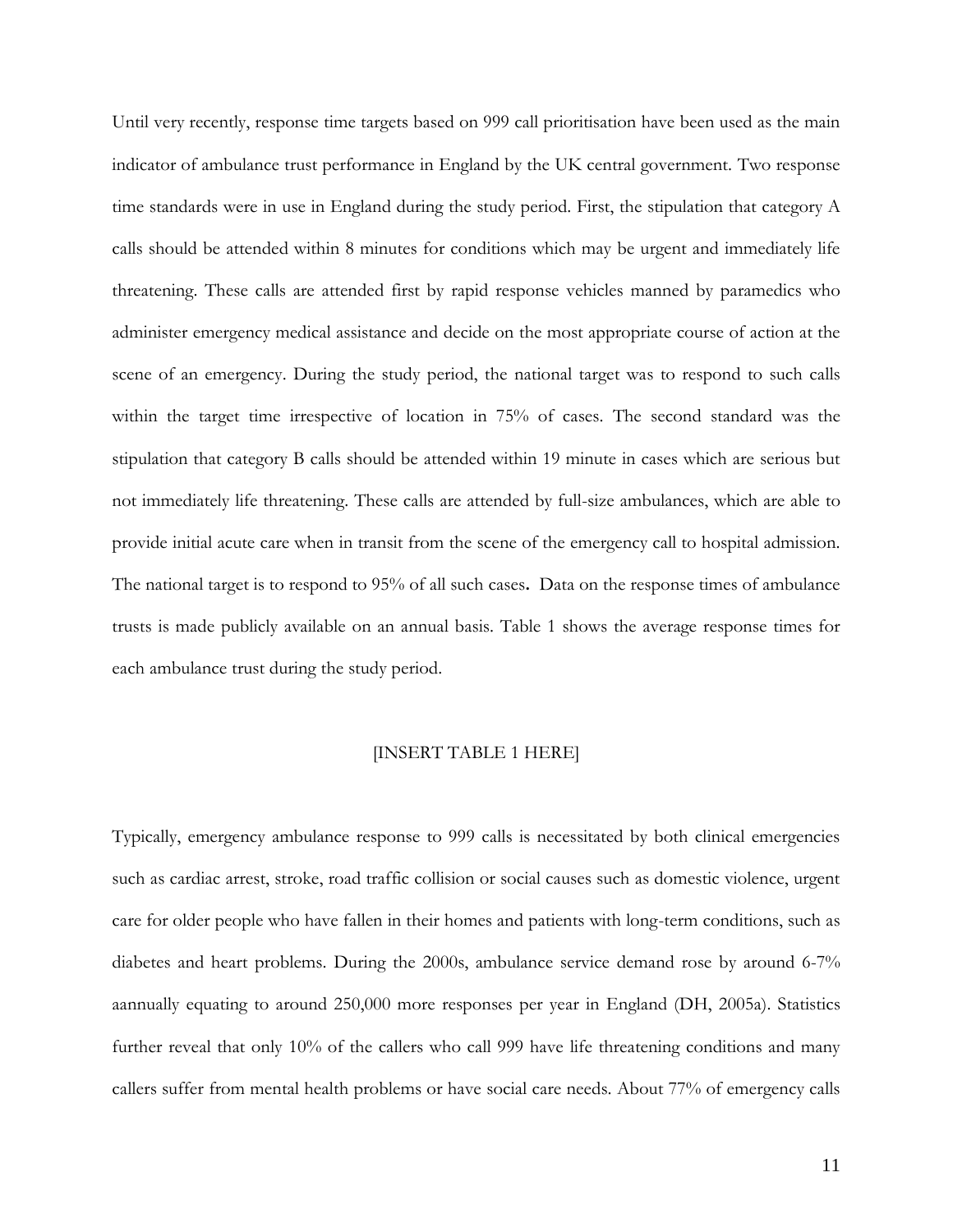which result in an ambulance journey to hospital lead to admissions in 40% of cases whilst 50% of these could be treated at the scene or in the community (IBID, 13). The increasing demand placed on ambulance trusts in recent times requires a fresh perspective to look at more innovative ways in which trusts can organise and commission their resources to maximise the efficiency and effectiveness of the front line service delivery. By using quantitative research techniques to explore whether social capital offers a potential solution to some of these issues, this paper therefore seeks to illustrate the role that co-production may play in improving regional emergency service provision.

#### **Independent Variables**

#### *Social capital*

A measure gauging the stock of social capital within the areas served by English ambulance trusts was created by aggregating separate measures of community organizational life, political engagement and social trust. By aggregating the measures it is possible to create an index which represents a latent construct gauging the social resources within a region. This index is the equivalent of that used by Coffe and Geys (2005) and Andrews (2011) in their studies of social capital and local government performance.

Community organizational life in local government areas was measured as the number of community, social and personal services organizations (such as voluntary associations, film societies or sports clubs) per 1000 capita registering for value added (or goods and services) tax (DEPARTMENT OF BUSINESS, INNOVATION AND SKILLS, 2008). Due to their legal status, these organizations are likely persistent features of community life. This measure has been used in several influential quantitative studies of social capital and public services outcomes (e.g. COFFE and GEYS, 2005; PUTNAM, 2000).

12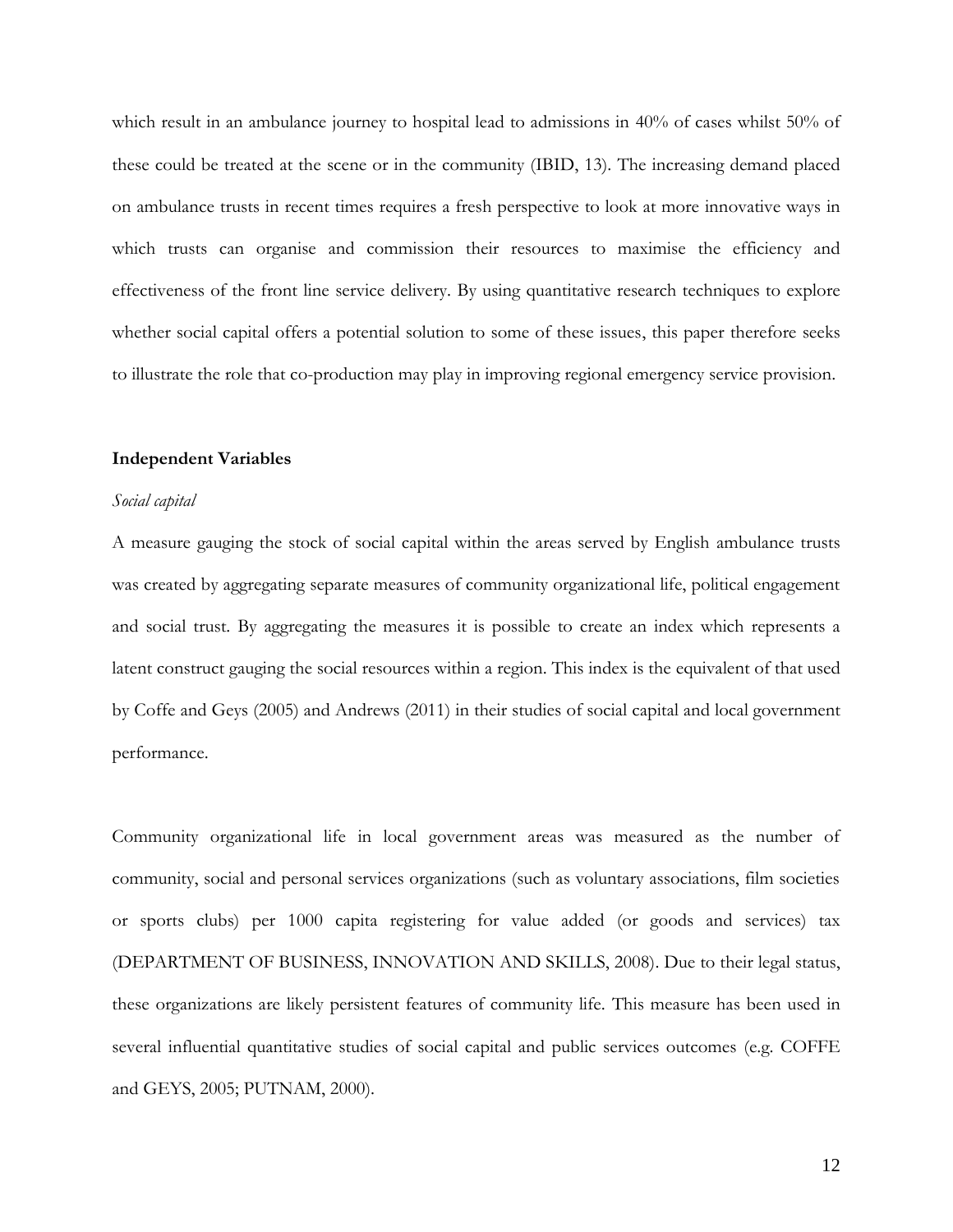Following PUTNAM (2000) and others (e.g. CASEY, 2004), the relative influence of political participation on social capital was measured as the average turnout in local government elections in the areas served by ambulance trusts. High turnout implies greater concern with public affairs and active engagement with the "common good" (SMITH, 2002). The measure is therefore a useful proxy for political participation in the absence of detailed annual data on public attitudes towards engagement with the work of ambulance trusts.

A proxy for social trust was measured by taking the average crime rate recorded per 1000 capita within the areas served by each ambulance trust. Crime rates have been used in several previous studies as proxies for the level of trust within communities (e.g COFFE and GEYS, 2005; RICE and SUMBERG, 1997). The relative prevalence of criminal activity will likely reflect informal expectations about appropriate conduct towards fellow citizens within an area (GIBBS, 1977).

## [INSERT TABLE 2 HERE]

The literature suggests that social capital changes at a very slow pace (BASILE ET AL., 2011; PUTNAM, 2000), which can make it difficult to draw causal inferences from small-*t* panel data analysis. To assess the extent to which this potential limitation might bias our statistical results we present annual means for the social capital variables in Table 2. The annual statistics indicate that two of our social capital variables (community organizational life and electoral turnout) are pretty stable, but that the crime rate fell dramatically during the study period.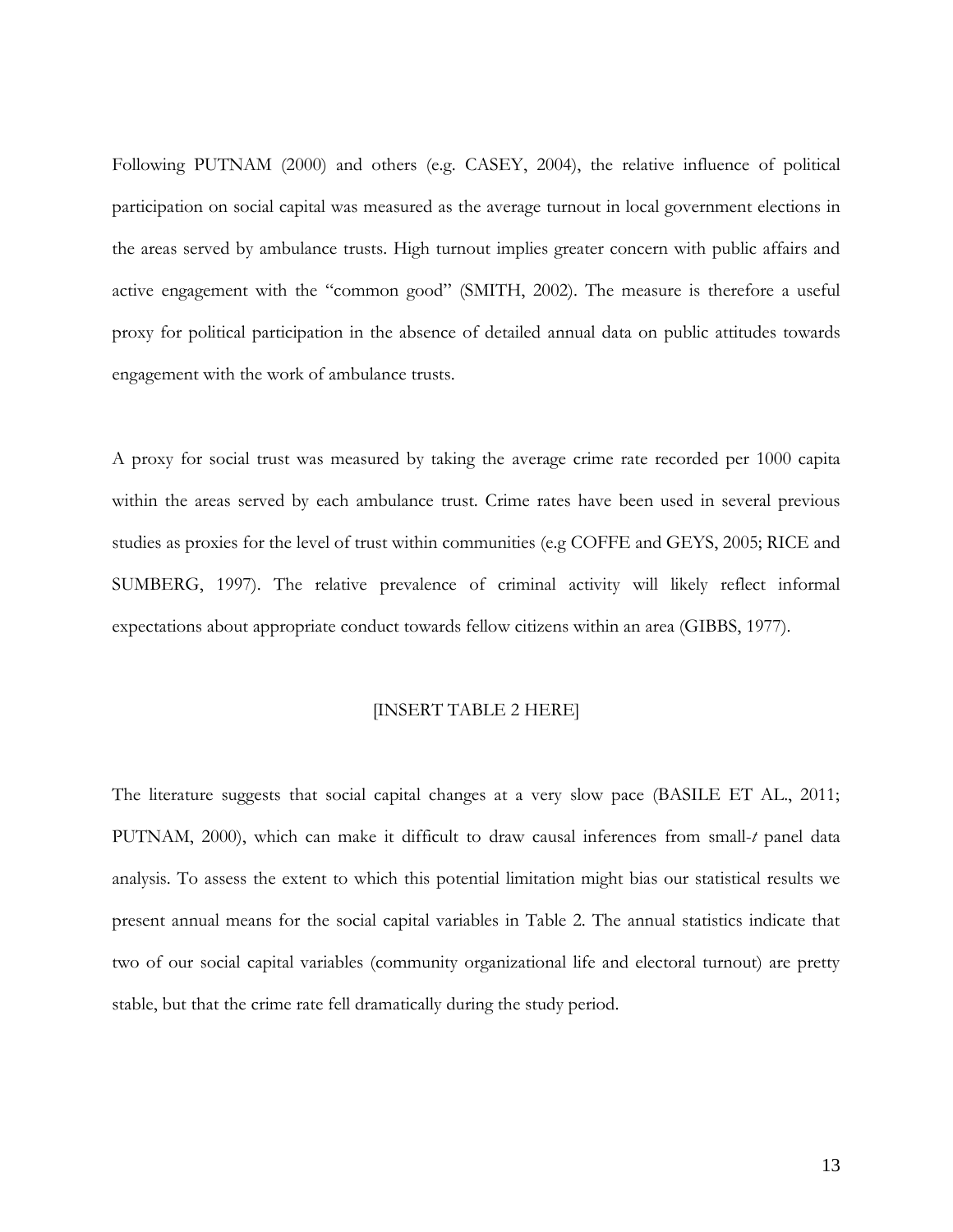To create an aggregate social capital measure we carried out principal components analysis of our social capital variables, with the three separate measures loading on to the first factor, which accounted for over fifty-five per cent of the variance in the data.

## *Control Variables*

Four measures were selected to control for the potential influence of other relevant variables on ambulance performance. First, a measure is included gauging the quantity of emergency calls made to each ambulance. To ensure that this measure was not biased by greater number of calls received by trusts serving larger populations, it was calculated as the number of emergency calls per 1,000 capita. It is anticipated that greater demand upon emergency ambulance services is likely to have a detrimental effect on their ability to meet response time targets. During the last decade, 999 emergency calls to ambulance trusts in England have increased by between 5 and 7 per cent each (NHS INFORMATION CENTRE, 2008) resulting in an extra 250,000 emergency and urgent patient journeys (DH, 2005). It costs around  $f(200)$  to send an ambulance for an emergency 999 call and the total cost to the NHS is much higher if the patients are taken to hospital A&Es for overnight admissions or for longer (AMBULANCE SERVICE NETWORK, 2008). Increased demand directly influences the operational resources available to ambulance trusts in meeting targets.

Next, a measure of the population density in the area served by ambulance trusts is added. It has long been assumed that emergency services face greater challenges of coordination in areas, which are more sparsely populated. The sheer size of the region covered by many ambulance trusts in England is inevitably thought to have a bearing on the response times. A cardiac arrest in London should be met within the same time limit as a cardiac arrest in a remote village in Cumbria.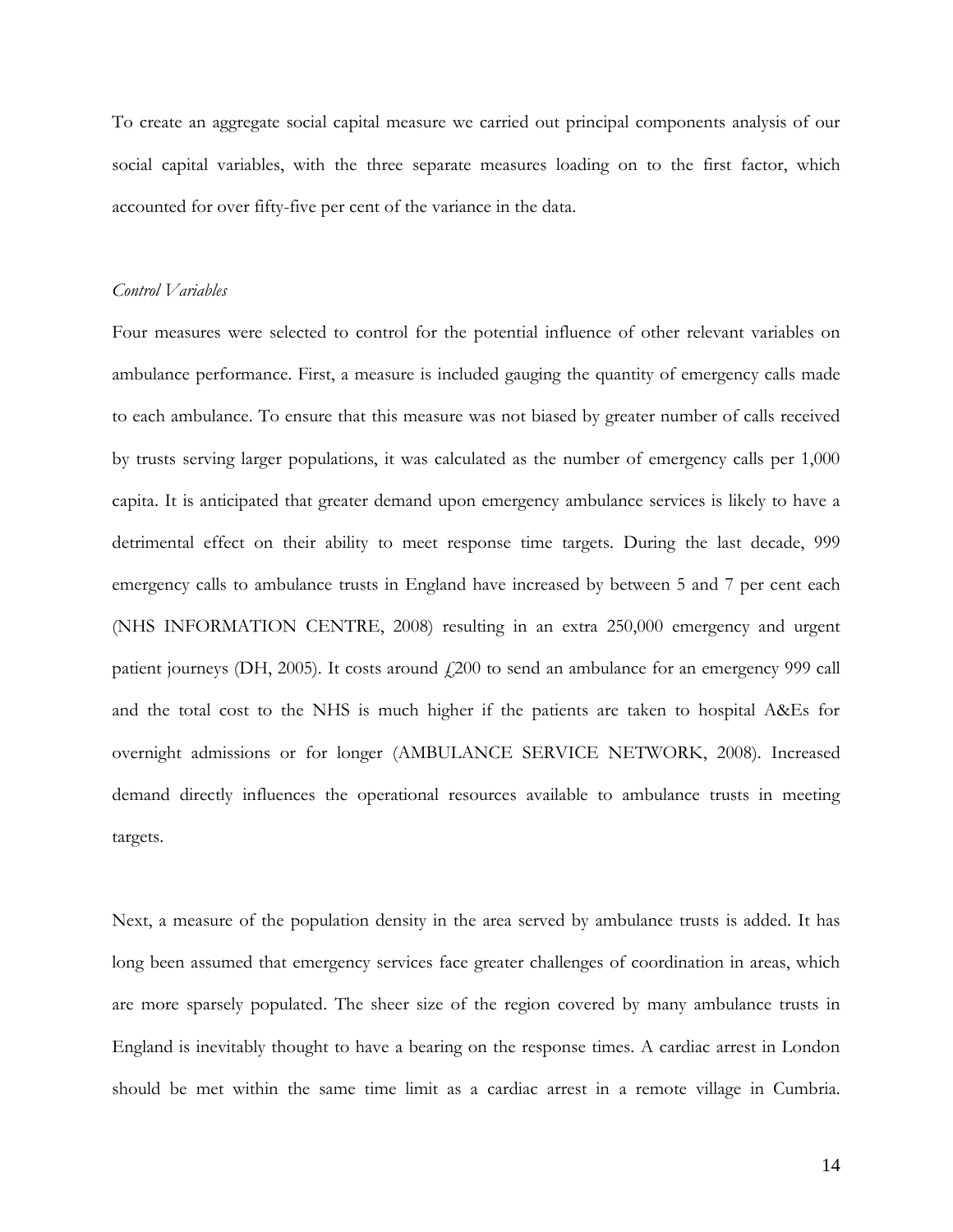Moreover, it is possible that the types of urban models of emergency service provision advocated by central government during the study period do not necessarily work in rural areas (see MOY *et al*., 2011).

Third, the Average Ward Score on the Index of Multiple Deprivation (OFFICE OF THE DEPUTY PRIME MINISTER, 2004) for each region served by ambulance trusts is included in the model to control for the relative effects of socio-economic disadvantage on the provision of emergency services. This deprivation score is the standard population-weighted measure of deprivation used by UK central government. It is based on multiple indicators of poverty and hardship within an area ranging from the proportion of the adult population receiving welfare benefits and the accessibility of local public services to housing quality and morbidity rates. In economically disadvantaged areas, the emergency response system frequently becomes the default provider of health care, with the ambulance service the first point of call (COOKE, 2011, p.39). The NHS Next Stage Review- Darzi Report (DH, 2008) highlighted that there is increased demand on ambulance services within deprived areas, which could, in turn, make it harder for them to hit performance targets. Soo *et al.,* (2001), for example, show that deprivation is associated with a higher incidence of out-of-hospital cardiac arrests. In addition, research suggests sickness absence rates in the NHS are higher among ambulance staff than other frontline NHS staff, such as nurses, midwives, health visitors and healthcare assistants and that it is higher still in economically deprived areas served by the NHS trusts (AUDIT COMMISSION, 2011, pp. 7-9).

Finally, a measure gauging the average percentage of principal roads requiring maintenance by the local authorities across the areas served by ambulance trusts was included to control for the possibility that road conditions affect response times. This data was collected annually by all major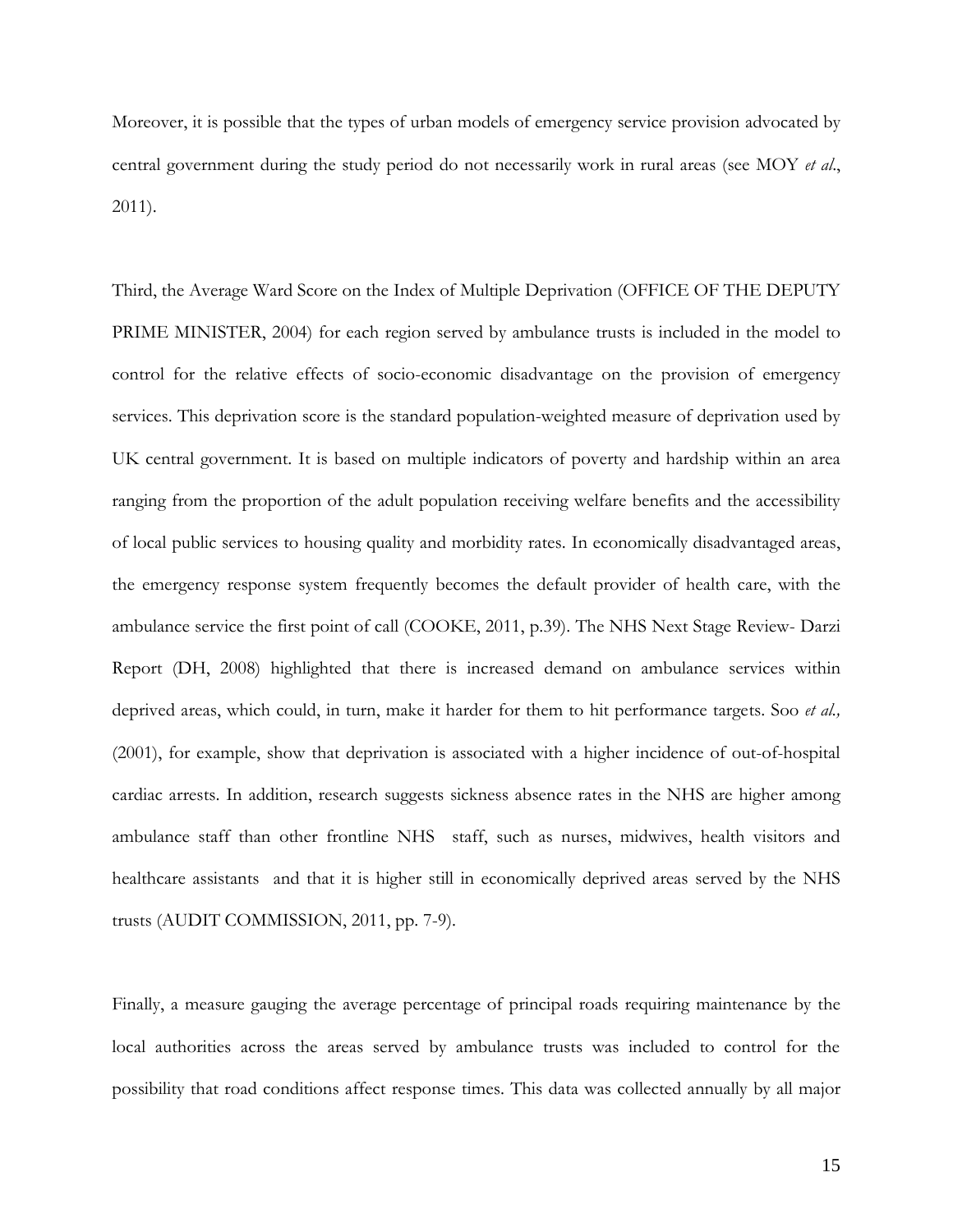local authorities in England during the study period. The descriptive statistics for all the variables used in the statistical analysis can be found in Table 3.

## [INSERT TABLE 3 HERE]

Correlations between the variables entered in the main statistical model are shown in Table 4. The bivariate correlations illustrate that there is a positive correlation between the two indicators of emergency responsiveness, and that our measure of social capital is positively correlated with only the first of these indicators (responsiveness to Category A calls). As well as being negatively correlated with population density and deprivation, social capital is also negatively correlated with the volume of emergency calls. This raises the intriguing possibility that the putative benefits of social capital for health (D'HOMBRES ET AL. 2010) or a lower propensity to make prank calls may be associated with reduced demand for emergency services in areas with high social capital. It also implies that it is important to include the measure of call volume in the regression models to control for its potential influence on the social capital-performance relationship; as do the other statistically significant correlations between the other explanatory variables. All of the variables subsequently entered in the statistical models were log-transformed to ensure that the variance underlying the estimated parameters for each variable is comparable.

### [INSERT TABLE 4 HERE]

## *Statistical model*

To explore the relationship between social capital and emergency responsiveness, a three-stage multivariate analysis is undertaken. First, the relationship between the social capital index and the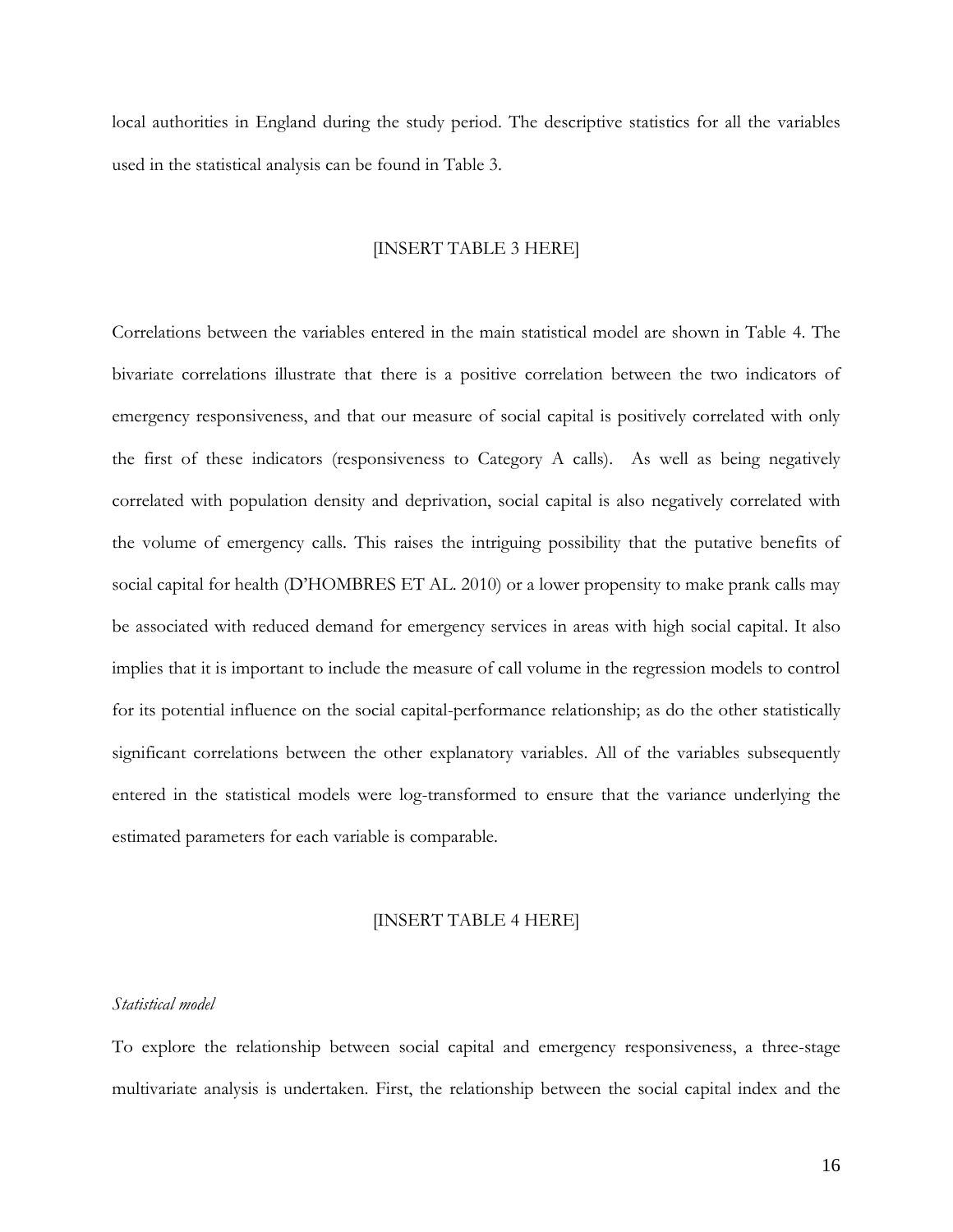response times of regional ambulance trusts across England is modeled. The fully specified Ordinary Least Squares (OLS) version of this model of emergency responsiveness can be represented through notation as equation [1], in which response times (ER) in trust *i* in year *t* is a function of the trust's fixed characteristics  $(\alpha_{ii})$ , dummy variables for each year of the analysis (minus one)  $(\pi)$ , social capital (SC), quantity of demand (QD), population density (PD), socio-economic disadvantage (SD), and road quality (RQ):

$$
ER_{it} = \alpha_{it} + \beta_1 SC_{it} + \beta_2 QD_{it} + \beta_3 PD_{it} + \beta_4 SD_{it} + \beta_5 RQ_{it} + \pi + \epsilon
$$
 [1], where  $\epsilon$  is an error term.

For the second stage of our analysis, the social capital index is broken up into its component parts (community organizational life (CO); local election turnout (ET); and crime rate (CR)) to estimate the potential influence of each dimension of social capital on the response times of regional ambulance trusts. Equation [2] takes the following form:

$$
ER_{it} = \alpha_{it} + \beta_1 CO_{it} + \beta_2 ET_{it} + \beta_3 CR_{it} + \beta_4 QD_{it} + \beta_5 PD_{it} + \beta_6 SD_{it} + \beta_7 RQ_{it} + \pi + \epsilon \tag{2}
$$

In estimating these equations, we also carried out supplementary tests to explore whether the idea that one can have too much social capital has any empirical traction. By including a quadratic term for the social capital variable within the equation we can assess whether very high levels of social capital are harmful for emergency service production. Although we identified several nonlinear relationships between our social capital measures and emergency response time, the turning point for each of the relationships that we identified was far beyond the range of the data, so we remain confident that our specification of linear estimates is the correct one.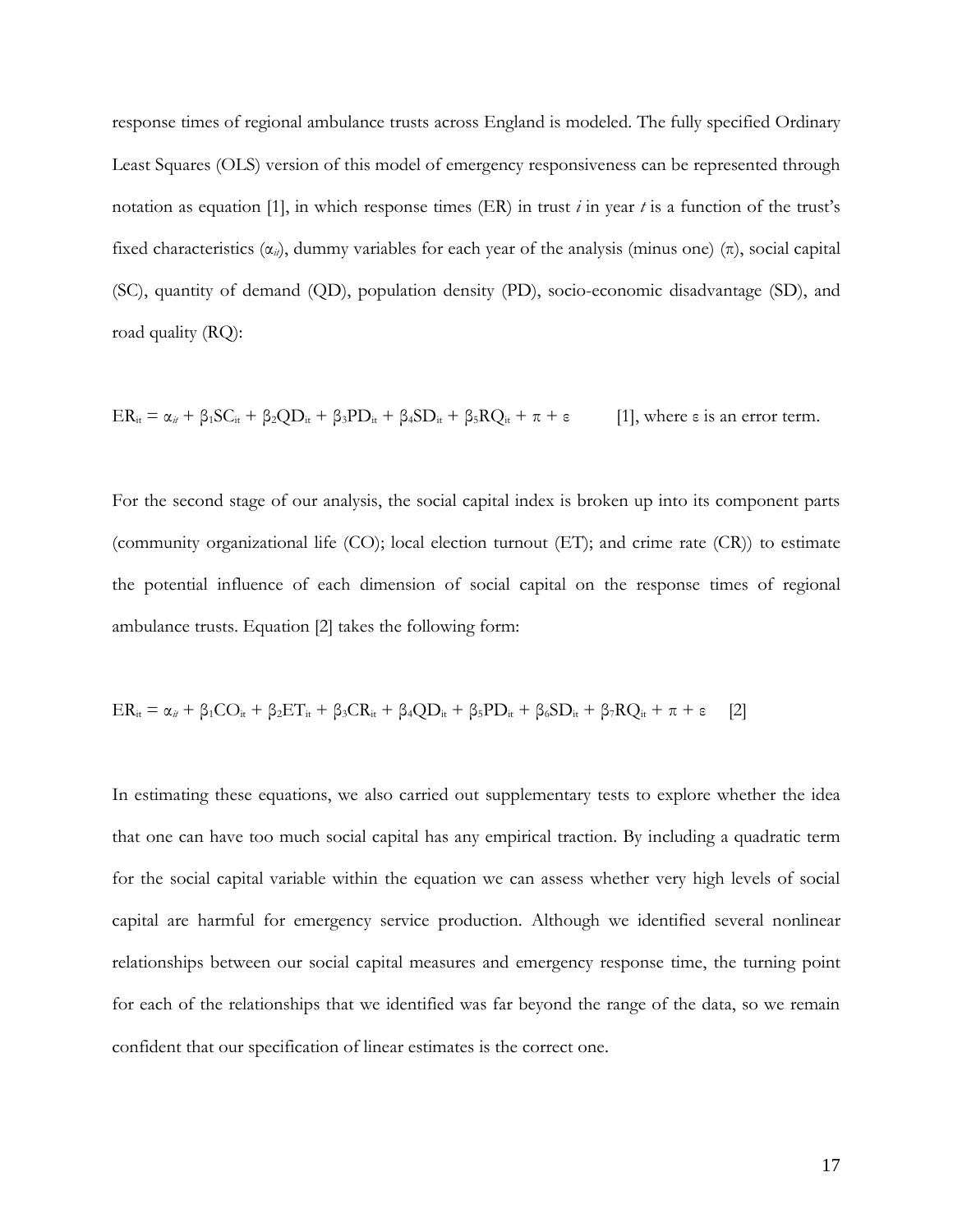#### *Instrumental Variable Estimator*

For our OLS estimates to be unbiased it is important that the coefficient for social capital is orthogonal to the error term for the statistical model. There are at least two reasons why this condition may be unlikely to hold (see DURLAUF 2002 for a full account). First, social capital is correlated with other relevant spatial characteristics of the regions served by ambulance trusts. Second, it is possible that an omitted variable may be responsible for identification of a relationship between social capital and emergency responsiveness. Third, the performance of emergency service providers may contribute towards the growth of social capital. In fact, the potential for endogeneity and reverse causality to bias the social capital-performance relationship is well documented (see, for example, ROTHSTEIN and STOLLE, 2005). To address these potential problems we therefore employ an instrumental variable (IV) estimator, incorporating instrumental variables which are correlated with our social capital index, but that are also orthogonal to the dependent variable.

For our instruments we draw upon indicators of the average education (percentage of working age residents educated to degree level) and income levels (median level of income in  $f(s)$  to capture variations in the populations served by ambulance trusts that might be anticipated to influence social capital (BREHM and RAHN, 1997), yet be independent of performance. Of course, many of the population characteristics likely to be associated with social capital might still also (at least) partly determine public service outcomes (ANDREWS, 2010). Hence, the validity of our instruments was tested in three ways: first, we tested for endogeneity using the Durbin-Wu-Hausman test, which did not reject the null hypothesis that income and education are exogenous; second, we tested for overidentifying restrictions using Sargan's test, which also failed to reject the null hypothesis; and, third, we tested the strength of the instruments by examining the F-statistic from the first stage regressions, which in each case was greater than the 10 typically recommended by econometricians (see STAIGER and STOCK, 1997). The results of these tests therefore give us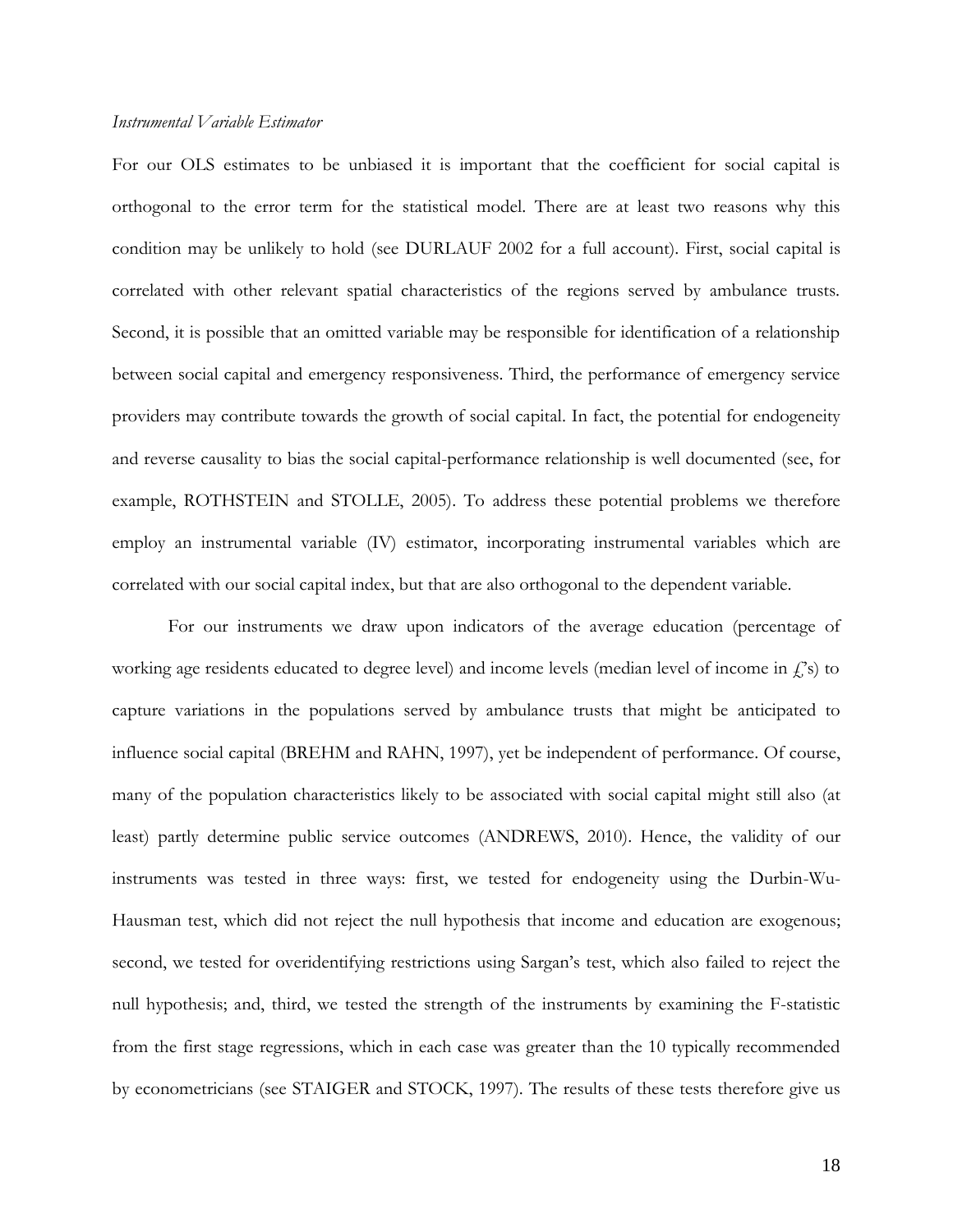some confidence that our instruments are exogenous, well-specified and of sufficient strength. Nevertheless, we did experiment with a range of other instruments (e.g. religious adherence, immigration rates), in a bid to broaden the range of the IV estimator. However, we found evidence of overidentification whenever three or more instruments were included, due to the small sample size. Thus, since we were unable to incorporate more than two instruments within the IV estimator, we do not apply an IV estimator to the models incorporating the separate dimensions of social capital on this occasion.

## **EMPIRICAL RESULTS**

Results for statistical tests of the relationships between social capital and ambulance performance are shown in Tables 5 to 7. We present the results of our OLS estimates in the following sequence. Eight models are presented in Table 5: in model 1 the measure of Category A call responsiveness is regressed on to the control variables; model 2 introduces our social capital measure; in model 3, year dummies coded 1 for each year of the study period and 0 for all the other years (minus one) are added to control for idiosyncratic events within individual years; before model 4 displays the results of our instrumental variable (IV) estimation. The estimates shown in models 1-4 enable us to identify the determinants of variations in the response times across different ambulance trusts. In models 5 to 8, we repeat the model-building pattern of models 1 to 4, but include ambulance trust fixed effects. By including fixed effects in the model, we can identify the determinants of changes in the response times within ambulance trusts and control for unobserved unique trust-specific (fixed) effects that are very difficult to measure quantitatively (GREENE, 2003), such as the quality of the management or the occupational culture within each ambulance trust. Since the boundaries of the trusts are largely coterminous with those for English regions, this also enables us to control for additional unobserved spatially-varying regional effects, such as institutional structures for economic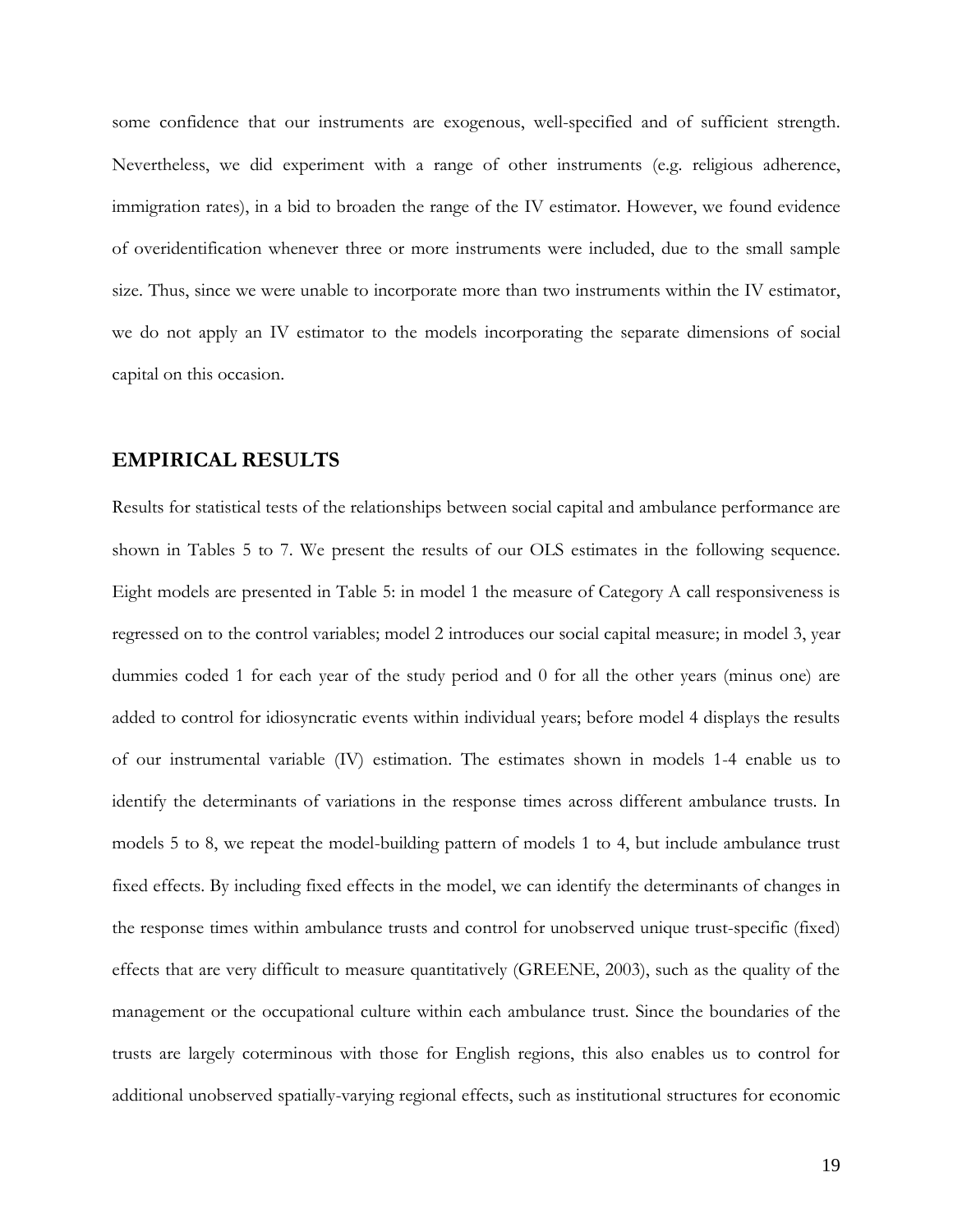growth and social attitudes broadly understood. Nonetheless, to explore this matter in more depth, we also tested for, and found, some evidence of spatial auto-correlation in the residuals from our statistical models. Further examination of LISA maps revealed that this was restricted to two of the twelve ambulance trusts included within the analysis, South Western and South Central, which gives us some confidence that the estimates are not unduly biased by spatial auto-correlation.

In Table 6, the sequence in which the estimates are presented in Table 5 is repeated for our models of the relationship between social capital and Category B responsiveness. Table 7 then presents estimates of the relationship between social capital and ambulance response times with and without trust fixed effects. The findings for all of the estimations shown are not distorted by multicollinearity as the average Variance Inflation Factor score for the independent variables in the models is about 4.1, with only one variable exceeding 10 (BOWERMAN & O'CONNELL, 1990). Tests for heteroscedasticity revealed the presence of nonconstant error variance, so robust estimation of the standard errors was carried out.

### [INSERT TABLE 5 HERE]

The basic specification represented in models 1 and 5 highlight that when entered in the equation on their own, the control variables make no statistically significant contribution to the explanation of variations in Category A response times between or within ambulance trusts. The inclusion of the social capital index, however, elicits statistically significant contributions from population density and deprivation in the between variations. Furthermore, the coefficient for social capital itself is positive and statistically significant for model 2, but is actually negative and significant for model 6. The  $\mathbb{R}^2$  for our fully-specified models 3 and 7 is over 40% and the joint F statistic is significant. The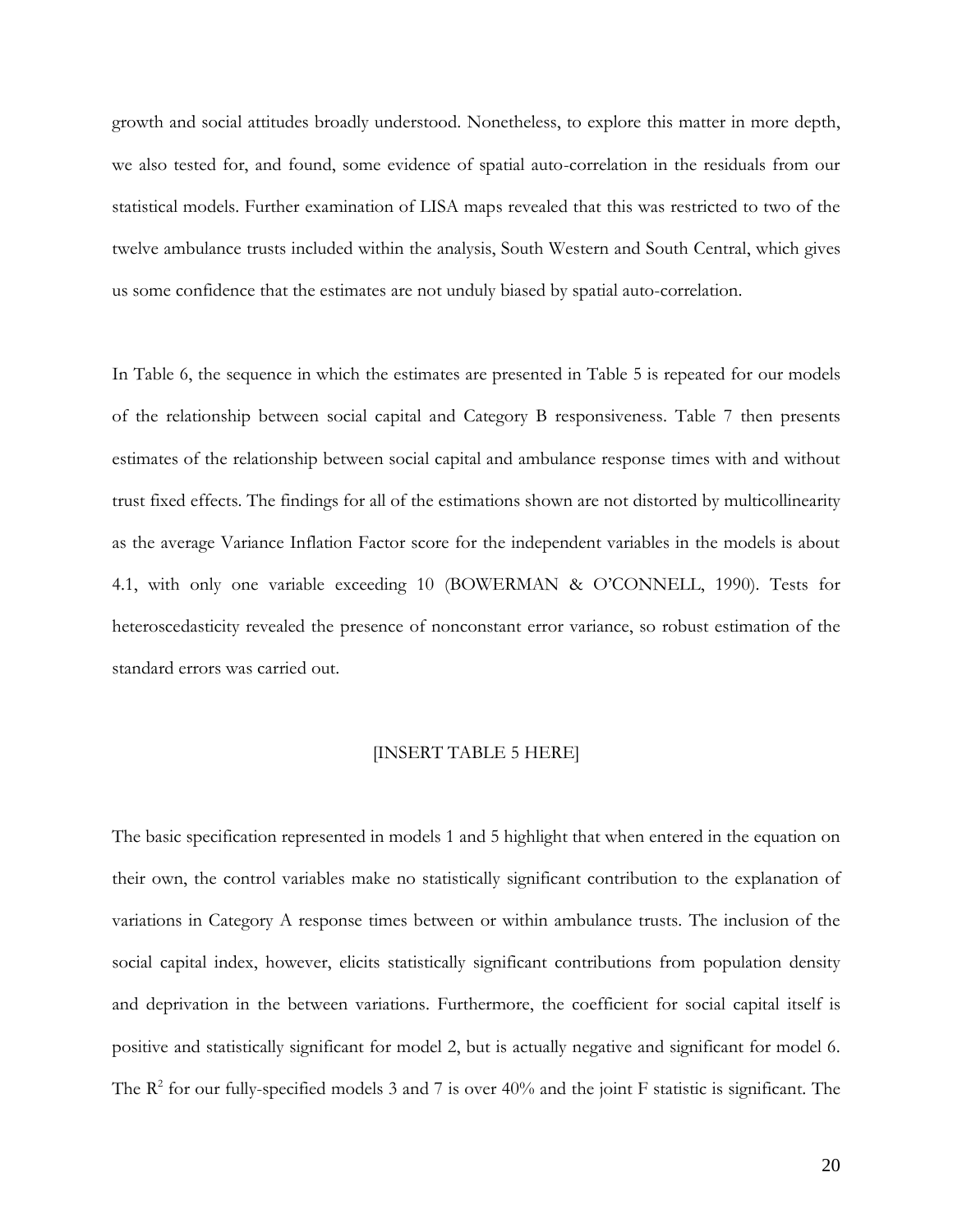fully-specified between and within models therefore provide a reasonable level of statistical explanation of variations in the rate of emergency response times within ambulance trusts. Whilst the inclusion of time-effects in these models does not alter the positive connection between social capital and Category A response times for the cross-sectional model, it does eradicate the negative relationship observed for the within-effects model. The instrumental variables estimates largely confirm the results observed in models 3 and 7.

Before discussing the substantive effects of social captial, we briefly turn our attention to our control variables. Interestingly, none of those variables is consistently statistically significant in the models predicting variations in category A response times. There are a few possible explanations why this might be the case. Meeting the eight minute response target has been the key indicator of ambulance performance and a top management and operational priority for the ambulance trusts (HEATH and RADCLIFFE, 2010; SNOOKS *et al*., 2009; WANKHADE, 2011). The funding model required each trust to meet its eight minute target and failure to meet the target is seen as a 'stigma' for the ambulance chiefs' often inviting financial penalties. The North West Ambulance Service NHS Trust, for example, e was threatened with a fine of  $f$ 3.8m fine (WILLIAMS, 2011) from the Primary Care Trust (which commissioned its services at the time) in case it failed to meet its s Category A response target. It is also conceivable that ambulance crews are so well trained and equipped to deal with category A emergencies, that only large or unexpected environmental jolts (such as terrorist attacks, natural disasters, or large-scale organizational restructuring) influence their ability to respond effectively to the most serious calls. Further research (see WANKHADE, 2012) is required to explore these possible explanations in more depth.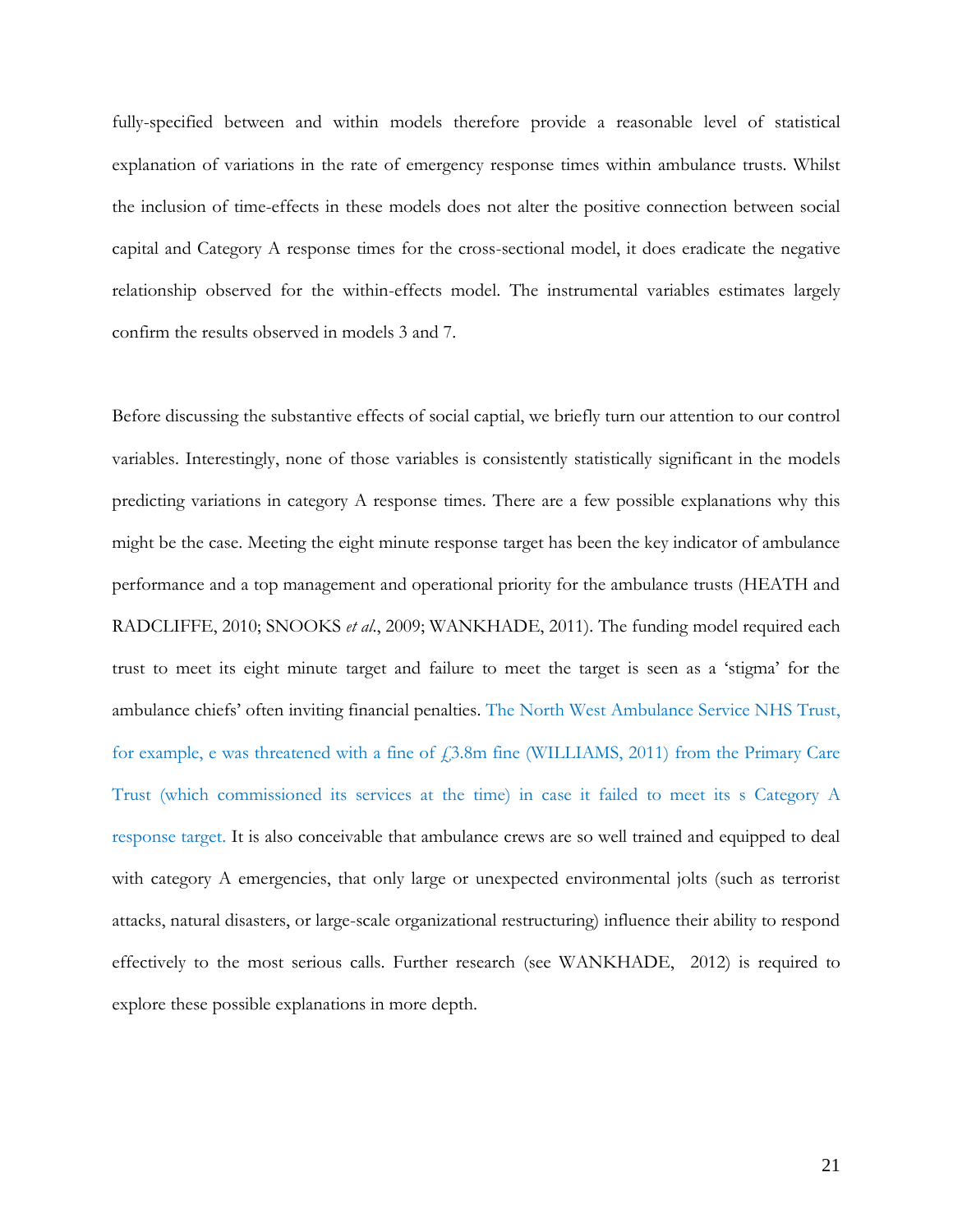The year dummy for 2007 is indicative of a statistically significant improvement in category A response times in that year. To explore whether this finding points towards a positive impact from the reorganization carried out in 2006, we expanded the statistical model by including a dummy variable coded 1 for the post-reform period (i.e. 2007-09) and 0 for the years prior to the reform (i.e. 2004-06). However, the coefficient for this structural change measure was not statistically significant and its inclusion in the model did not add any explanatory power. Further qualitative and quantitative research is required to unravel whether something other than reorganization may have exerted such a powerful influence on the performance of ambulance trusts during 2007.

Having discussed the control variables included in our estimates of variations in Category A response times, we turn now to examine the social capital variable in more depth. The coefficients for social capital suggest that it may be responsible for differences in Category A response times between ambulance trusts but not within them during the study period; something that is confirmed by our instrumental variable estimates. Substantively, the coefficient for social capital in model 3 implies that a ten percent increase in social capital within any given ambulance trust during the study period is likely to result in it having a Category A response time performance that is about twenty percent better than its peers. The absence of a relationship between social capital and responsiveness to the most urgent emergencies within ambulance trusts may reflect the absence of discretion around the organizational effort ambulance trusts must devote to the most pressing of cases. That social capital appears to be unrelated to changes in Category A response times within ambulance trusts may therefore point towards the technical challenge of improving on this most demanding response target, but could also be indicative of the difficulty of identifying social capital effects within such a short study period. Nevertheless, it is intriguing that neither of these accounts of the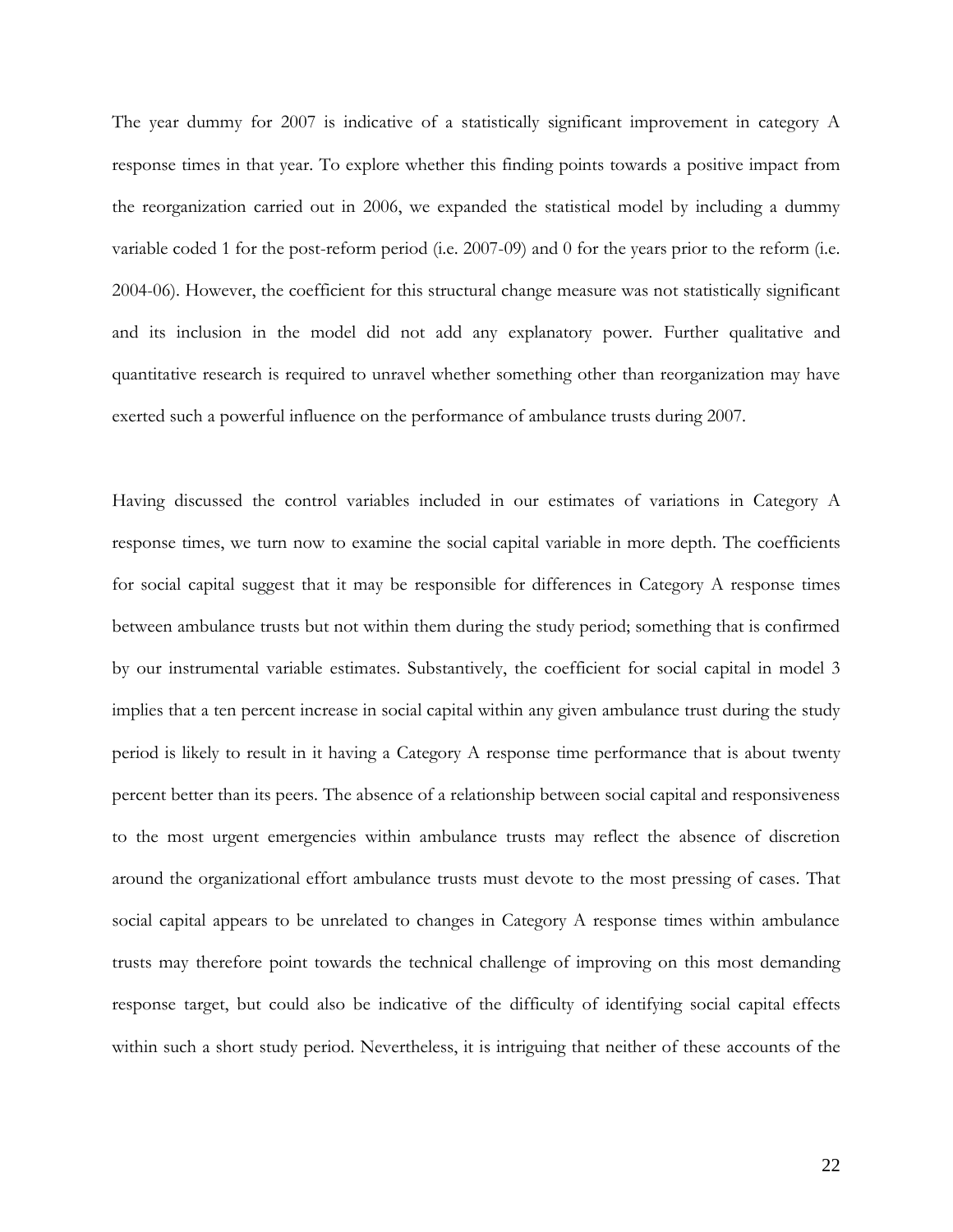problems associated with improving Category A performance seem to apply to variations in Category B response times.

## [INSERT TABLE 6 HERE]

The results for models 1 and 5 shown in Table 6 indicate that, when entered on their own, the control variables explain very little of the variations in Category B response times between or within ambulance trusts. Inclusion of the social capital index adds considerable explanatory power to the between model, but makes no difference to the within model. Entering the year dummies strengthens the positive social capital-performance relationship identified in model 2, and elicits a similar relationship for the within estimates. The instrumental variable estimates for both the between and within estimates are similar to those for the fully-specified models (i.e models 3 and 7).

In stark contrast to the Category A estimates, two out of the four control variables make statistical significant contributions to the explanatory power of the fully-specified models predicting category B response times. In particular, there is evidence of a positive relationship between growing population density and category B response times, which corroborates much of the literature on emergency service provision. At the same time, the level of deprivation makes a difference. However, the direction of deprivation's influence on Category B response times varies across the between and within estimates, suggesting that ambulance trusts in more deprived areas perform better than those in less deprived areas, but that their performance worsened if they were becoming more deprived.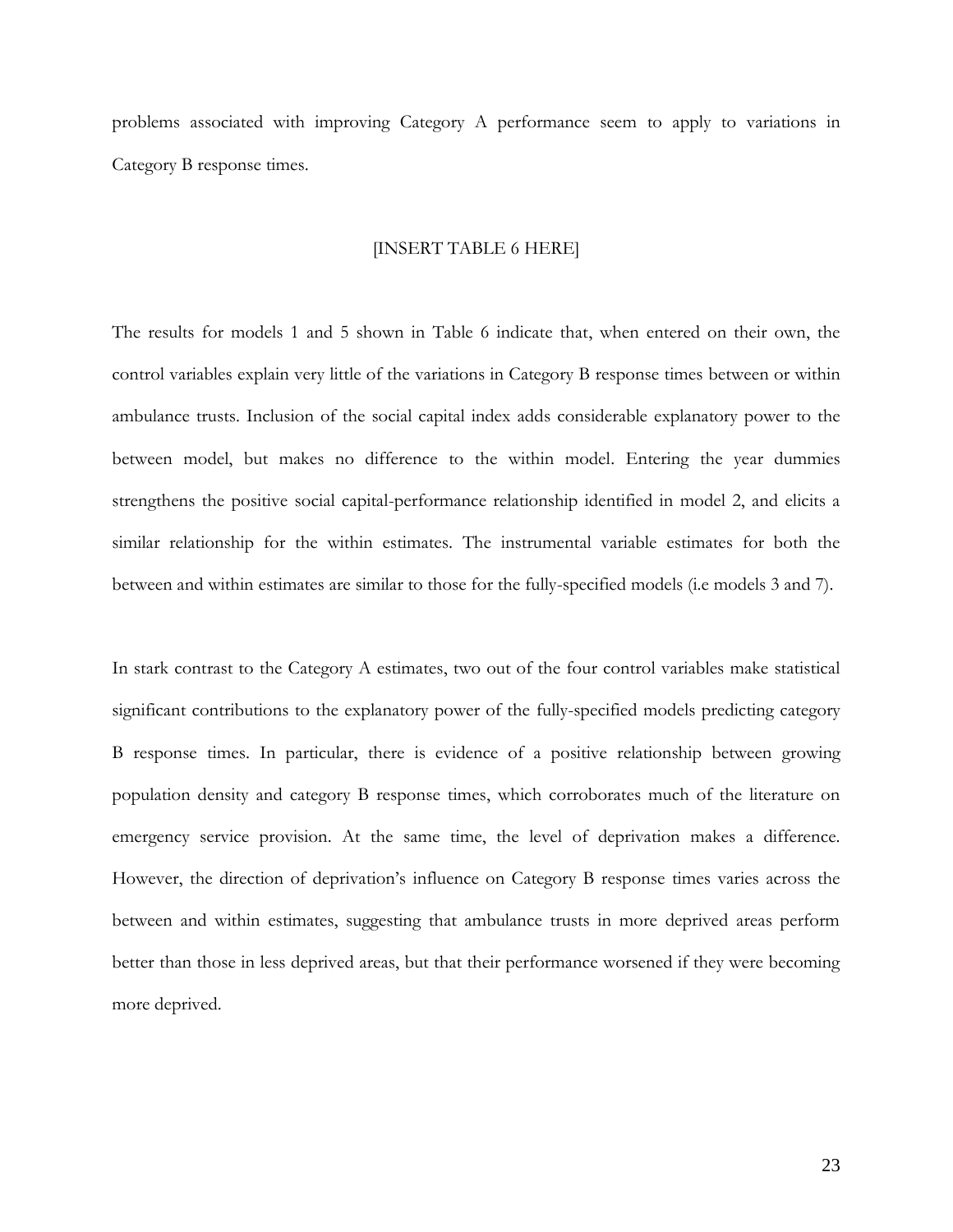In terms of the relationship between the social capital index and emergency responsiveness, it appears to have a strong positive relationship with category B response times across and within ambulance trusts. Substantive interpretation of the coefficient for social capital in models 3 and 7 suggests that for a given trust, a ten percent increase in social capital during the study period would result in a Category B response time that is about 14% better than its peers, as well as an 18% improvement in its own response time performance. The positive and substantive relationship between social capital and category B responsiveness therefore provides support for the arguments we developed with regard to "protective neighbouring" and the benefits of a more civically engaged population for emergency service outcomesthat seem to offer more opportunity for co-production.

The IV estimates confirm the positive connection of social capital with cross-sectional variations in ambulance service performance. However, although the  $R^2$  for the IV model estimating within variations in Category B responsiveness is similar to the basic estimation, the coefficient for social capital is not statistically significant. Likewise, the IV estimation of within variations in Category A responsiveness does not identify a connection between social capital and performance. It is possible the use of instruments that do not vary greatly during the study period, problematises identification of the social capital-performance relationship through time, which would confirm the long-standing arguments about the static nature of social capital that we discussed earlier. Our instrumental variables are simply not precise enough to capture a temporal causal effect on this occasion. Still, to explore whether the identification problem might also be the product of reverse causality from performance to social capital we carried out the Granger causality tests recommended by Meier, Polinard and Wrinkle (2000). The results of these tests suggest that the lagged values of category A responsiveness are positively related to social capital whereas the lagged values of category B responsiveness are not. Although these tests therefore identify a possible source of endogeneity bias within our estimation of within variations in Category A responsiveness, they do at least add some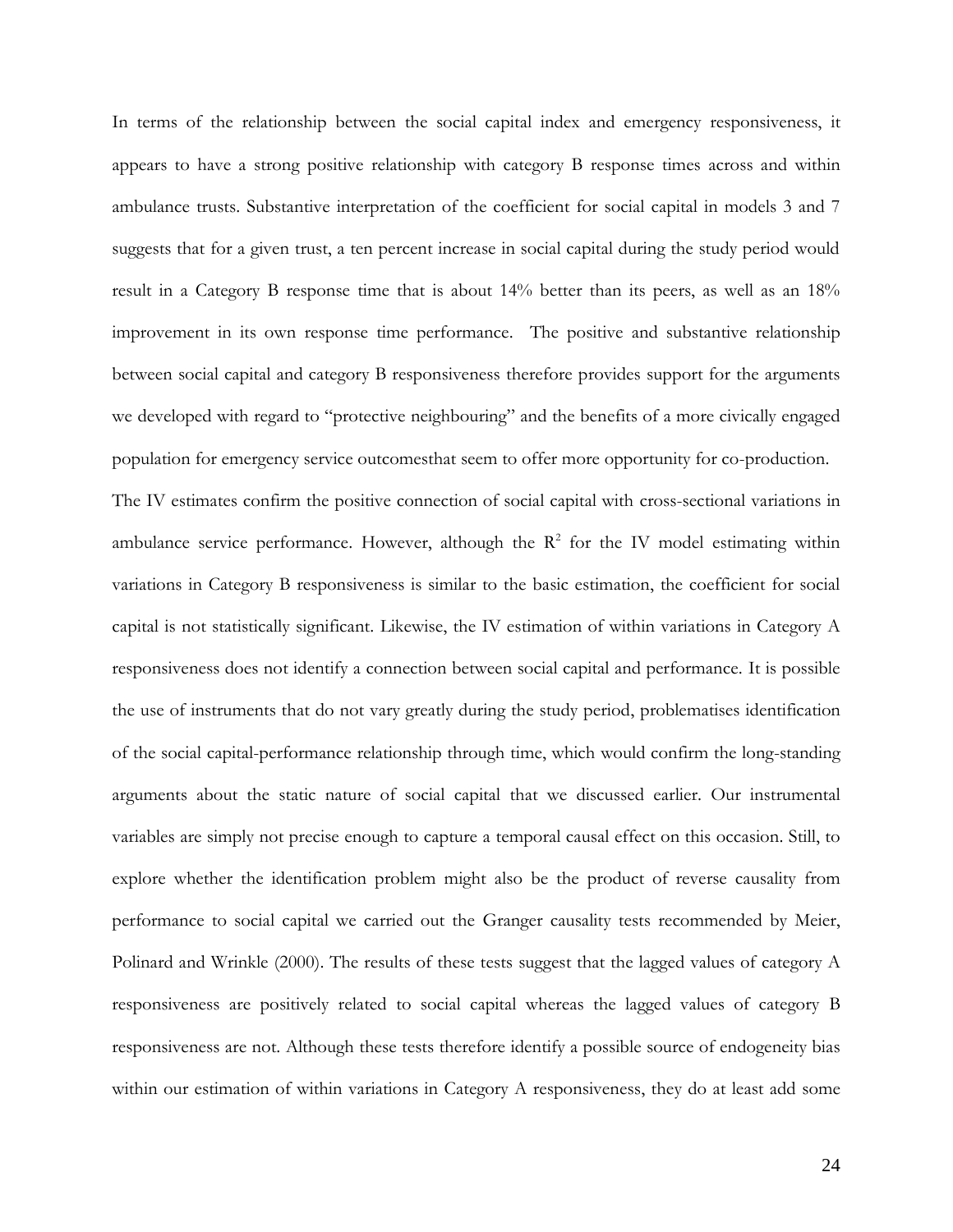confidence in the validity of the basic estimates of the relationship between social capital and category B responsiveness.

#### *Dimensions of Social Capital*

Knack (2002) and Bjornskov (2006) emphasise that social capital should be understood as a multidimensional rather than a unitary concept. Thus, to explore whether the benefits of our social capital index accrued primarily from community organizational life, engagement with public affairs or social trust, regression models were constructed predicting emergency responsiveness, which incorporate each of these separate elements of the index (see Table 4). As noted above, we did not apply an IV estimator to these models because the number of instruments we draw upon are too few to use when predicting the relationship between three independent variables and a dependent variable.

## [INSERT TABLE 7 HERE]

The results shown in Table 4 indicate that levels of political engagement are positively related to Category A response times across ambulance trusts, but that none of the separate elements of the index of social capital makes a difference within trusts. Electoral turnout is also positively related to category B responses times both across and within ambulance trusts, with community organziational life also makeing a statistically significant contribution, in the expected direction, to the explanation of category B response times within trusts. The size of the coefficient for the turnout variable suggests that a ten per cent increase in turnout during the study period within the area served by a trust would result in one percent improvement in its Category A performance and about a half per cent improvement in its Category B performance when compared with its peers. It would also likely result in a half per cent improvement in its own Category B response time. These figures indicate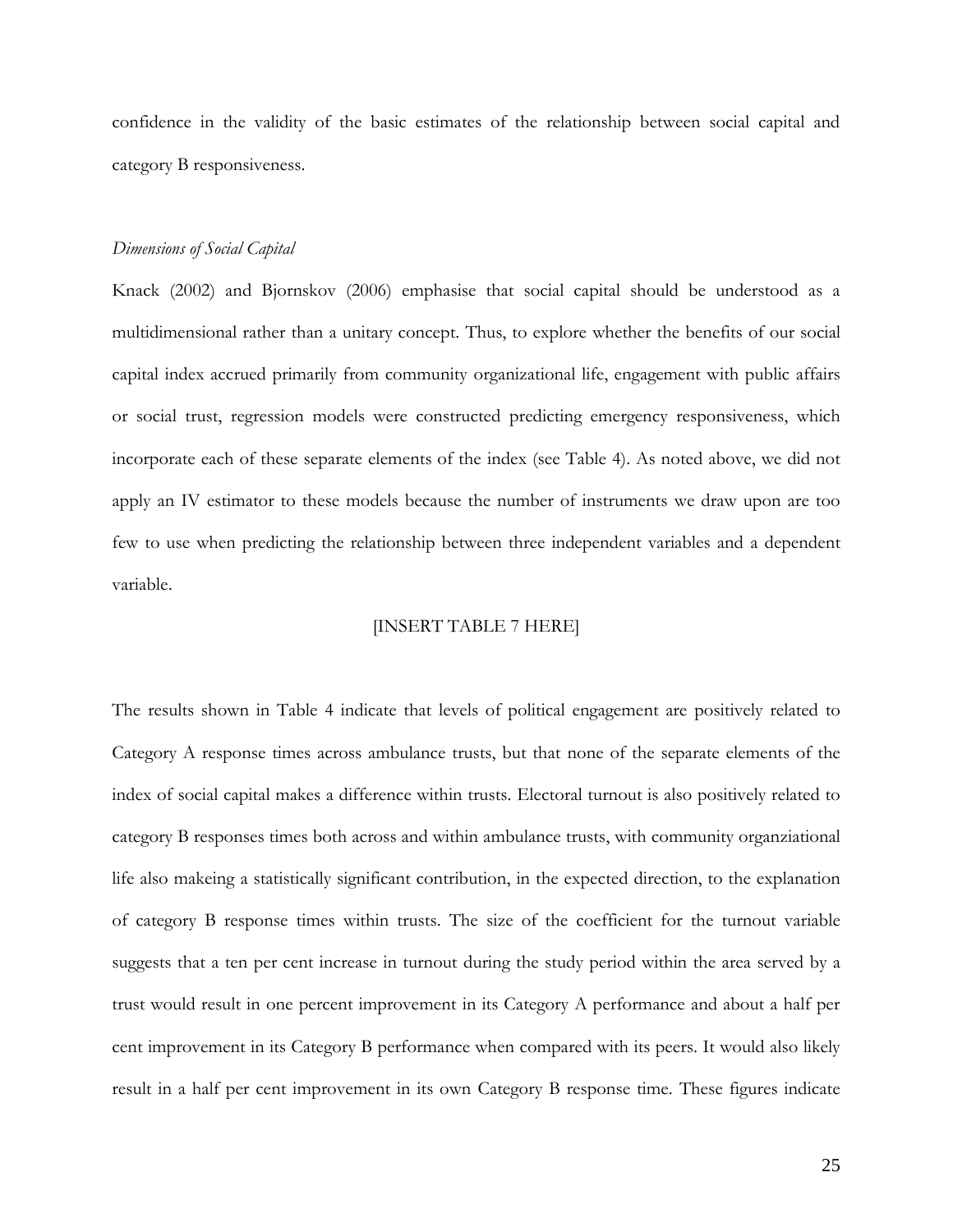that political engagement can bring benefits for emergenecy service performance, but that those benefits may be comparatively small ones. By contrast, a ten percent increase in community organizational life within the area served by a trust would result in about a six per cent improvement in its own Category B performance.

These findings imply that community based organizations may play some kind of role in enhancing the potential for ambulance trusts to realize citizens' positive contributions to service delivery, whether by making their members more public spirited or actively contributing to service provision in some way. Likewise, it appears that, at the margins, high voter turnout may enhance bottom-up citizen-led pressure on ambulance trusts to perform well. However,a higher rate of criminal activity does not appear to be compounding the emergencies being dealt with by ambulance crews, even though there are reports of attacks on paramedics in some notoriously crime-scarred areas. Thus, the efforts of ambulance trusts to elicit the involvement of residents within service provision through formal volunteering, critical friend and educative schemes may, if effective, be an especially pertinent means for harnessing social capital for the improvement of emergency responsiveness.

## **CONCLUSION**

The empirical analysis presented in this paper illustrates that there may be good reason to think that regional emergency service providers can benefit from co-production, but that there may be limits to the kinds of tasks where social resources can be productively brought to bear. Although we consistently identify a cross-sectional relationship between social capital and emergency service performance, the identification of causal effect via within variations in the dependent variable varies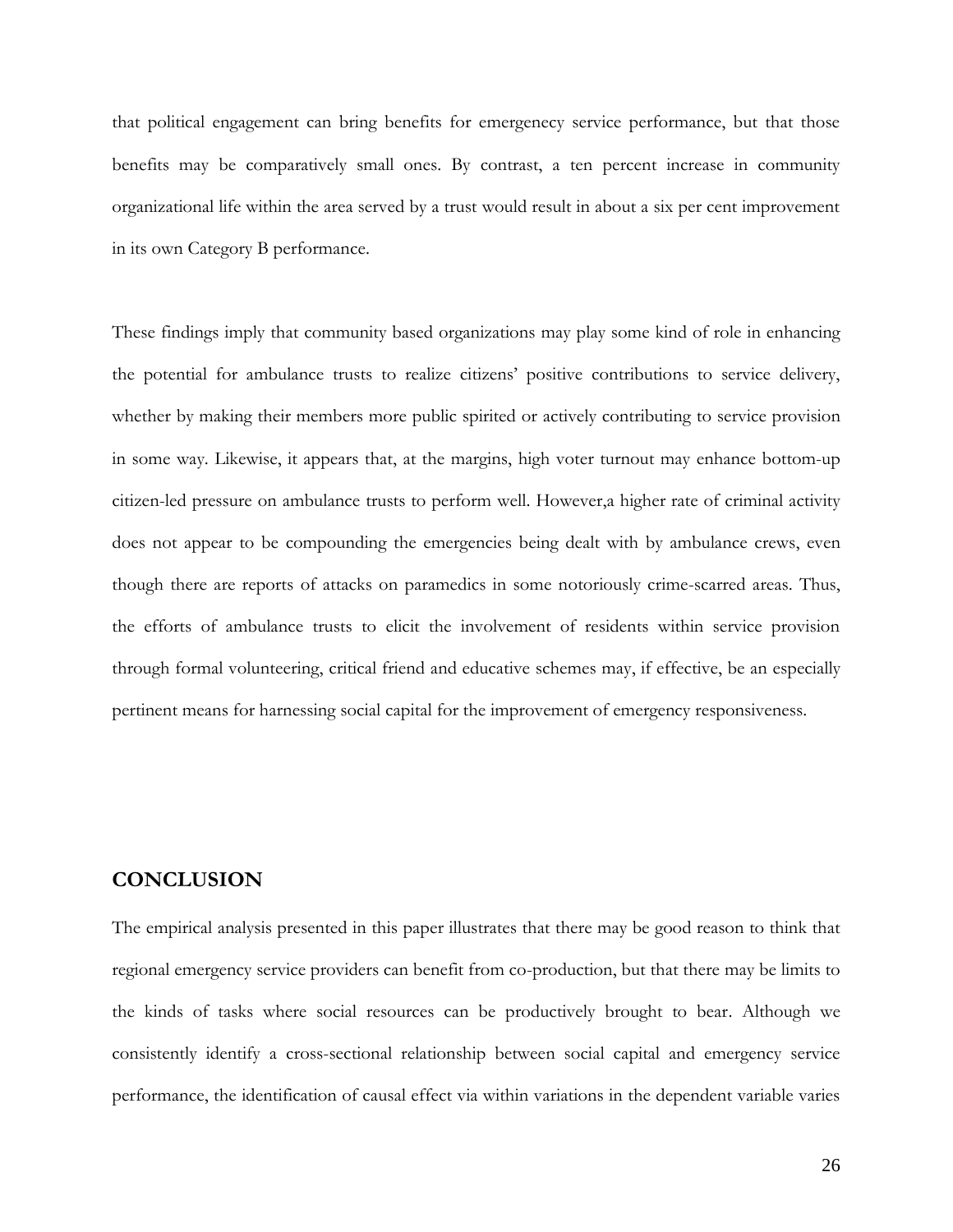according to the performance indicator studied. The statistical estimates of within variations failed to uncover a relationship between social capital and the responsiveness of English ambulance trusts to life-threatening emergencies, but did reveal a strong positive correlation with serious but not urgent emergencies, which offer trusts greater discretion to involve citizens in service production. These results were observed when considering both an index of social capital and of that index's separate dimensions.

The analysis provides food for thought for policy-makers at national, regional and local levels about the potential for co-production to contribute towards better emergency service outcomes. Scholars and practitioners increasingly draw attention to the benefits of social capital for the responsiveness of public organizations in general (see ANDREWS, 2012) and emergency services in particular (MURPHY, 2007). The analysis presented here illustrates that efforts to draw upon the social resources present within an area are only likely to succeed for those aspects of service provision that exhibit significant openness to the contributions of citizens. Thus, attempts to design-in community involvement in the production of emergency services may be especially beneficial when ambulance providers are facing serious but not critical incidents, which can (in part) be entrusted to local volunteers.

The findings presented within the paper imply there may be two key focal points for the efforts of policy-makers concerned with building social capital. Firstly, they suggest that involving communitybased organizations in emergency service provision may have benefits within trusts. Although cultivation of the capacity for community organizing is recognized to be extremely resource intensive for public organizations (LEACH and WILSON 1998), the ability of community-based organizations to meet complex social needs can undoubtedly be harnessed to the provision of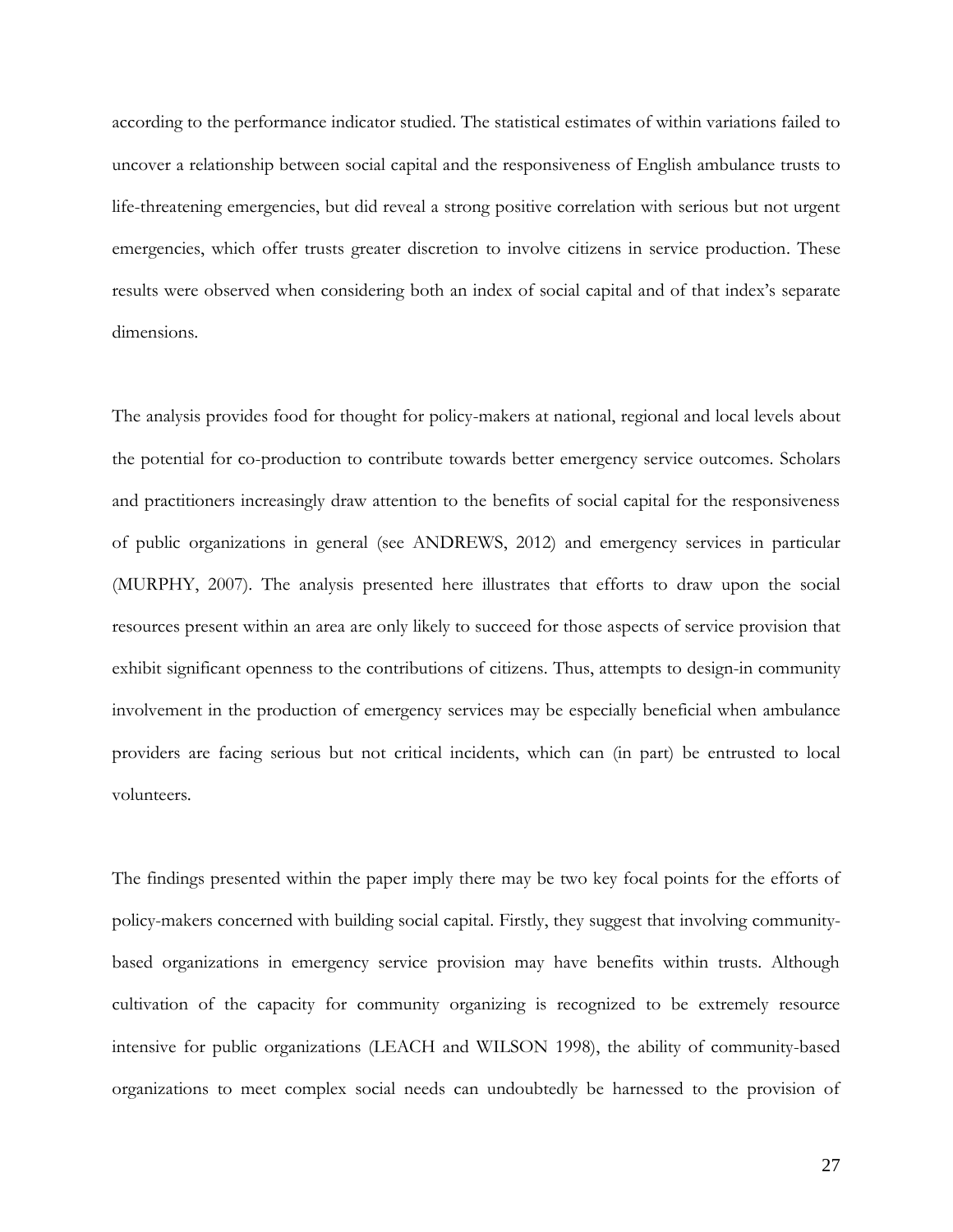emergency services. For example, community organizations in the UK (and elsewhere) have helped to support more volunteers in the community who are trained in resuscitation and fibrillation techniques as CFRs to provide assistance to ambulance trusts in meeting this target (see SNOOKS *et al*., 2004; WASEEM *et al*., 2011). The role of these organizations in supplementary community awareness programmes about personal safety, acting as gatekeepers to community groups and in critical friend networks can clearly also help local ambulance trusts do better.

Secondly, the findings highlight that a politically engaged citizenry brings benefits for emergency service providers. A strong turnout in the local democratic process might therefore be seen as a good pressure point in monitoring the delivery of the local services. While political disaffection is now regarded as widespread within many countries (PHARR and PUTNAM 2000; BLAIS and RUBENSON 2013), research suggests that electoral turnout can be encouraged through the use of "get-out"the vote" campaigns (e.g. FIELDHOUSE, CUTTS, WIDDOP AND JOHN 2012) or ballot initiatives (e.g. SMITH 2002). Given that such engagement is also thought to bring myriad other beneficial social outcomes (SULLIVAN and TRANSUE 1999), there is every reason to regard a positive performance pay-off for emergency services as further justification for investing in initiatives to improve electoral turnout. In fact, recent research in the U.S. has highlighted that community-based organizations can play a crucial role in driving voter turnout upwards (LE ROUX and KRAWCZYK 2013), illustrating that there may be great potential for synergy between alternative social capital development activities.,

Our findings nonetheless raise several important questions about the relationship between social capital and regional emergency service performance that are worthy of further analysis. Firstly, the statistical results may simply be a product of when and where the study was conducted. It is therefore important to identify whether the relationships identified here are replicated at a lower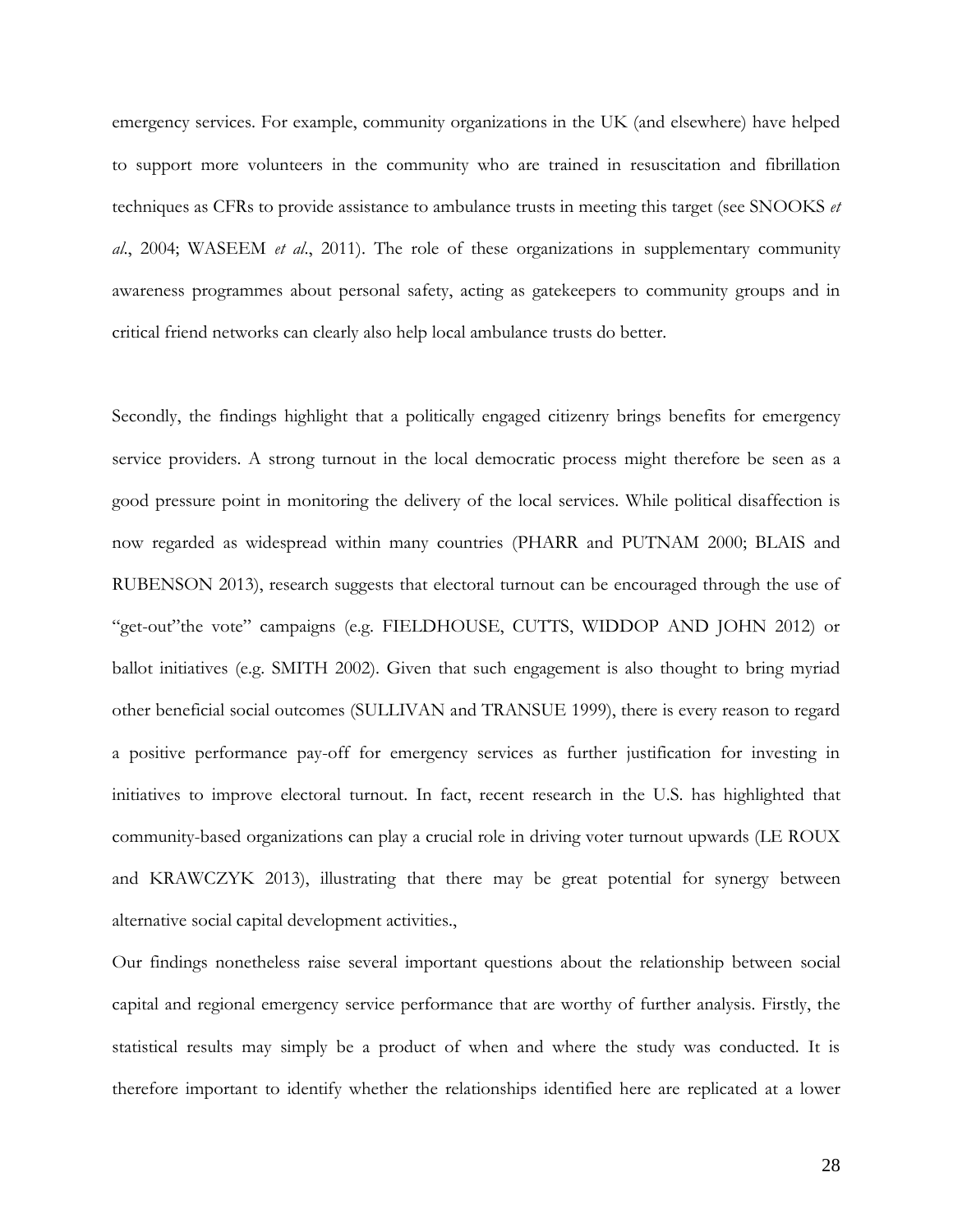spatial scale amongst the local units within ambulance trusts, as these might intuitively be expected to garner greater benefits from closeness to the communities that they serve. Efforts to build social capital are also much more likely to be successful at this level (SAEGERT 2006). Moreover, data drawn from this level might facilitate the development of a more successful set of instruments, with which to tease out the validity of the causal effects we seek to identify. On this occasion, our IV estimates offered confirmation of only the between estimations. Although Granger causality tests did offer further support for the robustness of the within estimates of Category B responsiveness, identification of a social capital effect for Category A responsiveness could be more achievable at a lower spatial scale. At the same time, because data on volunteering and informal social networks are not readily available on an annual basis for the areas served by ambulance trusts, we are unable to develop a measure of social capital that matches the richness of that used by PUTNAM (2000).As a result, our analysis may only be capturing benefits accruing to ambulance trusts operating in regions with a stronger tradition of formal community involvement, such as London and the South East, rather than Northern regions where informal volunteering is more prevalent (WILLIAMS, 2003). Use of alternative indicators of social capital would therefore cast further light on the relationships that observed here.

The findings presented here indicate that social capital may have important statistically significant effects on the responsiveness of regional ambulance services in England. They also highlight that these effects are likely to emerge for operational activities that are more open to co-production. Ultimately, this implies that the work of community organizations and the role of political engagement, in particular, may be vital to responsiveness to serious (if not life-threatening) emergencies, and that more should therefore be done to understand and support the role of citizens in emergency service production.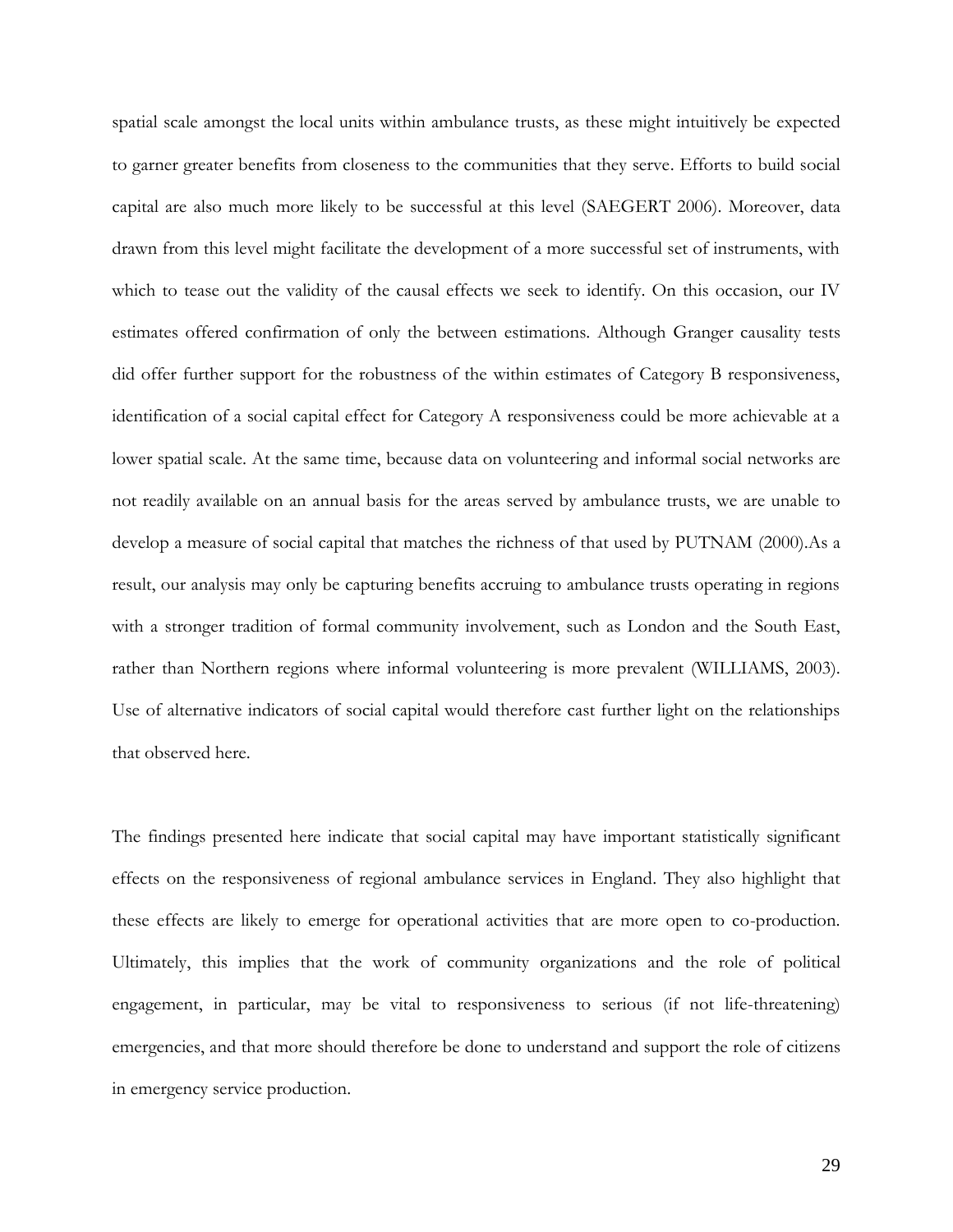### **REFERENCES**

- ALDRICH D.P. and CROOK R.D. (2008) Strong civil society as a double-edged sword. *Political Research Quarterly* **61**, 379-89.
- ANDREWS R. (2011) Exploring the Impact of Community and Organizational Social Capital on Government Performance: Evidence from England, *Political Research Quarterly* **64**, 938-949.
- ANDREWS R (2010) Organizational environments, In: R. Ashworth, G.A. Boyne and T. Entwistle (eds), *Public Service Improvement: Theories and Evidence*, Oxford University Press: Oxford
- ANDREWS R. (2012) Social Capital and Public Service Performance: A Review of the Evidence, *Public Policy & Administration* **2**7, 49-67.
- AMBULANCE SERVICE NETWORK (2008), A Vision for emergency and urgent care: The role of ambulance services.
- ASSOCIATION OF COUNTY CHIEF FIRE OFFICERS EXECUTIVES (2009) *We Can Work it Out… Local Government, Communities and Social Capital*. London: Society for Local Authority Chief Executives.
- AUDIT COMMISSION (2011) *Managing Sickness Absence in the NHS*, Health Briefing, February 2011.
- BASILE R., CAPELLO R. and CARAGLIU A. (2011) Interregional knowledge spillovers and economic growth: The role of relational proximity. In K. Kourtit et al (eds) *Drivers of Innovation, Entrepreneurship and Regional Dynamics*, (21-43) Berlin: Springer Verlag
- BERMAN S (1997) Civil society and the collapse of the Weimar Republic, *World Politics* **49**, 401-29.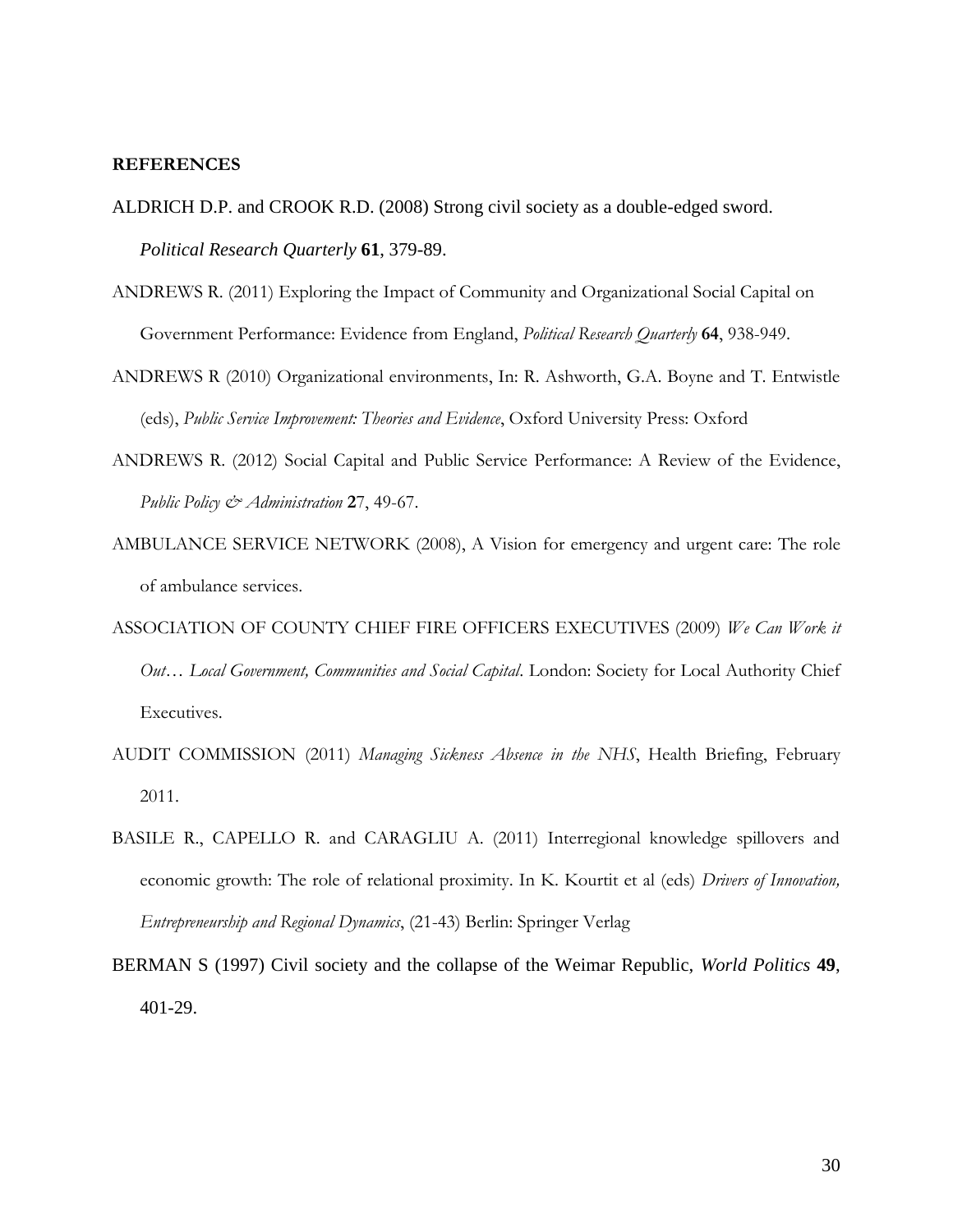- BEUGELSDIJK S. and SMULDERS S. (2003) Bonding and bridging social capital: which type is good for economic growth? in ARTS W., HALMAN L. and HAGENAARS J. (eds.) *The Cultural Diversity of European Unity*. Leiden (NL): Brill, pp. 147-184.
- BJØRNSKOV C. (2006) The multiple facets of social capital, *European Journal of Political Economy* **22**, 22-40.
- BJØRNSKOV C. (2010) How does social trust lead to better governance? An attempt to separate electoral and bureaucratic mechanisms, *Public Choice* **144**, 323-46.
- BLAIS A. and RUBENSON D. (2013) The source of turnout decline: new values or new contexts? *Comparative Political Studies* **46**, 95-117.
- BOWERMAN B.L. and O'CONNELL R.T. (1990) *Linear Statistical Models: An Applied Approach*, 2nd ed. Belmont CA: Duxbury.
- BOYLE D. and HARRIS M. (2009) *The Challenge of Co-production: How Equal Partnerships between Professionals and the Public are Crucial to Improving Public Services*. National Endowment for Science, Technology and the Arts, London.
- BRASINGTON, D. M. (2002) Differences in the production of education across regions and urban and rural areas, *Regional Studies* **36**, 137-145.
- BREHM J, AND RAHN, W (1997) Individual-level evidence for the causes and consequences of social capital, *American Journal of Political Science* **41**, 999-1023.

CASEY T. (2004) Social capital and regional economies in Britain, *Political Studies* **52**, 96-117.

- COFFE H. AND GEYS B. (2005) Institutional performance and social capital: An application to the local government level, *Journal of Urban Affairs* **2**7, 485-502.
- COLEMAN J.S. (1994) *Foundations of Social Theory*. Harvard University Press, Cambridge Mass.
- COOKE M. (2011) An introduction to the New Ambulance Clinical Quality Indicators, *Ambulance Today* 7, 35-39.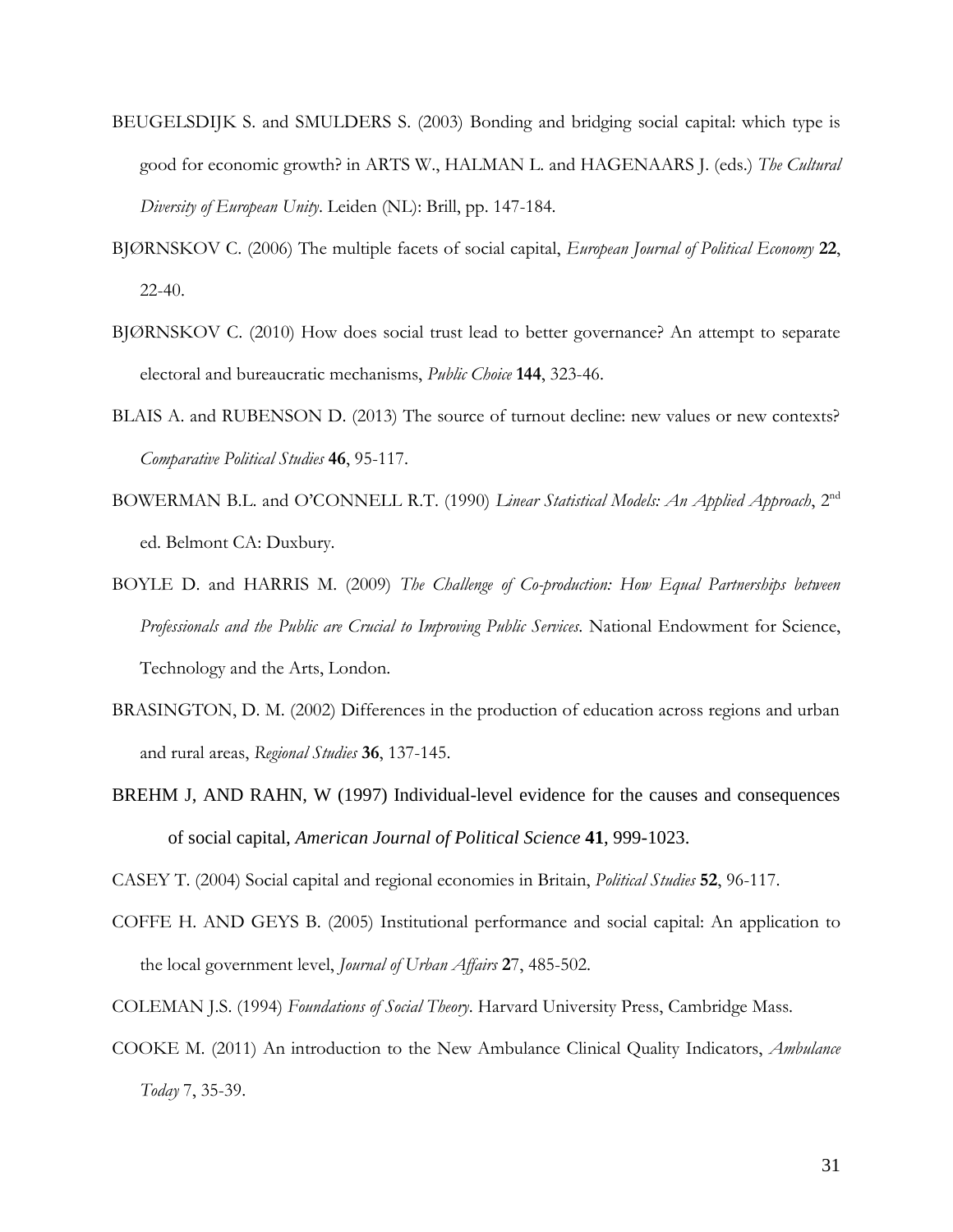- CUMBERS A., MACKINNON D. and MCMASTER R. (2003) Institutions, Power and Space. Assessing the Limits to Institutionalism in Economic Geography, *European Urban and Regional Studies* **10**, 325-42.
- D'HOMBRES B., ROCCO L., SUHRCKE M. and MCKEE M. (2010) Does social capital determine health? Evidence from eight transition countries. *Health Economics* **19**, 56-74.
- DE WITTE K. and GEYS B. (2013) Citizen coproduction and efficient public good provision: theory and evidence from local public libraries. *European Journal of Operational Research* **224**, 592- 602.
- DEPARTMENT OF BUSINESS, INNOVATION AND SKILLS (2009) *Business Start-Ups and Closures: VAT Registrations and De-registrations*. London: BIS.
- DEPARTMENT OF HEALTH (2005) *Configuration of NHS Ambulance Trusts in England: Consultation Document.* Department of Health, London.
- DEPARTMENT OF HEALTH (2005a), *Taking Healthcare to the Patient; Transforming NHS Ambulance Services*. Department of Health, London.
- DEPARTMENT OF HEALTH *(*2008*) High Quality Care for all: NHS Next Stage Review final report-Darzi Review.* Department of Health, London.

DURLAUF S.N. (2002) On the empirics of social capital, *The Economic Journal* **112**: 459-79.

- ELKINS D.J. and SIMEON E.B. (1979) A cause in search of its effect, or what does political culture explain?, *Comparative Politics* **11**, 127-45.
- FIELDHOUSE E., CUTTS D., WIDDOP P. and JOHN P. (2012) Do impersonal mobilization methods work? Evidence from a nationwide Get-Out-the-Vote experiment in England, *Electoral Studies* **32**, 113-23.
- FINE B. (2001) *Social Capital versus Social Theory: Political Economy and Social Science at the turn of the Millennium.* Routledge, London.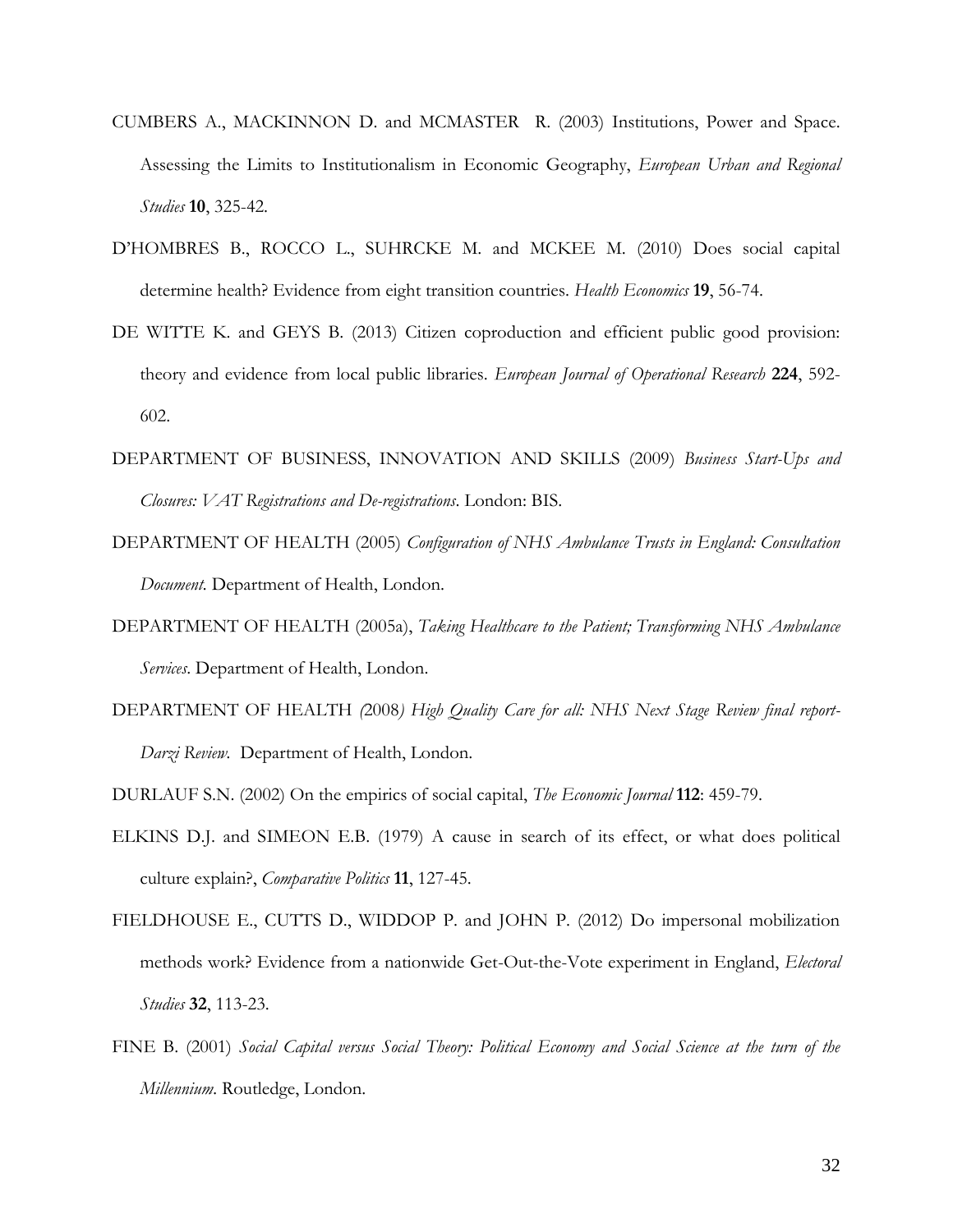- GIBBS J.P. (1977) Social control, deterrence and perspectives on social order, *Social Forces* **56**, 408- 23.
- GREENE, W. H. (2003) *Econometric Analysis*. Prentice Hall, New Jersey.

HALPERN D. (2004) *Social Capital*. Polity, Cambridge.

- HEATH G. and RADCLIFFE J. (2010) Exploring the utility of current performance measures for changing roles and practices of ambulance paramedics, *Public Money and Management* **30**, 151-58.
- HIRSCHMAN A.O. (1970) *Exit, Voice and Loyalty: Responses to Decline in Firms, Organizations and States*. Harvard University Press, Cambridge.
- HORNE N. and SHIRLEY T. (2009) *Co-production in Public Services: A New Partnership with Citizens*. Prime Minister's Strategy Unit, London.
- JACKSON, A. (2011) Community resilience: what significance does it have for an ambulance service? *Journal of Paramedic Practice* **3**, 489-495.
- JAKOBSEN, M. (2013) Can Government Initiatives Increase Citizen Coproduction? Results of a Randomised Field Experiment, *Journal of Public Administration Research and Theory* **23**, 27-54.
- JORDAN B. (2010) *Why the Third Way Failed: Economics, Morality and the Origins of the 'Big Society'*. Policy Press, Bristol.
- KNACK S (2002) Social capital and the quality of government: evidence from the States, *American Journal of Political Science* **46**, 772-85.
- LA PORTA R., LOPEZ-DE-SILANES F., SHLEIFER A., VISHNY R.W. (1997) Trust in large organizations, *American Economic Review* **87**, 333-38.
- LE ROUX K. and KRAWCZYK K (2012) Can nonprofit organizations increase voter turnout, *Nonprofit and Voluntary Sector Quarterly*, DOI: 10.1177/0899764012459909.
- LEACH S. and WILSON D. (1998) Voluntary groups and local authorities: rethinking the relationship, *Local Government Studies* **24**, 1-18.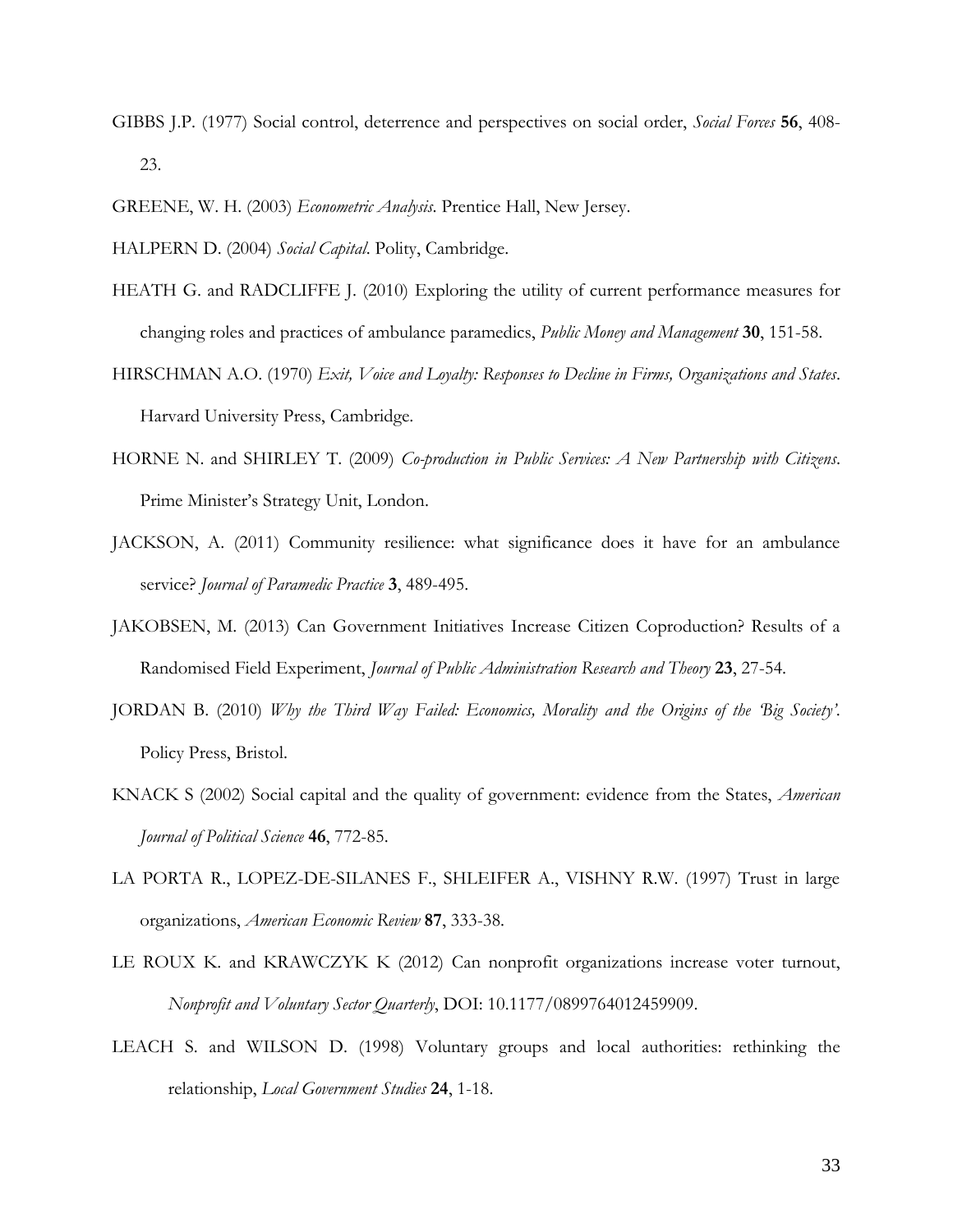- LINDELL M.K. and PERRY R.W. (1992) *Behavioral Fundations of Community Emergency Planning*. Hemisphere Publishing, Washington.
- MACLEOD G. (2001) Beyond Soft Institutionalism: Accumulation, Regulation, and their Geographical Fixes, *Environment and Planning A* **33**, 1145-67.
- MEIER K.J., POLINARD J.L. and WRINKLE R.D. (2000) Bureaucracy and organizational performance: Causality arguments about public schools, *American Journal of Political Science* **44**, 590-602.
- MOY R., HAN K., SMITH G.D. *et al*., (2011) Trauma systems: the potential impact of a trauma divert policy on a regional ambulance service, *Emergency Medicine Journal* **7328**, 1-5.

MURPHY B.L. (2007) Locating social capital in resilient community-level emergency management, *Natural Hazards*, **41**: 297-315.

NAVARRO V. (2002) A critique of social capital, *International Journal of Health Services* 32, 423-32. NHS INFORMATION CENTRE (2008), *Ambulance Services, England 2007-08*.

NHS INFORMATION CENTRE (2011) *Ambulance Services England 2010-11*.

- NIMEGEER, A., FARMER, J., WEST, C. AND CURRIE,M.(2011) Addressing the problem of rural community engagement in healthcare service design, *Health & Place* **17,** 1004-1006**.**
- OFFICE OF THE DEPUTY PRIME MINISTER (2004) *The English Indices of Deprivation 2004*. London: ODPM.
- PARKS R.B., BAKER P.C., KISER L.L., OAKERSON R., OSTROM E., OSTROM V., PERCY S.L., VANDIVORT M.B., WHITAKER G.P. and WILSON R. (1981) Consumers and coproducers of public services: some economic and institutional considerations. *Policy Studies Journal* **9**, 1001-11.
- PHARR, S.J. and PUTNAM, R.D. (eds) (2000) *Disaffected democracies: what's troubling the trilateral countries*. Princeton, NJ: Princeton University Press.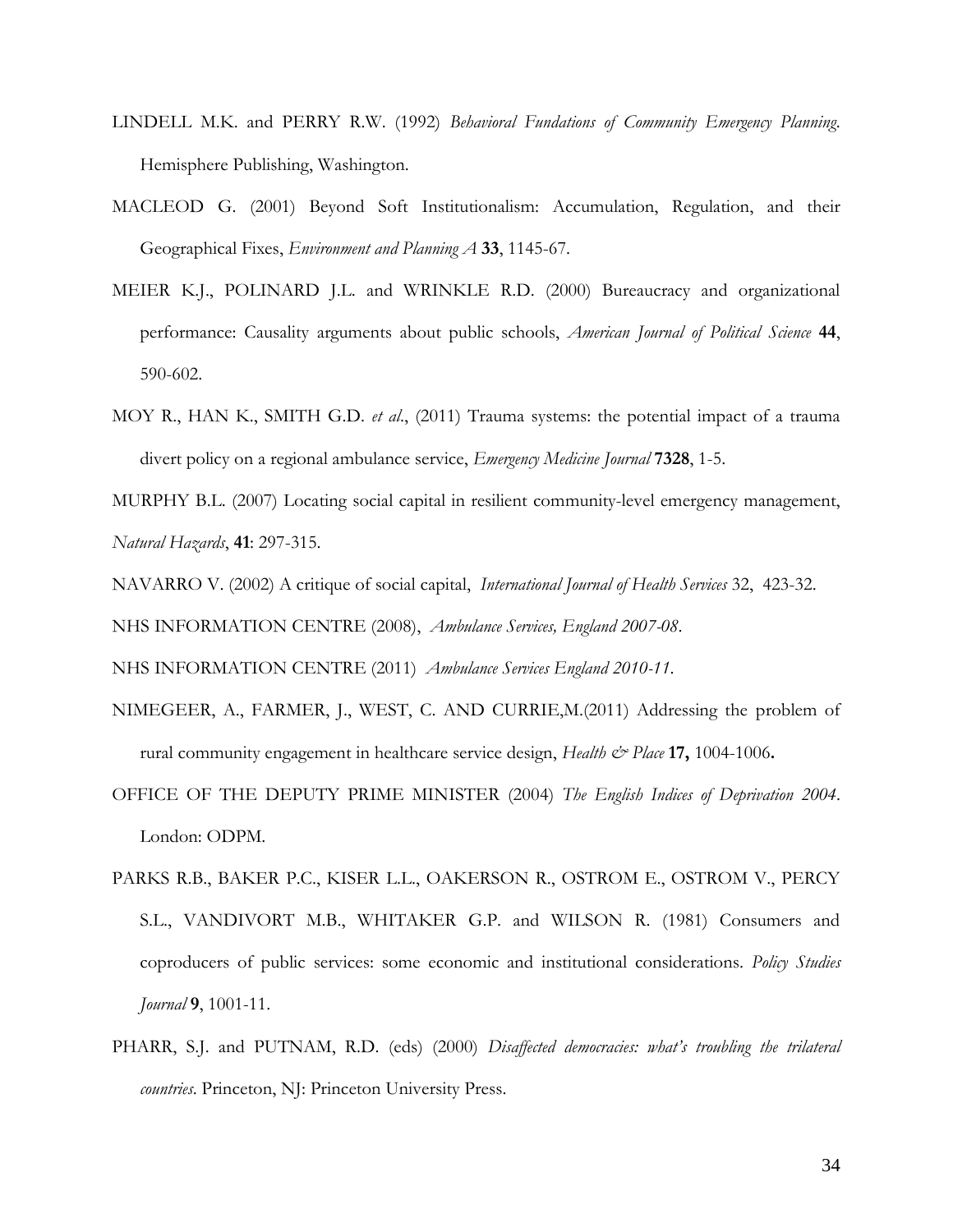- PORTES A. (1998) Social capital: Its origins and applications in modern sociology, *Annual Review of Sociology* **24**, 1-24.
- PUTNAM, R.D. (1993) *Making Democracy Work: Civic Traditions in Modern Italy*. Princeton University Press, New Jersey.
- PUTNAM R. (2000) *Bowling Alone: The Collapse and Revival of American Community*. Simon & Schuster, New York.
- RICE T.M. AND SUMBERG A. F. (1997) Civic culture and government performance in the American states, *Publius: The Journal of Federalism* **27**, 99-114.
- ROTHSTEIN B. and STOLLE D. (2008) The state and social capital: An institutional theory of generalized trust, *Comparative Politics* **40**, 441-59. RUGGERIO J. (1996) Efficiency of education production: An analysis of New York school districts', *Review of Economics and Statistics* **78**, 499- 509.
- SAEGERT, S. (2006) Building civic capacity in urban neighborhoods: an empirically grounded anatomy, *Journal of Urban Affairs* **28**, 275-94.
- SCHNEIDER A.L. (1987) Coproduction of Public and Private Safety: An Analysis of Bystander Intervention, 'Protective Neighboring' and Personal Protection, *Political Research Quarterly* **40**, 611-30.
- SCOTT W.R. (2001) *Institutions and Organizations*. Sage, London.
- SMITH M.A. (2002) Ballot initiatives and the democratic citizen. *Journal of Politics* **64**, 892-903.
- SNOOKS H., EVANS H., WELLS B. *et al*., (2009) What are the highest priorities for research in emergency prehospital care? *Emergency Medicine Journal* **26**, 549-550.
- SNOOKS H., DALE J., HARTLEY-SHARPE C. and HALTER M. (2004) On-scene alternatives for emergency ambulance crews attending patients who do not need to travel to the accident and emergency department: a review of the literature, *Emergency Medicine Journal* **21**, 212-215.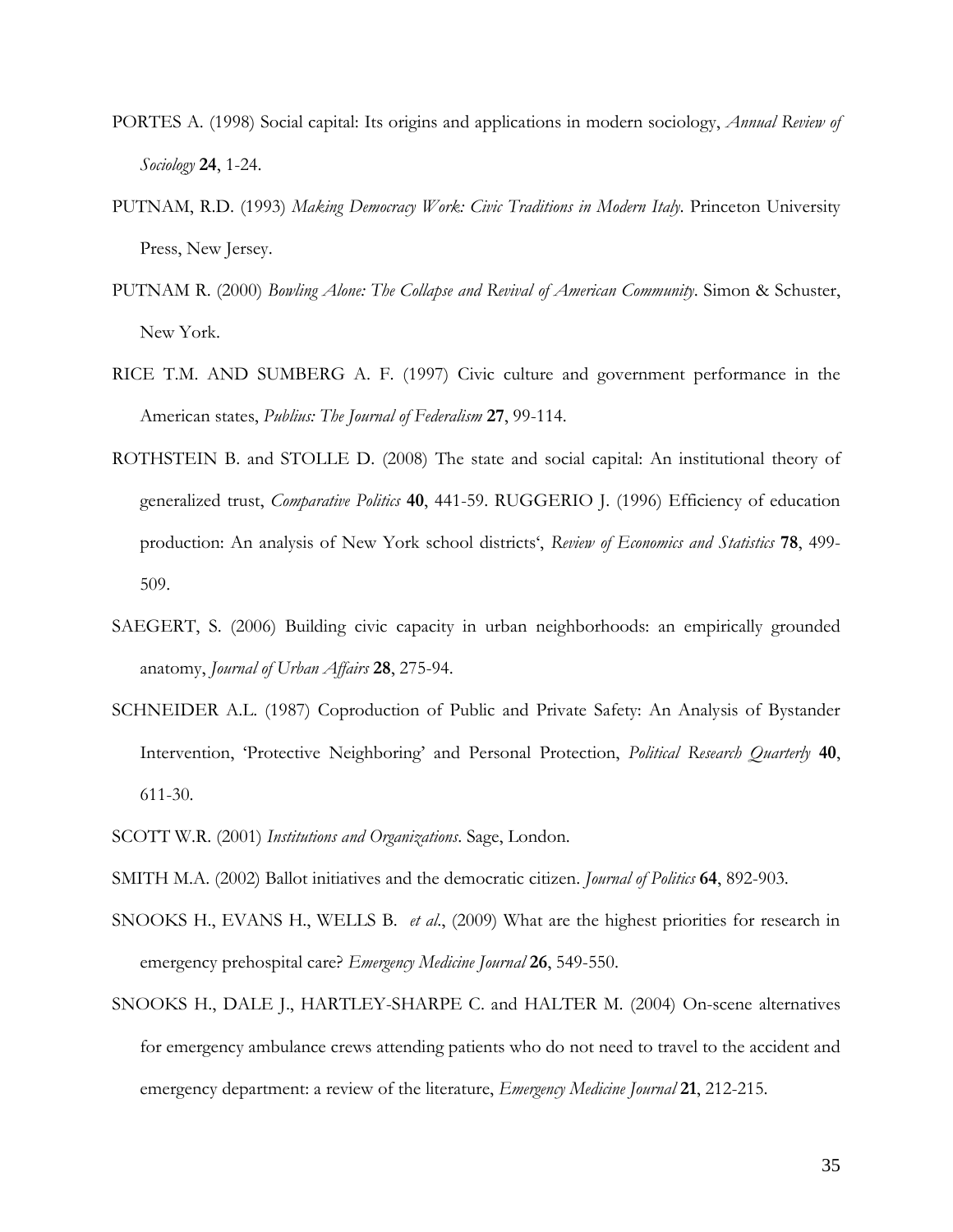- SOO L., HUFF N., GRAY D. and HAMPTON J. R. (2001) Geographical distribution of cardiac arrest in Nottinghamshire, *Resuscitation* **48**, 137–147.
- STAIGER D. and STOCK J.H. (1997) Instrumental variables regression with weak instruments. *Econometrica* **65**, 557-586.
- SULLIVAN J.L. and TRANSUE J.E. (1999) The psychological underpinnings of democracy: A selective review of research on political tolerance, interpersonal trust, and social capital, *Annual Review of Psychology* **50**, 625-650.
- SUTTLES G. (1972) *The Social Construction of Communities*. Chicago, Il: University of Chicago Press.
- THOMAS, S. (2001) Dimensions of secondary school effectiveness: comparative analyses across regions, *School Effectiveness and School Improvement* **12**, 285-322.
- TIMMONS, S. AND VERNON-EVANS, A.(2013) Why do people volunteer for community first responder groups? *Emergency Medicine Journal* **30** 1-5.
- VAN DETH. J. (1997) *Private Groups and Public Life*: *Social Participation, Voluntary Associations and Political Involvement in Representative Democracies*. Routledge, London.
- WANKHADE P. (2011) Performance measurement and the UK emergency ambulance service: Unintended Consequences of the ambulance response time targets, *International Journal of Public Sector Management* **24**, 384-402.
- WANKHADE P. (2012 Different cultures of management and their relationships with organisational performance: evidence from the UK ambulance service, *Public Money and Management* **32**, 381-388
- WASEEM H., NASEER R. and RAZZAK J.A. (2011) Establishing a successful pre-hospital emergency service in a developing country: experience from Rescue 1122 service in Pakistan, *Emergency Medicine Journal* **28**, 513-15.WHITAKER G.P. (1980) Co-production: citizen participation in service delivery. *Public Administration Review* **40**, 240-46.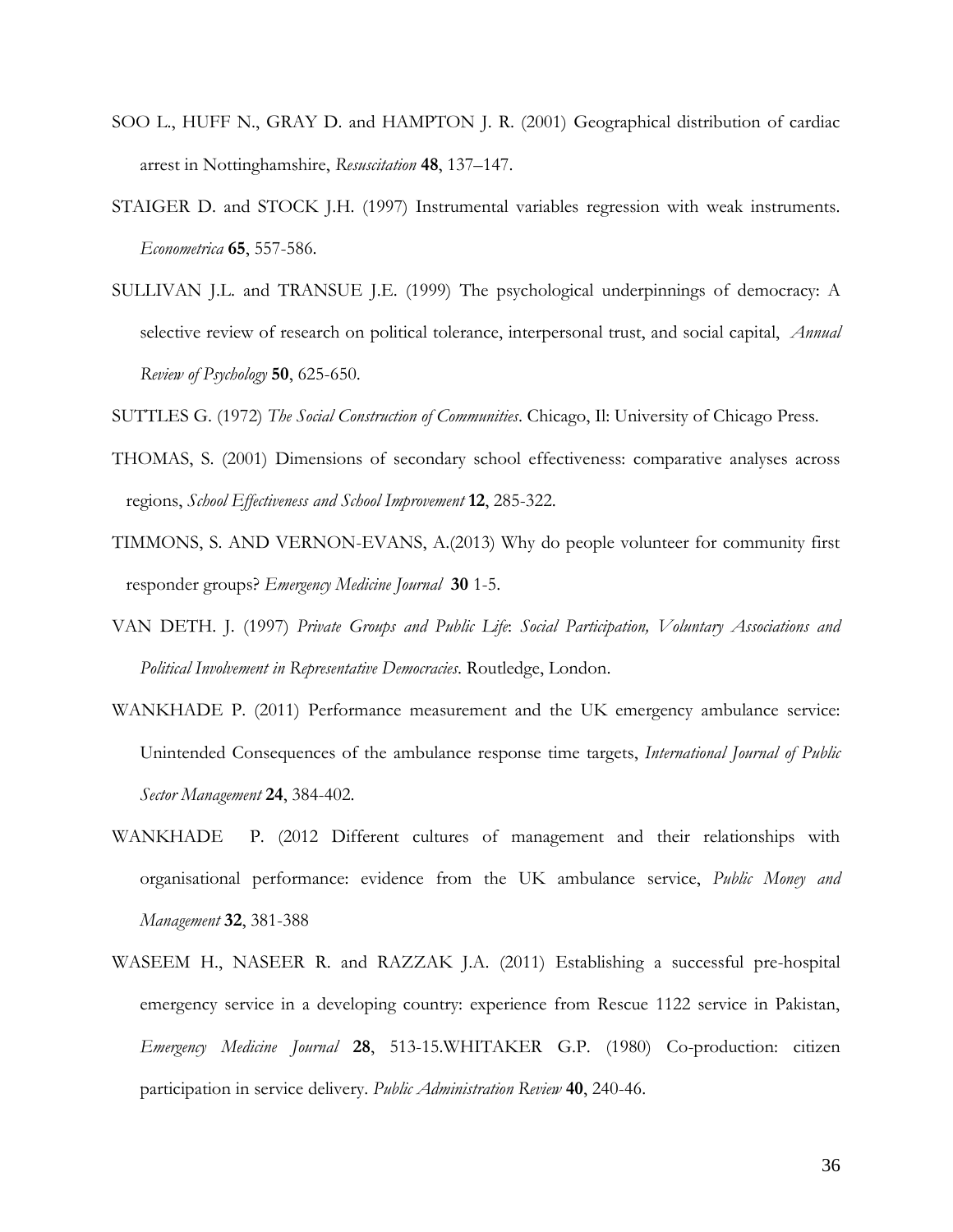- WILLIAMS C. (2003) Developing community involvement: contrasting local and regional participatory cultures in Britain and their implications for policy, *Regional Studies* **37**, 531-541.
- WILLIAMS L. (2011) Merseyside's ambulance service facing  $f$ , 3.8m fine for not reaching patients quickly enough, *Liverpool Echo*, [Aug 15.](http://www.liverpoolecho.co.uk/liverpool-news/local-news/2011/08/15/)
- WOOLCOCK M. (2010) The rise and routinization of social capital, 1988-2008, *Annual Review of Political Science* **13**, 469-87.
- YAMAMURA E. (2010) Effects of interactions among social capital, income, and learning from experiences of natural disasters: A case study from Japan. *Regional Studies* **44**, 1019-1032.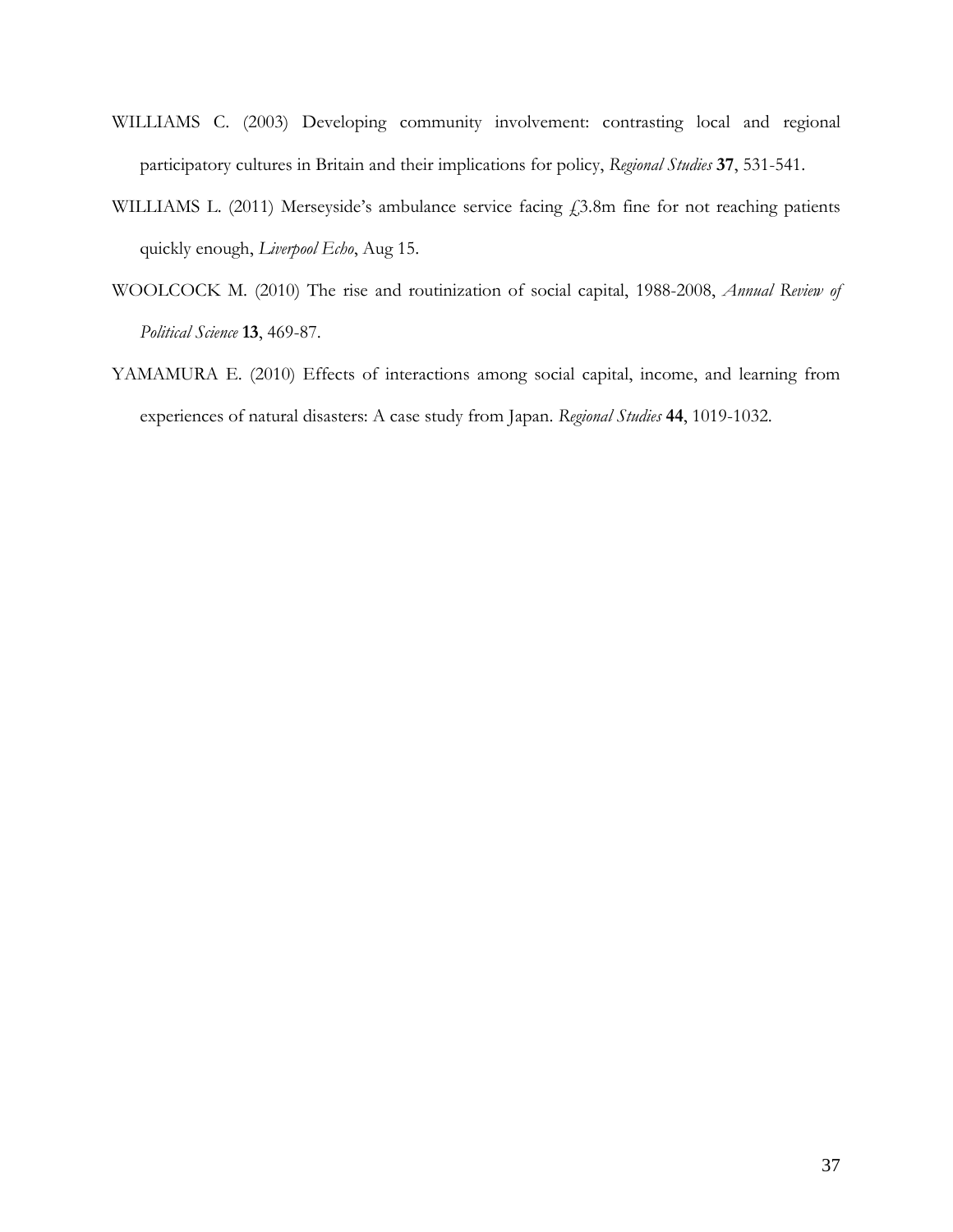|                  | Category A calls attended<br>within 8 minutes $(\%)$ | Category B calls attended<br>within 19 minutes $(\%)$ |  |  |  |
|------------------|------------------------------------------------------|-------------------------------------------------------|--|--|--|
| East Midlands    | 76.0                                                 | 96.7                                                  |  |  |  |
| East of England  | 75.6                                                 | 96.5                                                  |  |  |  |
| Great Western    | 72.5                                                 | 93.1                                                  |  |  |  |
| Isle of Wight    | 77.8                                                 | 98.0                                                  |  |  |  |
| London           | 76.1                                                 | 97.4                                                  |  |  |  |
| North East       | 76.4                                                 | 98.8                                                  |  |  |  |
| North West       | 74.4                                                 | 96.3                                                  |  |  |  |
| South Central    | 74.7                                                 | 94.5                                                  |  |  |  |
| South East Coast | 75.7                                                 | 97.5                                                  |  |  |  |
| South Western    | 76.8                                                 | 95.4                                                  |  |  |  |
| West Midlands    | 77.2                                                 | 98.0                                                  |  |  |  |
| Yorkshire        | 72.3                                                 | 95.7                                                  |  |  |  |

# **TABLE 1** *Ambulance trust average emergency response times (2004-09)*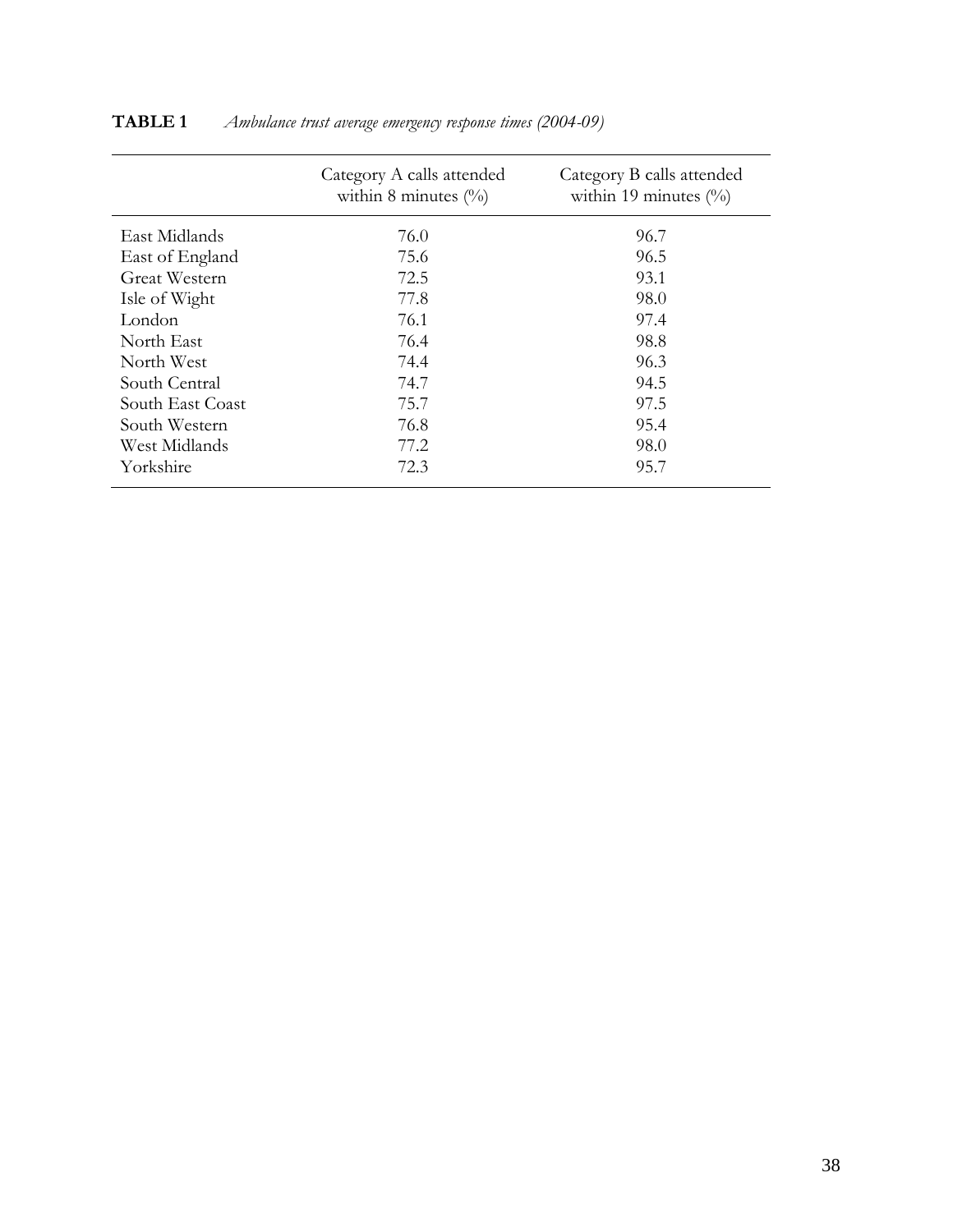|      | Community organizations<br>per 1,000 capita | Local election turnout | Crime rate |
|------|---------------------------------------------|------------------------|------------|
| 2004 | 2.46                                        | 45.25                  | 113.94     |
| 2005 | 2.41                                        | 47.38                  | 106.21     |
| 2006 | 2.38                                        | 48.20                  | 104.89     |
| 2007 | 2.45                                        | 46.62                  | 102.43     |
| 2008 | 2.41                                        | 46.44                  | 92.98      |
| 2009 | 2.39                                        | 46.04                  | 86.92      |

**TABLE 2** *Social capital (2004-09)*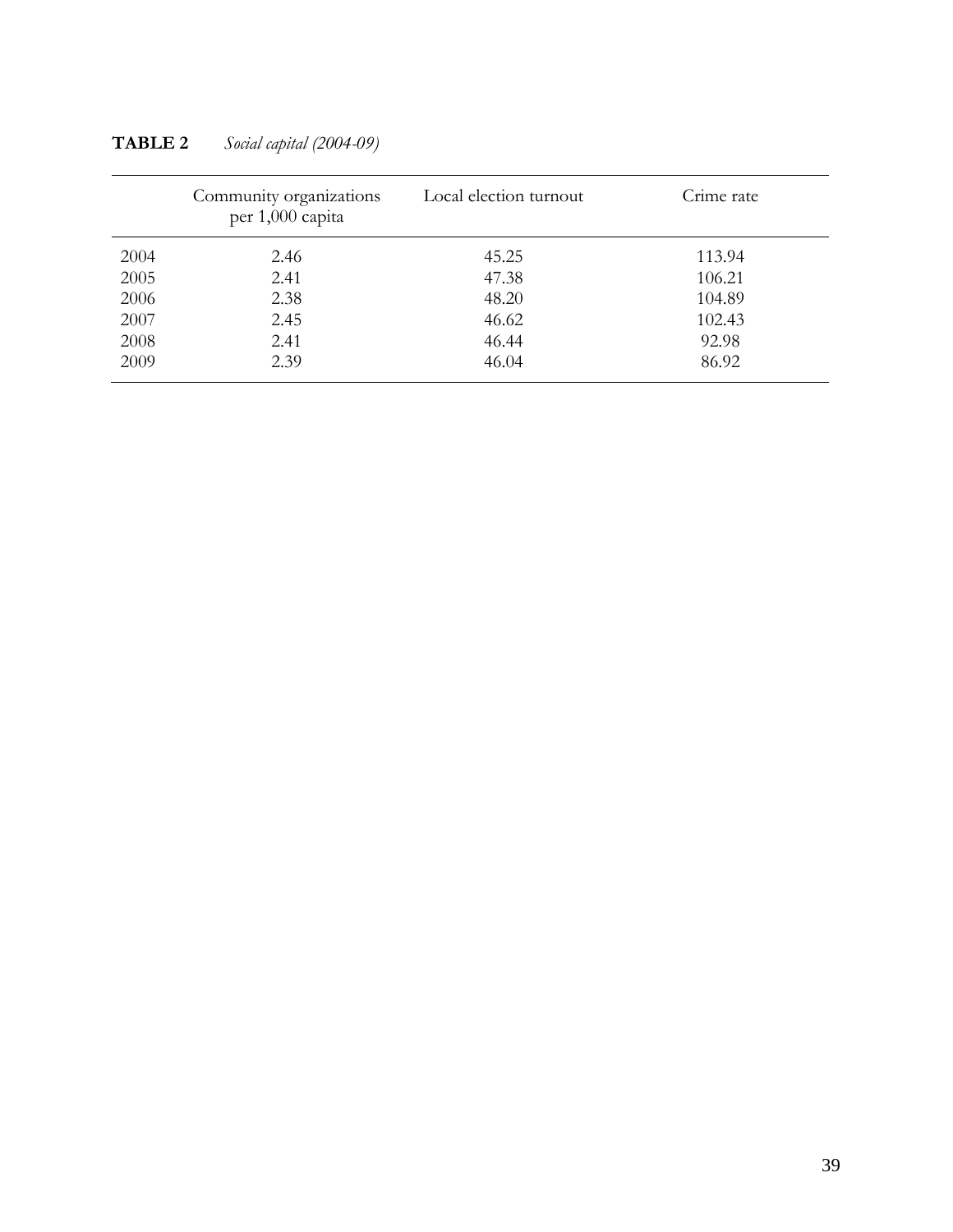|                                                             | Mean   | Min    | Max     | S.D.   |
|-------------------------------------------------------------|--------|--------|---------|--------|
| Category A calls attended within<br>8 minutes $\frac{0}{0}$ | 75.48  | 68.37  | 81.70   | 2.33   |
| Category B calls attended within<br>19 minutes $(\%)$       | 96.50  | 91.69  | 99.08   | 1.80   |
| Social capital                                              |        |        |         |        |
| Community organizational life                               | 2.42   | .93    | 4.66    | .92    |
| Local election turnout                                      | 46.66  | 34.21  | 60.70   | 7.34   |
| Crime rate                                                  | 101.23 | 73.51  | 146.54  | 17.53  |
| Control variables                                           |        |        |         |        |
| Emergency calls per 1,000                                   | .13    | .09    | .19     | .02    |
| capita                                                      |        |        |         |        |
| Population density                                          | 709.21 | 170.44 | 4883/96 | 122.88 |
| Indices of Multiple Deprivation                             | 21.72  | 13.57  | 30.93   | 5.32   |
| Principal roads requiring repair<br>$\binom{0}{0}$          | 6.39   | 1.89   | 17.00   | 3.11   |

# **TABLE 3** *Descriptive statistics for variables included in statistical models*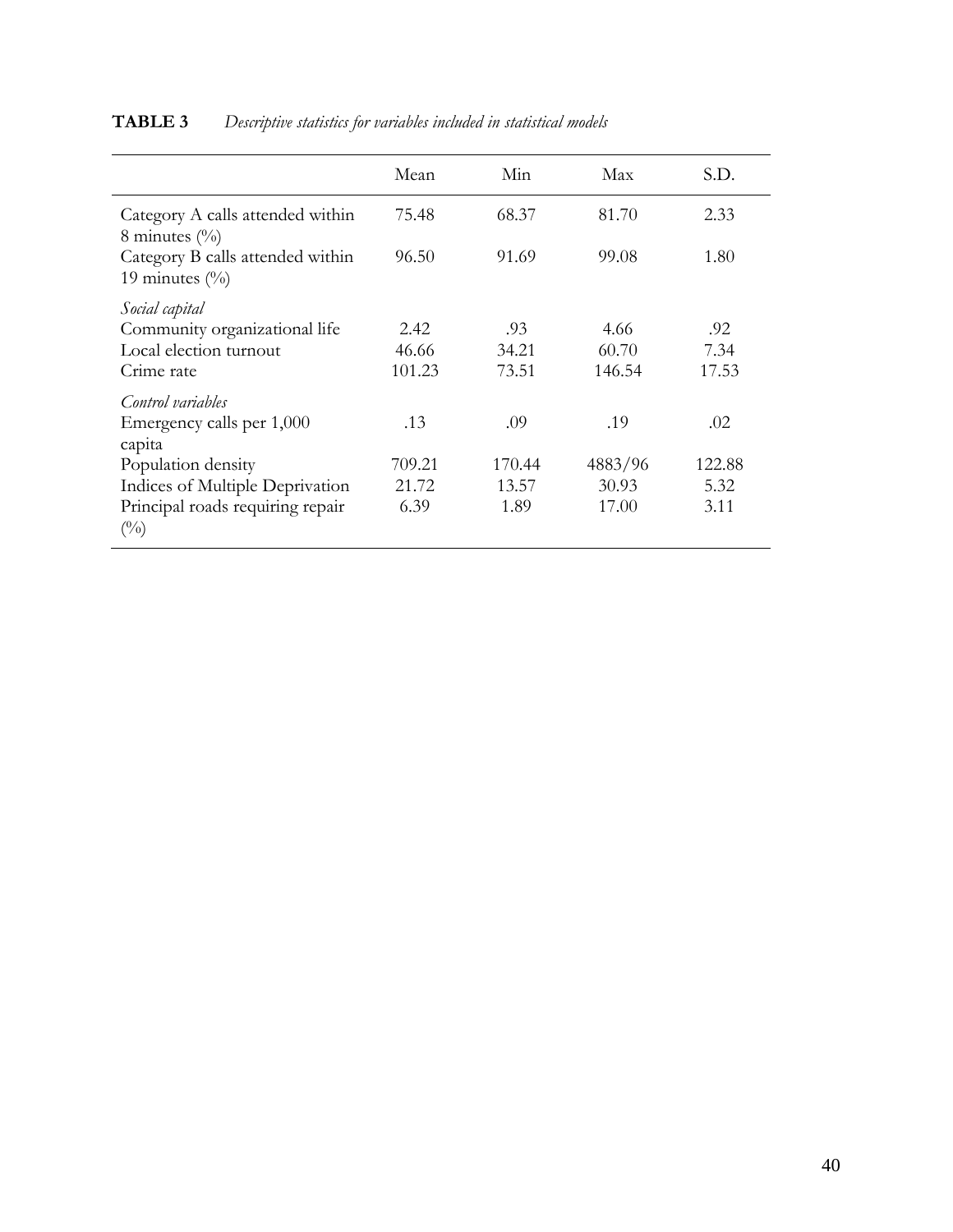|                             |         |         | 3        | 4        | 5      | 6      |
|-----------------------------|---------|---------|----------|----------|--------|--------|
| 1 Category A calls attended |         |         |          |          |        |        |
| within 8 minutes $(\%)$     |         |         |          |          |        |        |
| 2 Category B calls attended | $.50**$ |         |          |          |        |        |
| within 19 minutes $(\%$     |         |         |          |          |        |        |
| 3 Social capital index      | $.19+$  | .18     |          |          |        |        |
| 4 Emergency calls per 1,000 | .06     | $.38**$ | $-.25*$  |          |        |        |
| capita                      |         |         |          |          |        |        |
| 5 Population density        | .08     | .17     | $-.61**$ | $.61***$ |        |        |
| 6 Indices of Multiple       | .09     | $.48**$ | $-35**$  | $.45***$ | $.24*$ |        |
| Deprivation                 |         |         |          |          |        |        |
| 7 Principal roads requiring | .09     | .06     | $-.04$   | $-.06$   | .16    | $-.17$ |
| repair $(\%)$               |         |         |          |          |        |        |

TABLE 4 *Correlations between main variables*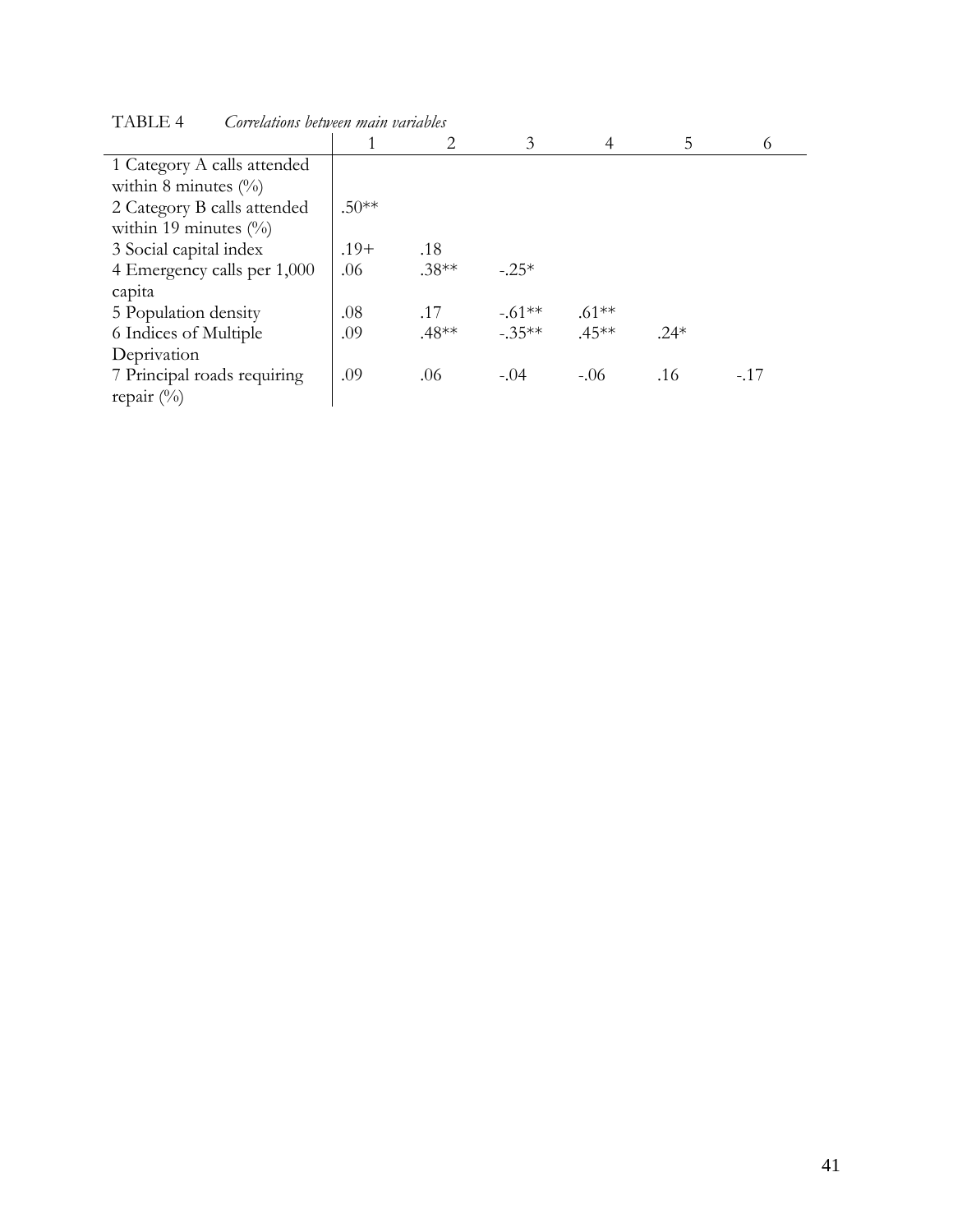| Variable                          | Category A calls attended within 8 minutes $(\%)$ (log) |            |                |            |          |           |                |                |
|-----------------------------------|---------------------------------------------------------|------------|----------------|------------|----------|-----------|----------------|----------------|
|                                   | $\mathbf{1}$                                            | $\sqrt{2}$ | $\mathfrak{Z}$ | $4$ (IV)   | 5        | 6         | $\overline{7}$ | $8$ (IV)       |
| Social capital index (log)        |                                                         | $1.439**$  | $1.970**$      | $2.346**$  |          | $-4.713*$ | $-1.092$       | 3.896          |
|                                   |                                                         | (.401)     | (.374)         | (.372)     |          | (.781)    | (1.300)        | (9.294)        |
| Emergency calls per 1,000         | $-.003$                                                 | $-.026$    | $.079+$        | $.078*$    | .007     | .012      | .053           | .103           |
| capita (log)                      | (.022)                                                  | (.022)     | (.042)         | (.039)     | (.039)   | (.036)    | (.052)         | (.108)         |
| Population density (log)          | .001                                                    | $.014*$    | .005           | .007       | $-.219$  | .594      | $.828+$        | .484           |
|                                   | (.005)                                                  | (.006)     | (.005)         | (.005)     | (.325)   | (.387)    | (.430)         | (.775)         |
| Indices of Multiple Deprivation   | .017                                                    | $.032+$    | .015           | .018       | .105     | .184      | .087           | $-.010$        |
| (log)                             | (.017)                                                  | (.016)     | (.018)         | (.017)     | (.147)   | (.134)    | (.170)         | (.221)         |
| Principal roads requiring repair  | .004                                                    | .005       | $.017*$        | $.017*$    | .005     | .001      | .007           | .014           |
| $(^{0}/_{0})$ (log)               | (.008)                                                  | (.007)     | (.007)         | (.007)     | (.823)   | (.005)    | (.005)         | (.016)         |
| 2008                              |                                                         |            | .001           | .001       |          |           | .001           | .004           |
|                                   |                                                         |            | (.005)         | (.005)     |          |           | (.005)         | (.007)         |
| 2007                              |                                                         |            | $.021**$       | $.021**$   |          |           | $.019*$        | $.029+$        |
|                                   |                                                         |            | (.005)         | (.005)     |          |           | (.008)         | (.017)         |
| 2006                              |                                                         |            | .008           | $.009+$    |          |           | .011           | .019           |
|                                   |                                                         |            | (.005)         | (.005)     |          |           | (.009)         | (.018)         |
| 2005                              |                                                         |            | $.018**$       | $.019**$   |          |           | .019           | .031           |
|                                   |                                                         |            | (.005)         | (.006)     |          |           | (.011)         | (.025)         |
| 2004                              |                                                         |            | $.027**$       | $.029**$   |          |           | $.025+$        | .046           |
|                                   |                                                         |            | (.009)         | (.008)     |          |           | (.014)         | (.041)         |
| Constant                          | 1.848**                                                 | $-1.105$   | $-2.050**$     | $-2.813**$ | $2.313*$ | 9.517**   | 1.810          | $-7.109$       |
|                                   | (.043)                                                  | (.827)     | (.744)         | (.751)     | (.823)   | (1.392)   | (2.682)        | (16.653)       |
| Unit fixed effects                | No                                                      | No         | $\rm No$       | No         | Yes      | Yes       | Yes            | Yes            |
| F/Wald Chi <sup>2</sup> statistic | .37                                                     | $2.79*$    | 4.19**         | 55.01**    | .52      | $11.30**$ | 49.32**        | $3.05E + 06**$ |
| $R^2$                             | .02                                                     | .14        | .43            | .42        | .02      | .20       | .45            | .36            |

# **TABLE 5** *Determinants of emergency response times for ambulance trusts*

*Notes*: number of observations = 72. +  $p \le 0.10$ ; \*  $p \le 0.05$ ; \*\*  $p \le 0.01$  (two-tailed tests). Standard errors in parentheses.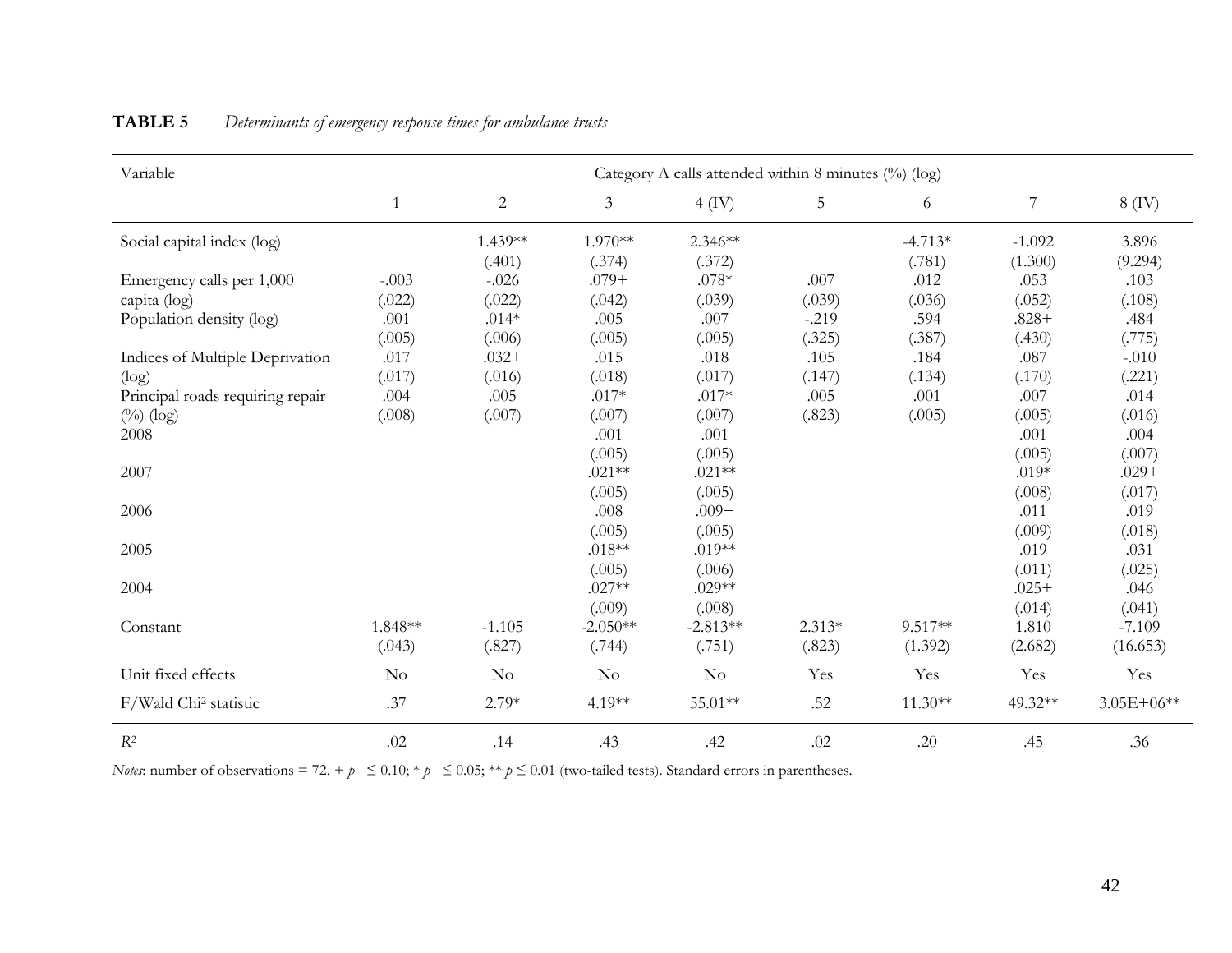| Variable                         | Category B calls attended within 19 minutes (%) (log) |            |                |           |          |         |                |                |
|----------------------------------|-------------------------------------------------------|------------|----------------|-----------|----------|---------|----------------|----------------|
|                                  | 1                                                     | $\sqrt{2}$ | $\mathfrak{Z}$ | $4$ (IV)  | 5        | 6       | $\overline{7}$ | $8$ (IV)       |
| Social capital index (log)       |                                                       | $1.290**$  | 1.388**        | 1.278**   |          | .832    | 1.754**        | .650           |
|                                  |                                                       | (.204)     | (.210)         | (.269)    |          | (.519)  | (.548)         | (4.088)        |
| Emergency calls per 1,000        | .014                                                  | $-.006$    | .001           | .001      | $-.024$  | $-.025$ | $-.051*$       | $-.062$        |
| capita (log)                     | (.016)                                                | (.010)     | (.020)         | (.019)    | (.018)   | (.017)  | (.019)         | (.048)         |
| Population density (log)         | .001                                                  | $.012**$   | $.012**$       | $.011**$  | $.376**$ | .232    | $.227+$        | .303           |
|                                  | (.003)                                                | (.002)     | (.003)         | (.003)    | (.173)   | (.150)  | (.116)         | (.341)         |
| Indices of Multiple Deprivation  | $.034**$                                              | $.047**$   | $.047**$       | $.046**$  | $-.045$  | $-.059$ | $-.092*$       | $-.070$        |
| (log)                            | (.009)                                                | (.008)     | (.009)         | (.008)    | (.037)   | (.040)  | (.037)         | (.097)         |
| Principal roads requiring repair | .003                                                  | .003       | .004           | .004      | $-.001$  | .001    | .002           | .001           |
| $(^{0}/_{0})$ (log)              | (.006)                                                | (.004)     | (.004)         | (.005)    | (.005)   | (.004)  | (.006)         | (.007)         |
| 2008                             |                                                       |            | .001           | .001      |          |         | .001           | .001           |
|                                  |                                                       |            | (.002)         | (.002)    |          |         | (.001)         | (.003)         |
| 2007                             |                                                       |            | $.004+$        | $.004*$   |          |         | $.004*$        | .002           |
|                                  |                                                       |            | (.002)         | (.002)    |          |         | (.002)         | (.007)         |
| 2006                             |                                                       |            | .002           | .002      |          |         | $-.001$        | $-.002$        |
|                                  |                                                       |            | (.003)         | (.003)    |          |         | (.002)         | (.008)         |
| 2005                             |                                                       |            | .001           | .001      |          |         | $-.003$        | $-.005$        |
|                                  |                                                       |            | (.003)         | (.004)    |          |         | (.003)         | (.011)         |
| 2004                             |                                                       |            | .004           | .004      |          |         | .001           | $-.003$        |
|                                  |                                                       |            | (.004)         | (.004)    |          |         | (.004)         | (.018)         |
| Constant                         | $1.950**$                                             | $-.698+$   | $-.889*$       | $-.666*$  | $1.040*$ | $-.232$ | $-2.044+$      | $-.072$        |
|                                  | (.024)                                                | (.415)     | (.422)         | (.542)    | (.469)   | (1.022) | (1.031)        | (7.326)        |
| Unit fixed effects               | $\rm No$                                              | $\rm No$   | N <sub>o</sub> | No        | Yes      | Yes     | Yes            | Yes            |
| F statistic                      | $6.24**$                                              | $14.23**$  | $8.77**$       | $67.65**$ | 1.91     | 1.74    | 22.99**        | $1.76 + E07**$ |
| $R^2$                            | .28                                                   | .53        | .57            | .56       | .11      | .14     | .33            | .30            |

# **TABLE 6** *Determinants of emergency response times for ambulance trusts*

*Notes*: number of observations = 72. +  $p \le 0.10$ ; \*  $p \le 0.05$ ; \*\*  $p \le 0.01$  (two-tailed tests). Standard errors in parentheses.